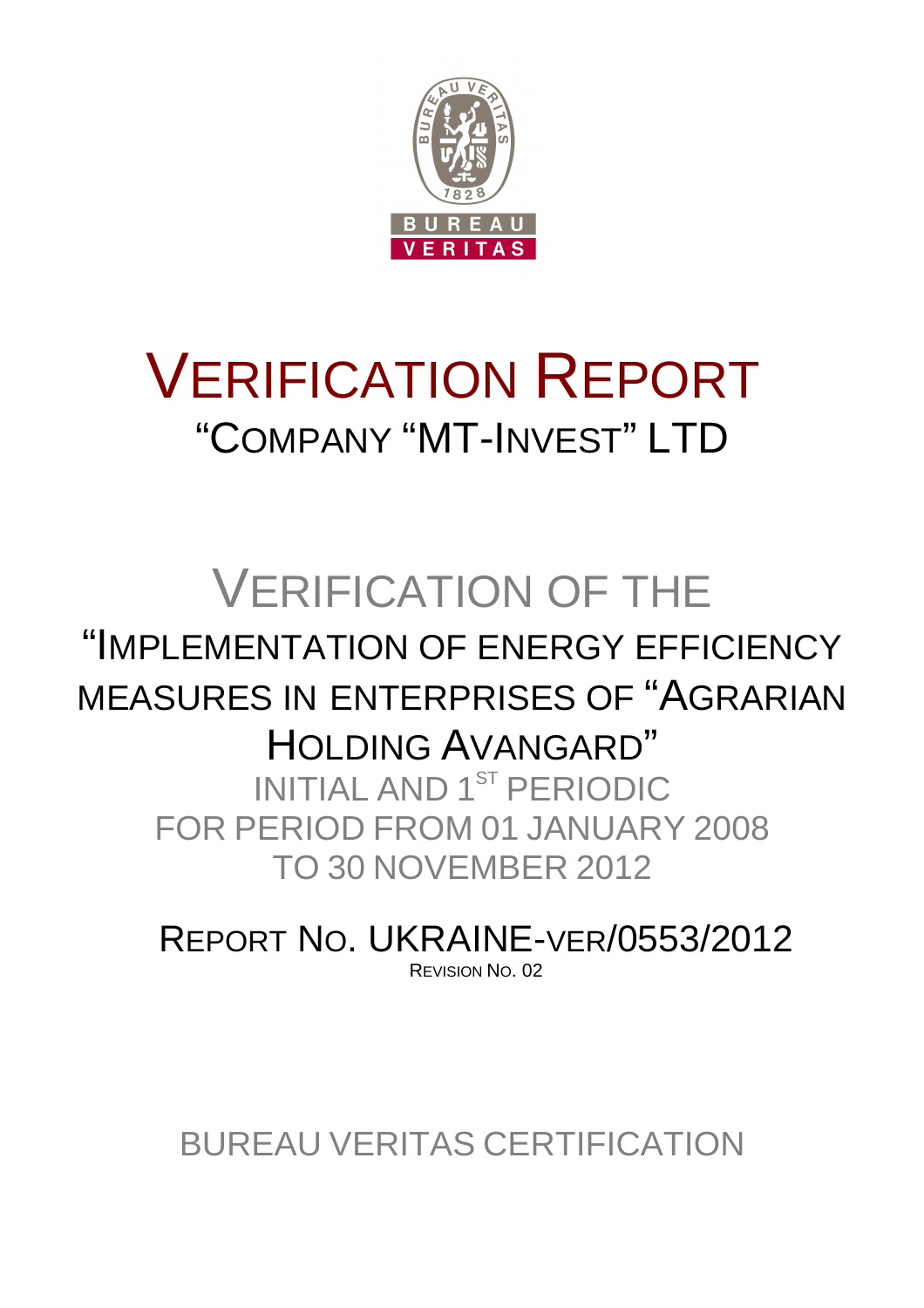

| Date of first issue:<br>14/12/2012                                                                                                                                                                                                                                                                                                                                                                                                                                                                                                                                                                                                                             |                                                                                                                                                                                                                                                                                                                                                                                                                                                                                                                                                                                                                                                                                         | Organizational unit:<br><b>Bureau Veritas Certification</b><br><b>Holding SAS</b> |                                                                                          |  |  |  |
|----------------------------------------------------------------------------------------------------------------------------------------------------------------------------------------------------------------------------------------------------------------------------------------------------------------------------------------------------------------------------------------------------------------------------------------------------------------------------------------------------------------------------------------------------------------------------------------------------------------------------------------------------------------|-----------------------------------------------------------------------------------------------------------------------------------------------------------------------------------------------------------------------------------------------------------------------------------------------------------------------------------------------------------------------------------------------------------------------------------------------------------------------------------------------------------------------------------------------------------------------------------------------------------------------------------------------------------------------------------------|-----------------------------------------------------------------------------------|------------------------------------------------------------------------------------------|--|--|--|
| Client:<br>Company "MT-Invest" LTD                                                                                                                                                                                                                                                                                                                                                                                                                                                                                                                                                                                                                             |                                                                                                                                                                                                                                                                                                                                                                                                                                                                                                                                                                                                                                                                                         | Client ref.:<br>Mr. Falendysh Yaroslav                                            |                                                                                          |  |  |  |
| Summary:                                                                                                                                                                                                                                                                                                                                                                                                                                                                                                                                                                                                                                                       |                                                                                                                                                                                                                                                                                                                                                                                                                                                                                                                                                                                                                                                                                         |                                                                                   |                                                                                          |  |  |  |
| Bureau Veritas Certification has made the initial and 1 <sup>st</sup> periodic verification of the "Implementation of energy<br>efficiency measures in enterprises of "Agrarian Holding Avangard", project of "Company "MT-Invest" LTD<br>located in 14 regions of Ukraine and applying JI specific approach, on the basis of UNFCCC criteria for the JI,<br>as well as criteria given to provide for consistent project operations, monitoring and reporting. UNFCCC criteria<br>refer to Article 6 of the Kyoto Protocol, the JI rules and modalities and the subsequent decisions by the JI<br>Supervisory Committee, as well as the host country criteria. |                                                                                                                                                                                                                                                                                                                                                                                                                                                                                                                                                                                                                                                                                         |                                                                                   |                                                                                          |  |  |  |
|                                                                                                                                                                                                                                                                                                                                                                                                                                                                                                                                                                                                                                                                | The verification scope is defined as a periodic independent review and ex post determination by the Accredited<br>Entity of the monitored reductions in GHG emissions during defined verification period, and consisted of the<br>following three phases: i) desk review of the monitoring report against project design and the baseline and<br>monitoring plan; ii) follow-up interviews with project stakeholders; iii) resolution of outstanding issues and the<br>issuance of the final verification report and opinion. The overall verification, from Contract Review to<br>Verification Report & Opinion, was conducted using Bureau Veritas Certification internal procedures. |                                                                                   |                                                                                          |  |  |  |
| The first output of the verification process is a list of Clarification, Corrective Actions Requests, Forward<br>Actions Requests (CL, CAR and FAR), presented in Appendix A.                                                                                                                                                                                                                                                                                                                                                                                                                                                                                  |                                                                                                                                                                                                                                                                                                                                                                                                                                                                                                                                                                                                                                                                                         |                                                                                   |                                                                                          |  |  |  |
| In summary, Bureau Veritas Certification confirms that the project is implemented as planned and described in<br>approved project design documents. Installed equipment being essential for generating emission reduction<br>runs reliably and is calibrated appropriately. The monitoring system is in place and the project is generating<br>GHG emission reductions. The GHG emission reduction is calculated without material misstatements, and the<br>ERUs issued totalize 4813005 tonnes of CO2 equivalent for the monitoring period from 01/01/2008 to<br>30/11/2012.                                                                                  |                                                                                                                                                                                                                                                                                                                                                                                                                                                                                                                                                                                                                                                                                         |                                                                                   |                                                                                          |  |  |  |
| Our opinion relates to the project's GHG emissions and resulting GHG emission reductions reported and<br>related to the approved project baseline and monitoring, and its associated documents.                                                                                                                                                                                                                                                                                                                                                                                                                                                                |                                                                                                                                                                                                                                                                                                                                                                                                                                                                                                                                                                                                                                                                                         |                                                                                   |                                                                                          |  |  |  |
| Report No.:<br>UKRAINE-ver/0553/2012                                                                                                                                                                                                                                                                                                                                                                                                                                                                                                                                                                                                                           | Subject Group:<br>JI                                                                                                                                                                                                                                                                                                                                                                                                                                                                                                                                                                                                                                                                    |                                                                                   |                                                                                          |  |  |  |
| Project title:<br>"Implementation of energy efficiency measures<br>in enterprises of "Agrarian Holding Avangard"                                                                                                                                                                                                                                                                                                                                                                                                                                                                                                                                               |                                                                                                                                                                                                                                                                                                                                                                                                                                                                                                                                                                                                                                                                                         |                                                                                   |                                                                                          |  |  |  |
| Work carried out by:                                                                                                                                                                                                                                                                                                                                                                                                                                                                                                                                                                                                                                           |                                                                                                                                                                                                                                                                                                                                                                                                                                                                                                                                                                                                                                                                                         |                                                                                   |                                                                                          |  |  |  |
| Rostislav Topchiy - Team Leader, Lead Verifier<br>Vitaliy Minyaylo - Team Member, Verifier<br>Iulia Pylnova - Team Member, Technical Expert                                                                                                                                                                                                                                                                                                                                                                                                                                                                                                                    |                                                                                                                                                                                                                                                                                                                                                                                                                                                                                                                                                                                                                                                                                         |                                                                                   |                                                                                          |  |  |  |
| Work reviewed by:<br>Ivan Sokolov - Internal Technical Reviewer<br>Sergii Verteletskiy <sup>se</sup> Technical Expert<br>Work approved by:<br>Holding SAS                                                                                                                                                                                                                                                                                                                                                                                                                                                                                                      |                                                                                                                                                                                                                                                                                                                                                                                                                                                                                                                                                                                                                                                                                         |                                                                                   | No distribution without permission from the<br>Client or responsible organizational unit |  |  |  |
| Ivan Sokolov - Operational Manger                                                                                                                                                                                                                                                                                                                                                                                                                                                                                                                                                                                                                              |                                                                                                                                                                                                                                                                                                                                                                                                                                                                                                                                                                                                                                                                                         |                                                                                   | Limited distribution                                                                     |  |  |  |
| Rev. No.:<br>Date of this revision:<br>24/12/2012<br>02                                                                                                                                                                                                                                                                                                                                                                                                                                                                                                                                                                                                        | Number of pages:<br>39                                                                                                                                                                                                                                                                                                                                                                                                                                                                                                                                                                                                                                                                  |                                                                                   | Unrestricted distribution                                                                |  |  |  |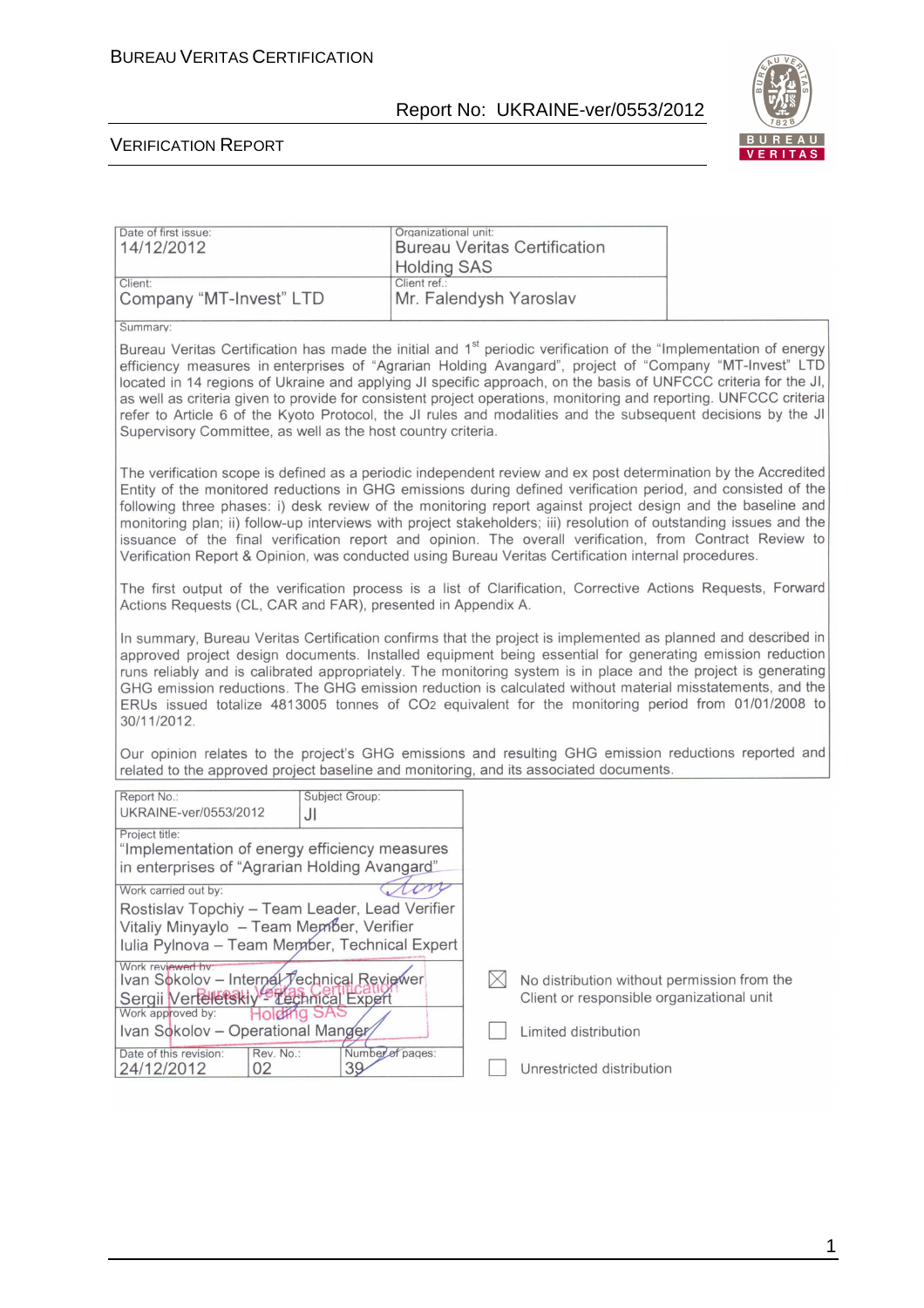

VERIFICATION REPORT

# **Table of Contents Page 2014** 1 INTRODUCTION ......................................................................................... 3 1.1 Objective 3 1.2 Scope 3 1.3 Verification Team 3 2 METHODOLOGY ........................................................................................ 4 2.1 Review of Documents 4 2.2 Follow-up Interviews 5 2.3 Resolution of Clarification, Corrective and Forward Action Requests 5 3 VERIFICATION CONCLUSIONS ............................................................ 6 3.1 Remaining issues and FARs from previous verifications 6 3.2 Project approval by Parties involved (90-91) 6 3.3 Project implementation (92-93) 7 3.4 Compliance of the monitoring plan with the monitoring methodology (94-98) 8 3.5 Revision of monitoring plan (99-100) 9 3.6 Data management (101) 9 3.7 Verification regarding programmes of activities (102-110) Not applicable 13 4 VERIFICATION OPINION ....................................................................... 13 5 REFERENCES .......................................................................................... 16 APPENDIX A: VERIFICATION PROTOCOL ............................................................. 28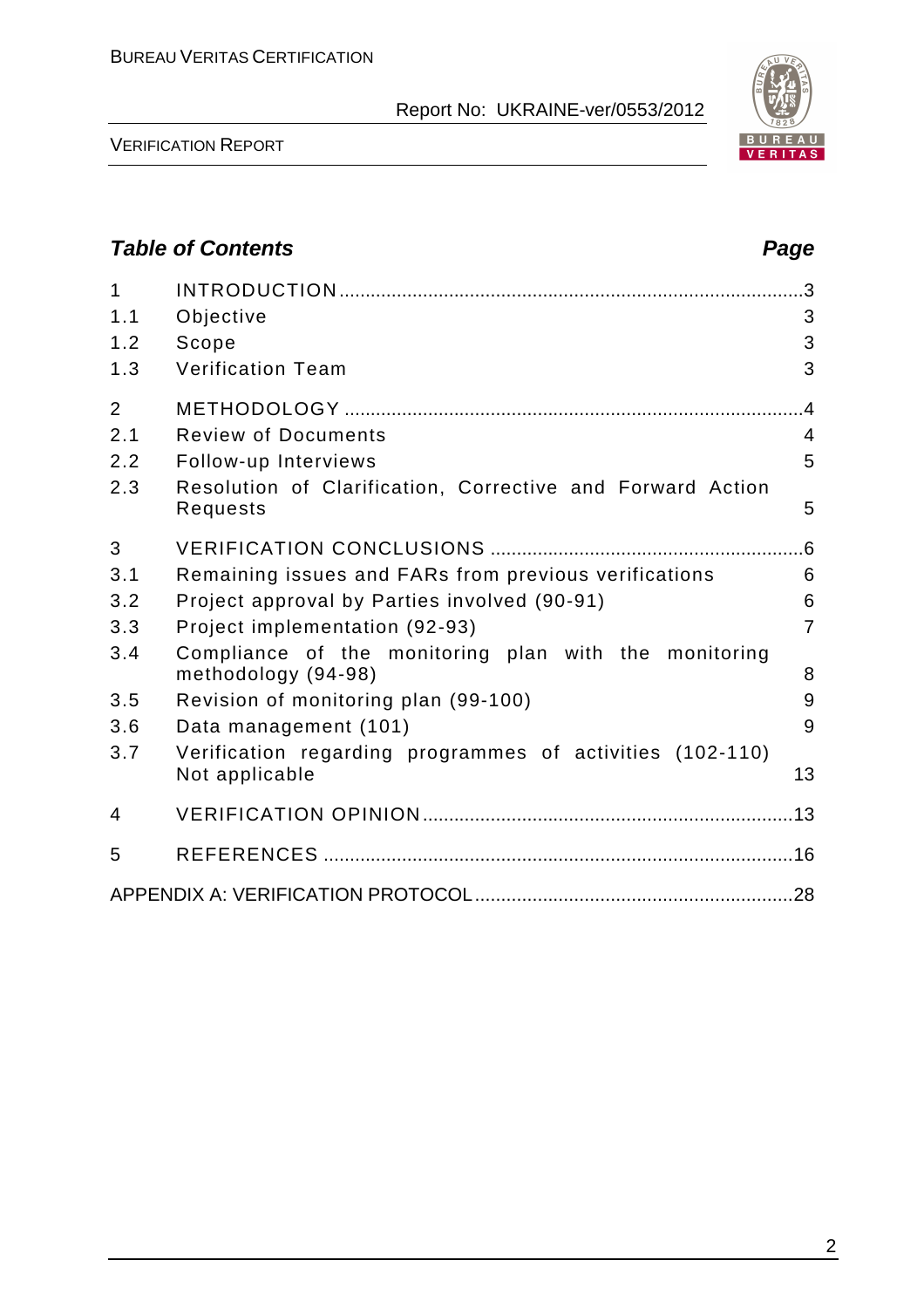

VERIFICATION REPORT

# **1 INTRODUCTION**

"Company "MT-Invest" LTD has commissioned Bureau Veritas Certification to verify the emissions reductions of its JI project "Implementation of energy efficiency measures in enterprises of "Agrarian Holding Avangard" (hereafter called "the project") at the 14 regions of Ukraine.

This report summarizes the findings of the verification of the project, performed on the basis of UNFCCC criteria, as well as criteria given to provide for consistent project operations, monitoring and reporting.

# **1.1 Objective**

Verification is the periodic independent review and ex post determination by the Accredited Independent Entity of the monitored reductions in GHG emissions during defined verification period.

The objective of verification can be divided in Initial Verification and Periodic Verification.

UNFCCC criteria refer to Article 6 of the Kyoto Protocol, the JI rules and modalities and the subsequent decisions by the JI Supervisory Committee, as well as the host country criteria.

# **1.2 Scope**

The verification scope is defined as an independent and objective review of the project design document, the project's baseline study, monitoring plan and monitoring report, and other relevant documents. The information in these documents is reviewed against Kyoto Protocol requirements, UNFCCC rules and associated interpretations.

The verification is not meant to provide any consulting towards the Client. However, stated requests for clarifications and/or corrective actions may provide input for improvement of the project monitoring towards reductions in the GHG emissions.

# **1.3 Verification Team**

The verification team consists of the following personnel:

Topchiy Rostislav Bureau Veritas Certification, Team Leader, Climate Change Lead Verifier

Minyaylo Vitaliy Bureau Veritas Certification, Team Member, Climate Change Verifier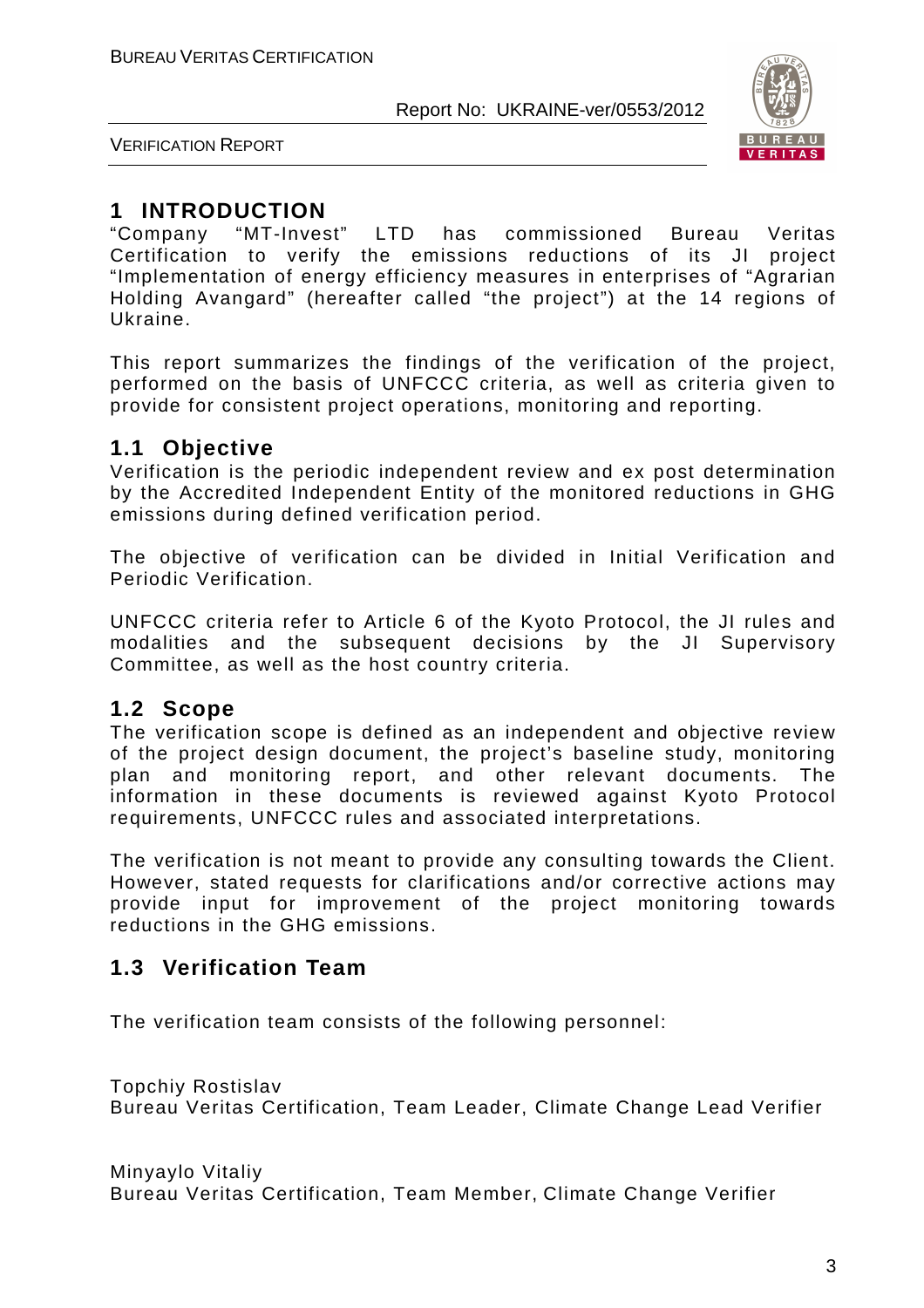

VERIFICATION REPORT

Iulia Pylnova Bureau Veritas Certification, Team Member, Technical Expert

This verification report was reviewed by:

Ivan Sokolov Bureau Veritas Certification, Internal Technical Reviewer

Sergii Verteletskiy Bureau Veritas Certification,Technical Expert

# **2 METHODOLOGY**

The overall verification, from Contract Review to Verification Report & Opinion, was conducted using Bureau Veritas Certification internal procedures.

In order to ensure transparency, a verification protocol was customized for the project, according to the version 01 of the Joint Implementation Determination and Verification Manual, issued by the Joint Implementation Supervisory Committee at its 19 meeting on 04/12/2009. The protocol shows, in a transparent manner, criteria (requirements), means of verification and the results from verifying the identified criteria. The verification protocol serves the following purposes:

- It organizes, details and clarifies the requirements a JI project is expected to meet;
- It ensures a transparent verification process where the verifier will document how a particular requirement has been verified and the result of the verification.

The completed verification protocol is enclosed in Appendix A to this report.

# **2.1 Review of Documents**

The Monitoring Report (MR) submitted by "Company "MT-Invest" LTD and additional background documents related to the project design and baseline, i.e. country Law, Project Design Document (PDD), Guidance on criteria for baseline setting and monitoring, Host party criteria, Kyoto Protocol, Clarifications on Verification Requirements to be Checked by an Accredited Independent Entity were reviewed.

The verification findings presented in this report relate to the Monitoring Report version 1.0 of 29/11/2012, version 2.0 of 11/12/2012 and project as described in the determined PDD.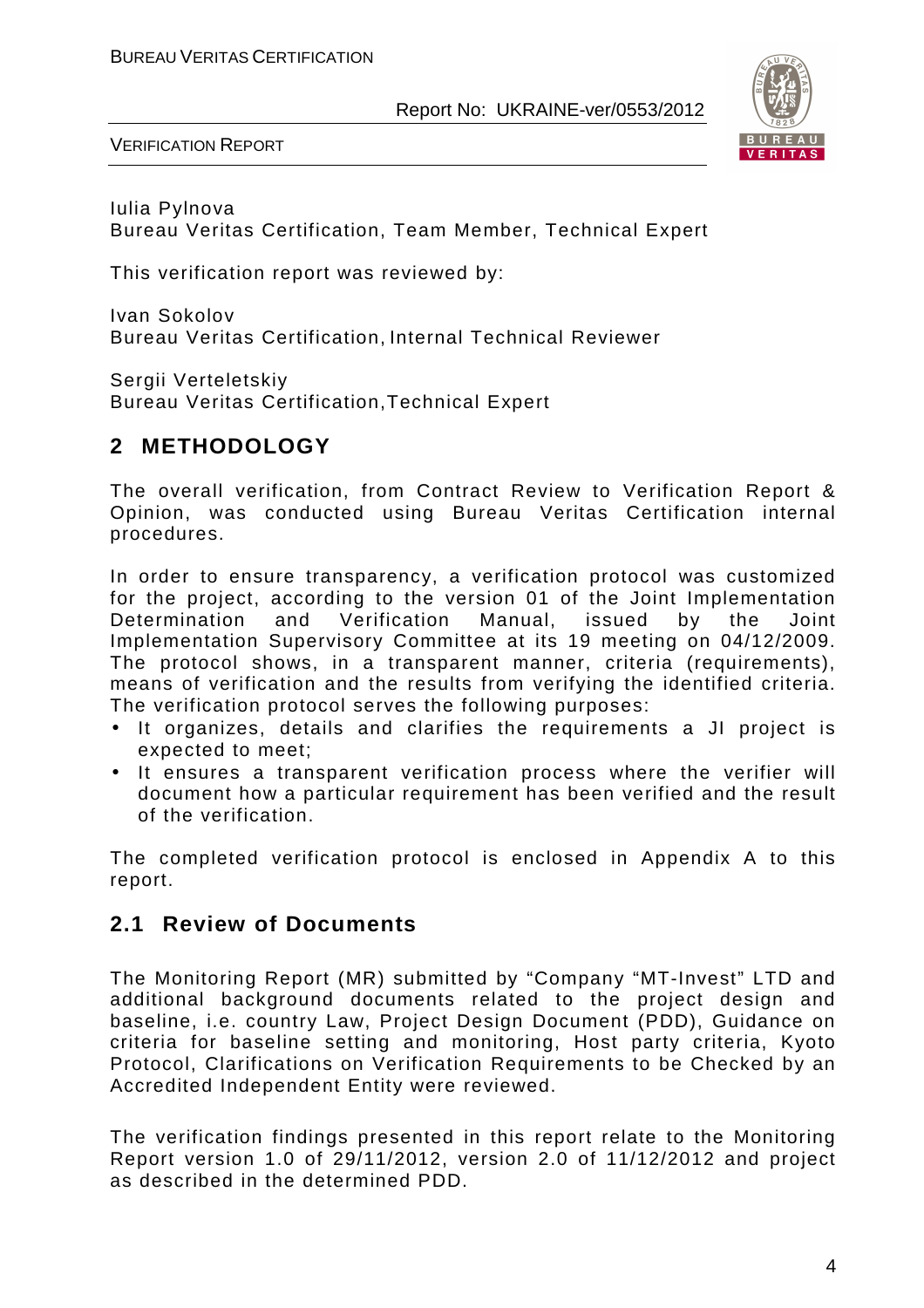

VERIFICATION REPORT

# **2.2 Follow-up Interviews**

On 07/12/2012 Bureau Veritas Certification performed on-site interviews with project stakeholders to confirm selected information and to resolve issues identified in the document review. Representatives of LLC "Agrarian Holding Avangard", Public Joint Stock Company Agricultural Company "Avis", Public Joint Stock Company "Kross-Poultry farm "Zorya", Limited Liability Company "Trading house "Bogodukhivska Poultry Farm" and "Company "MT-Invest" LTD were interviewed during site visit (see References for the list of interviewed persons). The main topics of the interviews are summarized in Table 1.

| <b>Interviewed</b>                                                                                                                                                                                                                                                           | <b>Interview topics</b>                                                                                                                                                                                                                                                                                                                                                                                                                   |
|------------------------------------------------------------------------------------------------------------------------------------------------------------------------------------------------------------------------------------------------------------------------------|-------------------------------------------------------------------------------------------------------------------------------------------------------------------------------------------------------------------------------------------------------------------------------------------------------------------------------------------------------------------------------------------------------------------------------------------|
| organization                                                                                                                                                                                                                                                                 |                                                                                                                                                                                                                                                                                                                                                                                                                                           |
| LLC "Agrarian<br>Holding Avangard",<br><b>Public Joint Stock</b><br>Company<br>Agricultural<br>Company "Avis",<br>Public Joint Stock<br>Company "Kross-<br>Poultry farm<br>"Zorya", Limited<br><b>Liability Company</b><br>"Trading house<br>"Bogodukhivska<br>Poultry Farm" | Organizational structure<br>⋗<br>Responsibilities and authorities<br>➤<br>Roles and responsibilities for data collection and processing<br>⋗<br>Installation of equipment<br>⋗<br>Data logging, archiving and reporting<br>⋗<br>Metering equipment control<br>⋗<br>Metering record keeping system, database<br>⋗<br>Training of personnel<br>⋗<br>Quality management procedures and technology<br>⋗<br>Internal audits and check-ups<br>➤ |
| Consultant:<br>"Company "MT-<br>Invest" LTD                                                                                                                                                                                                                                  | Monitoring plan<br>⋗<br>Monitoring report<br>⋗<br>Deviations from PDD<br>➤<br><b>ERUs calculation model</b><br>⋗                                                                                                                                                                                                                                                                                                                          |

#### **Table 1 Interview topics**

# **2.3 Resolution of Clarification, Corrective and Forward Action Requests**

The objective of this phase of the verification is to raise the requests for corrective actions and clarification and any other outstanding issues that needed to be clarified for Bureau Veritas Certification positive conclusion on the GHG emission reduction calculation.

If the Verification Team, in assessing the monitoring report and supporting documents, identifies issues that need to be corrected, clarified or improved with regard to the monitoring requirements, it should raise these issues and inform the project participants of these issues in the form of: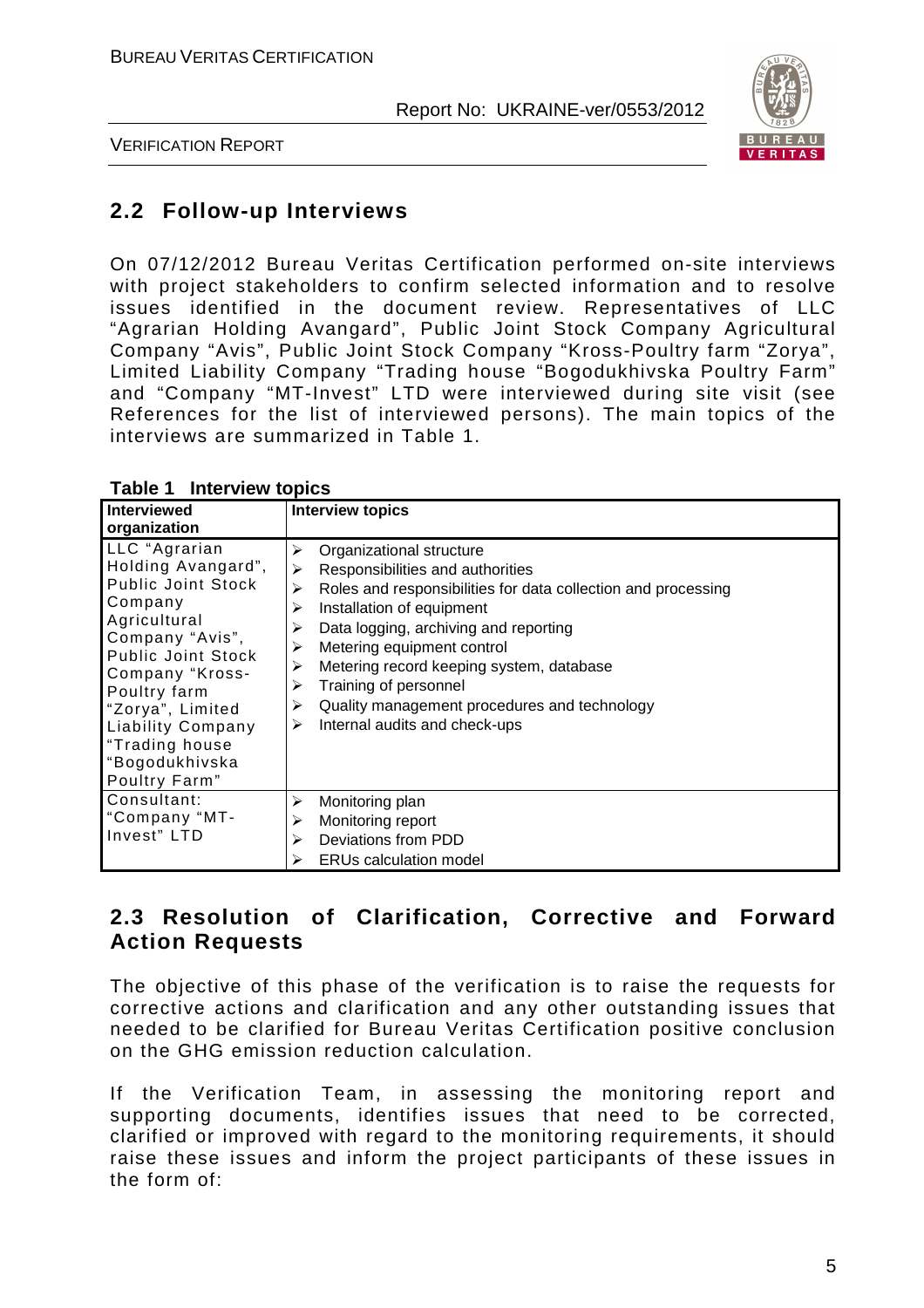

VERIFICATION REPORT

(a) Corrective action request (CAR), requesting the project participants to correct a mistake that is not in accordance with the monitoring plan;

(b) Clarification request (CL), requesting the project participants to provide additional information for the Verification Team to assess compliance with the monitoring plan;

(c) Forward action request (FAR), informing the project participants of an issue, relating to the monitoring that needs to be reviewed during the next verification period.

The Verification Team will make an objective assessment as to whether the actions taken by the project participants, if any, satisfactorily resolve the issues raised, if any, and should conclude its findings of the verification.

To guarantee the transparency of the verification process, the concerns raised are documented in more detail in the verification protocol in Appendix A.

# **3 VERIFICATION CONCLUSIONS**

In the following sections, the conclusions of the verification are stated.

The findings from the desk review of the original monitoring documents and the findings from interviews during the follow up visit are described in the Verification Protocol in Appendix A.

The Clarification, Corrective and Forward Action Requests are stated, where applicable, in the following sections and are further documented in the Verification Protocol in Appendix A. The verification of the Project resulted in 03 Corrective Action Requests and 14 Clarification Requests.

The number between brackets at the end of each section corresponds to the DVM paragraph.

# **3.1 Remaining issues and FARs from previous verifications**

It was verified the implementation of corrective action to CAR 08 from the determination. Corrective actions were implemented - Letters of Approval were shown. CAR 08 was closed.

# **3.2 Project approval by Parties involved (90-91)**

Written project approval by the Host Party (Ukraine) has been issued by State Environmental Investment Agency of Ukraine #3666/23/7 dated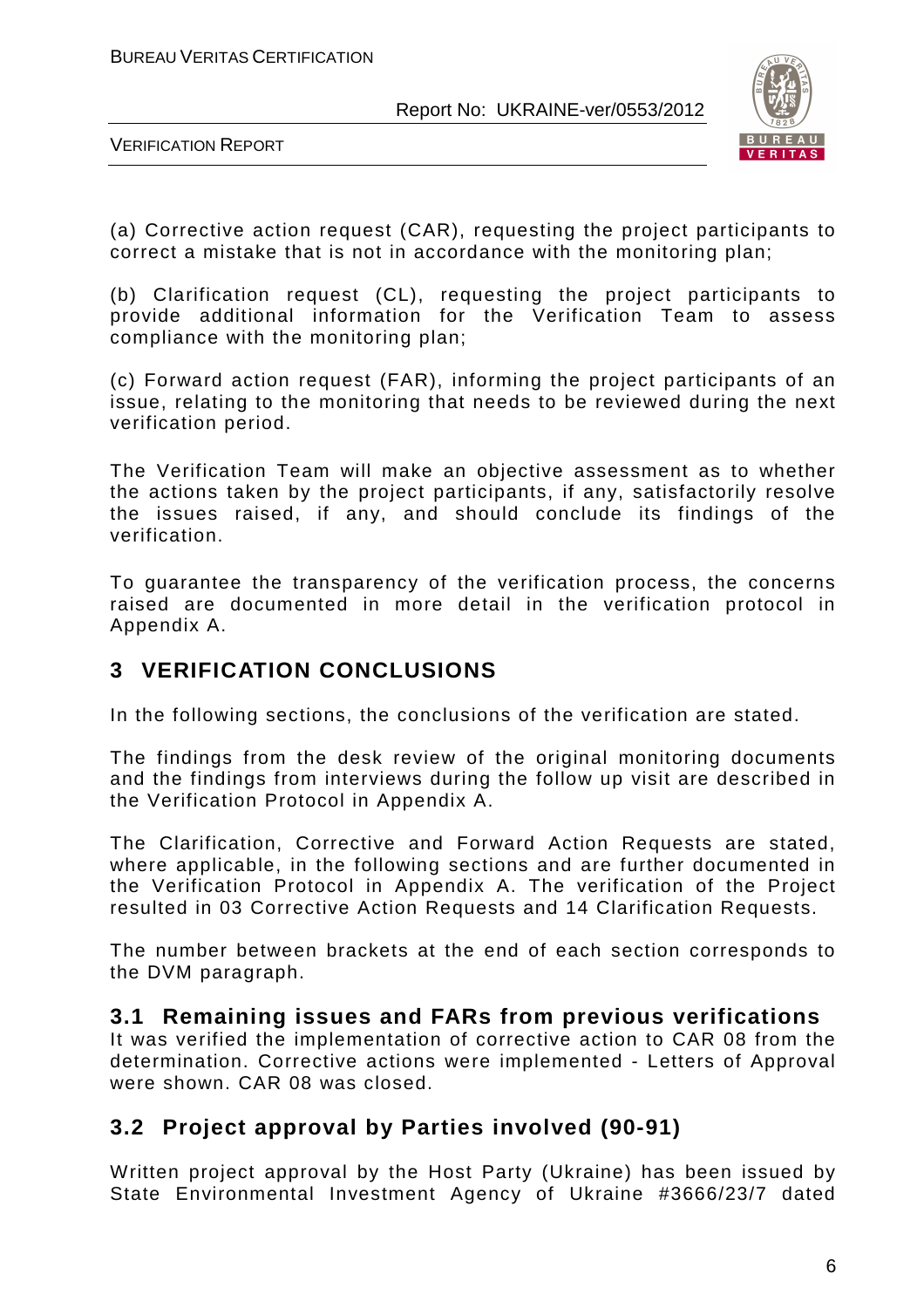

VERIFICATION REPORT

28/11/2012, Declaration of Approval by The Netherlands #2012JI63 dated 28/11/2012 has been issued by Ministry of Economic Affairs, Agriculture and Innovation, when submitting the first verification report to the secretariat for publication in accordance with paragraph 38 of the JI guidelines, at the latest.

The abovementioned written approvals is unconditional.

# **3.3 Project implementation (92-93)**

The project aims at achieving of the greenhouse gas emissions reduction by decreasing of specific energy consumption at enterprises of "Agrarian Holding Avangard", and improving of production waste management practice (chicken manure).

The project generates GHG emission reductions through the improving and modernization of waste disposal practice and by decreasing specific energy consumption at 21 enterprises and their units (total amount is 30) included into LLC "Agrarian Holding Avangard" and the project boundaries.

In the project scenario a large-scale modernization of enterprises is taking place, along with replacing equipment that is selected based on its technical specifications in terms of power consumption and ability to optimize its performance under particular conditions at a facility. When choosing the equipment, such additional features as drying of manure at the stage of its collection in the floor house and its transportation by belt conveyor are also taken into account. Therefore, the derived manure is drier, but after the addition of dry biomass its water content gets to level as it gets while storing in solid substance. At the facilities where the amount of manure produced per day is small, the shift to the method of removing to the fields is occurring. While being distributed into small portions, the chicken manure decomposes quite quickly, when turning into valuable fertilizer, thus the high level of its aeration is ensured, due to which anaerobic fermentation and the appropriate allocation of methane is being significantly reduced. At the new facilities with great capacity, received manure in solid form is subjected to composting, during which a mixture of litter and manure from time to time is being stirred to ensure better access of oxygen. Microbiologic specimens may be added in order to accelerate decomposition of chicken manure to substances that can be easily assimilated by plants. The resulting product is ready for use as a fertilizer; it has no strong odor and does not pollute groundwater with infiltrate.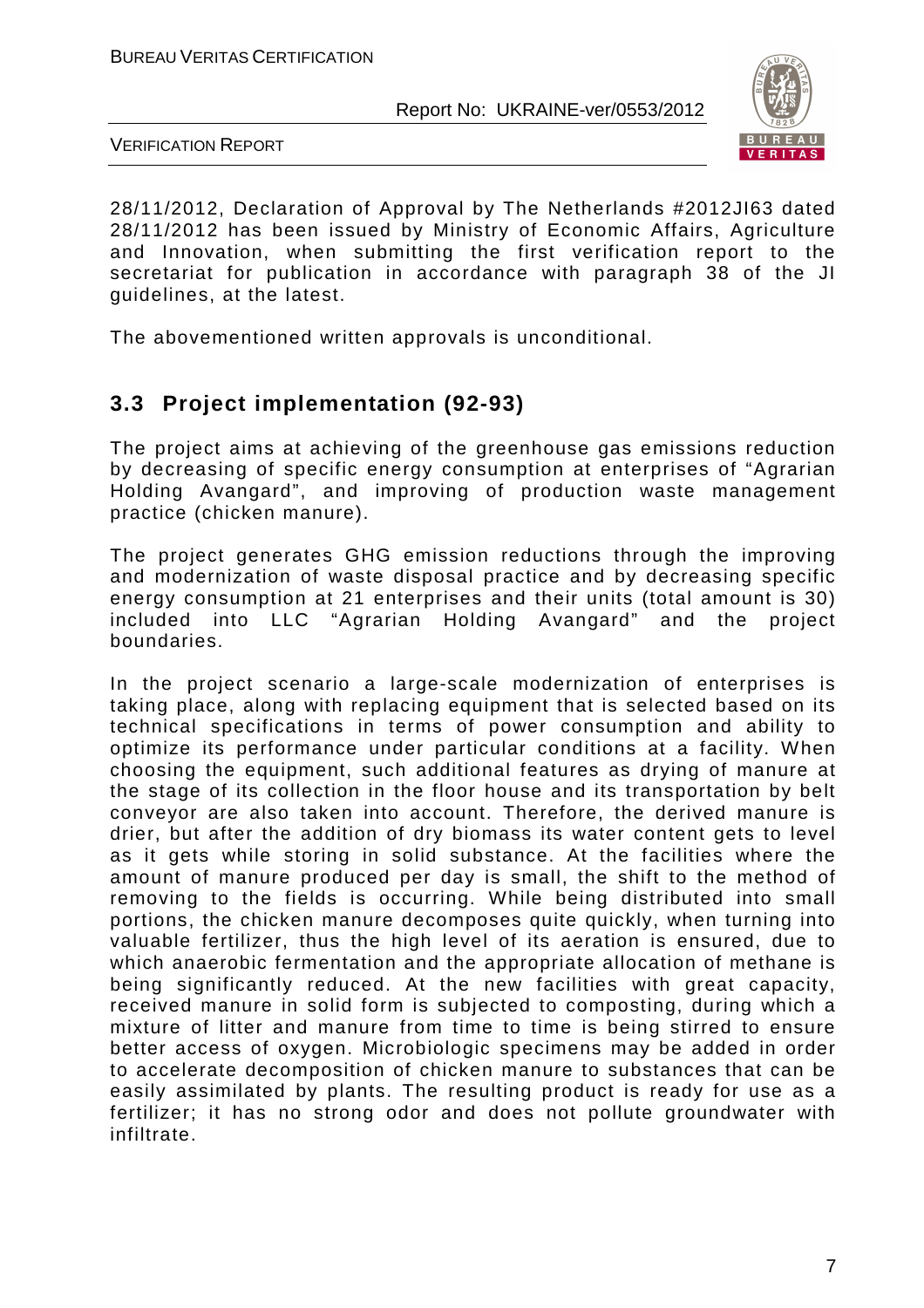

VERIFICATION REPORT

Under the program of modernization and reconstruction the following actions were realized:

- Energy supply schemes optimization;
- Pumping, compressing and climate equipment modernization, including engines replacement;
- Lighting systems renovation, including replacement of light bulbs with the energy efficient lamps;
- The use of integrated control systems in all production facilities to automate the production process.
- Shift to solid chicken manure storage practice at the farms that used to store manure in liquid form.
- Shift to composting or daily removal of chicken manure to the fields at small-capacity farms with a relatively small amount of manure produced; or at those farms where arising from the aspects of technological process (less frequent removal of manure from a floor house or litter use), solid manure storage was applied in practice.

The project was initiated at the beginning of 2007, when the "Avangard" Holding Company has been established. The general strategic modernization program was applied, which adjusted with the specific conditions of production process.Implementation of the basic program activity took place during 2007-2009, although implementation of some measures continued even in 2010-2011.

Based on provided materials, there is known that all project equipments were operational in the reporting period.

The identified areas of concern as to Project implementation, project participants response and BV Certification's conclusion are described in Appendix A Table 2 (refer to CL 01, CL 02).

# **3.4 Compliance of the monitoring plan with the monitoring methodology (94-98)**

The monitoring occurred in accordance with the monitoring plan included in the PDD regarding which the determination has been deemed final and is so listed on the UNFCCC JI website.

For calculating the emission reductions, key factors, such as annual methane conversion factor for uncovered anaerobic lagoons, annual methane conversion factor for solid storage, annual methane conversion factor for daily removal to the fields, annual methane conversion factor for composting, global warming potential for methane, methane density, maximum potential of methane generation from manure, amount of volatile solids generated from manure, methane emission factor for collection,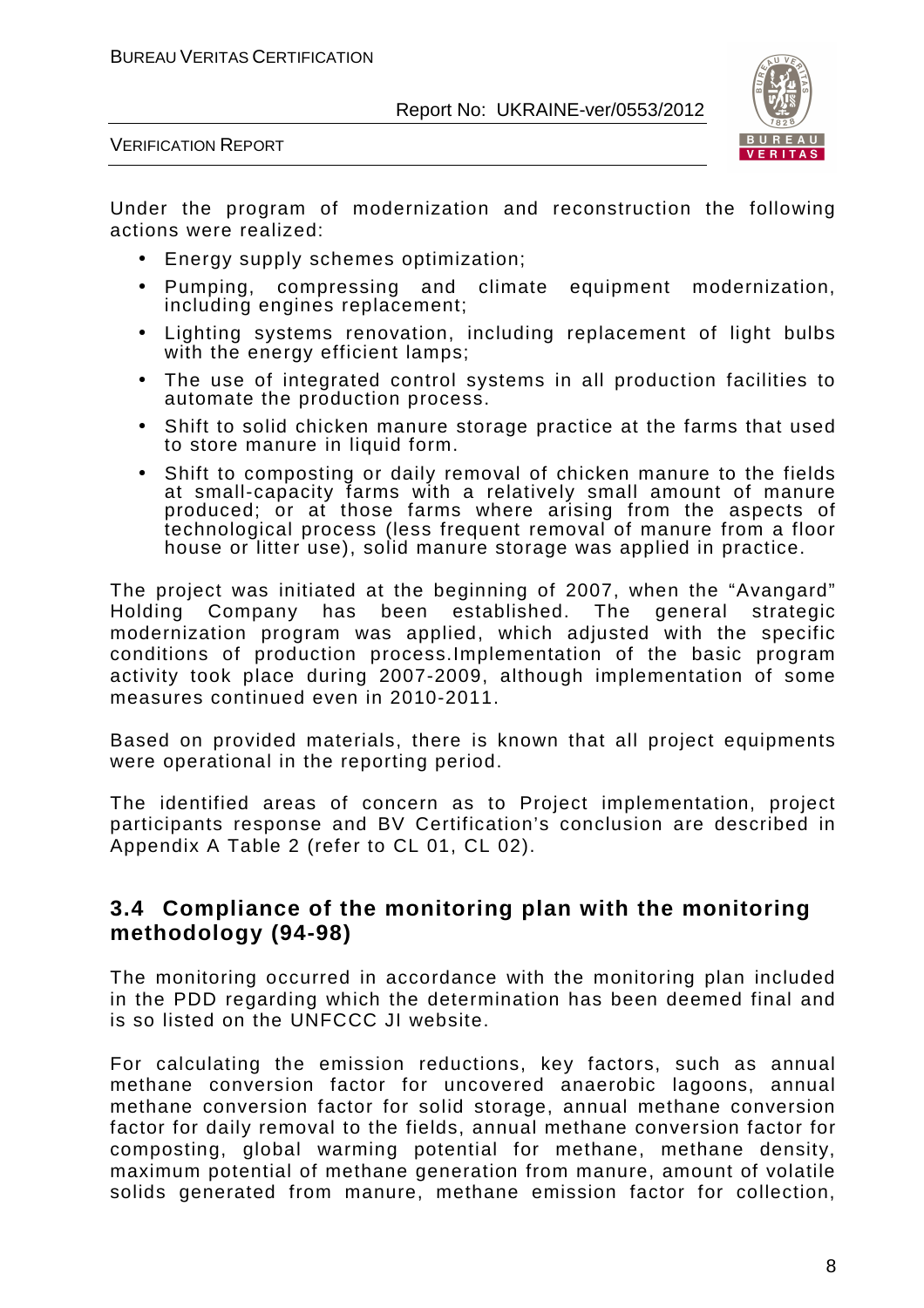

VERIFICATION REPORT

storage and use of chicken manure using uncovered anaerobic lagoons, methane emission factor for collection, storage and use of chicken manure for solid storage, methane emission factor for collection, storage and use of chicken manure for daily removal to the fields, methane emission factor for collection, storage and use of chicken manure for composting, electricity consumption by poultry farm, average number of birds permanently kept at poultry farm, indirect specific carbon dioxide emissions in the period of consumption of electricity by consumers which are classified as 2nd class influencing the baseline emissions and the activity level of the project and the emissions as well as risks associated with the project were taken into account, as appropriate.

Data sources used for calculating emission reductions, such as Farms records, Statistics of LLC "Agrarian Holding Avangard", Public Joint Stock Company Agricultural Company "Avis", Public Joint Stock Company "Kross-Poultry farm "Zorya", Limited Liability Company "Trading house "Bogodukhivska Poultry Farm", IPCC Guidelines for National Greenhouse Gas Inventories, National Inventory Report of Ukraine for 1990-2010 are clearly identified, reliable and transparent.

Emission factors, including default emission factors, are selected by carefully balancing accuracy and reasonableness, and appropriately justified of the choice.

The calculation of emission reductions is based on conservative assumptions and the most plausible scenarios in a transparent manner.

The identified areas of concern as to Compliance of the monitoring plan with the monitoring methodology, project participants response and BV Certification's conclusion are described in Appendix A Table 2 (refer to CAR 01, CAR 02, CL 03, CL 04, CAR 03, CL 05, CL 06, CL 07, CL 08, CL 09).

# **3.5 Revision of monitoring plan (99-100)**

Not applicable.

## **3.6 Data management (101)**

The data and their sources, provided in monitoring report, are clearly identified, reliable and transparent.

The implementation of data collection procedures is in accordance with the monitoring plan, including the quality control and quality assurance procedures.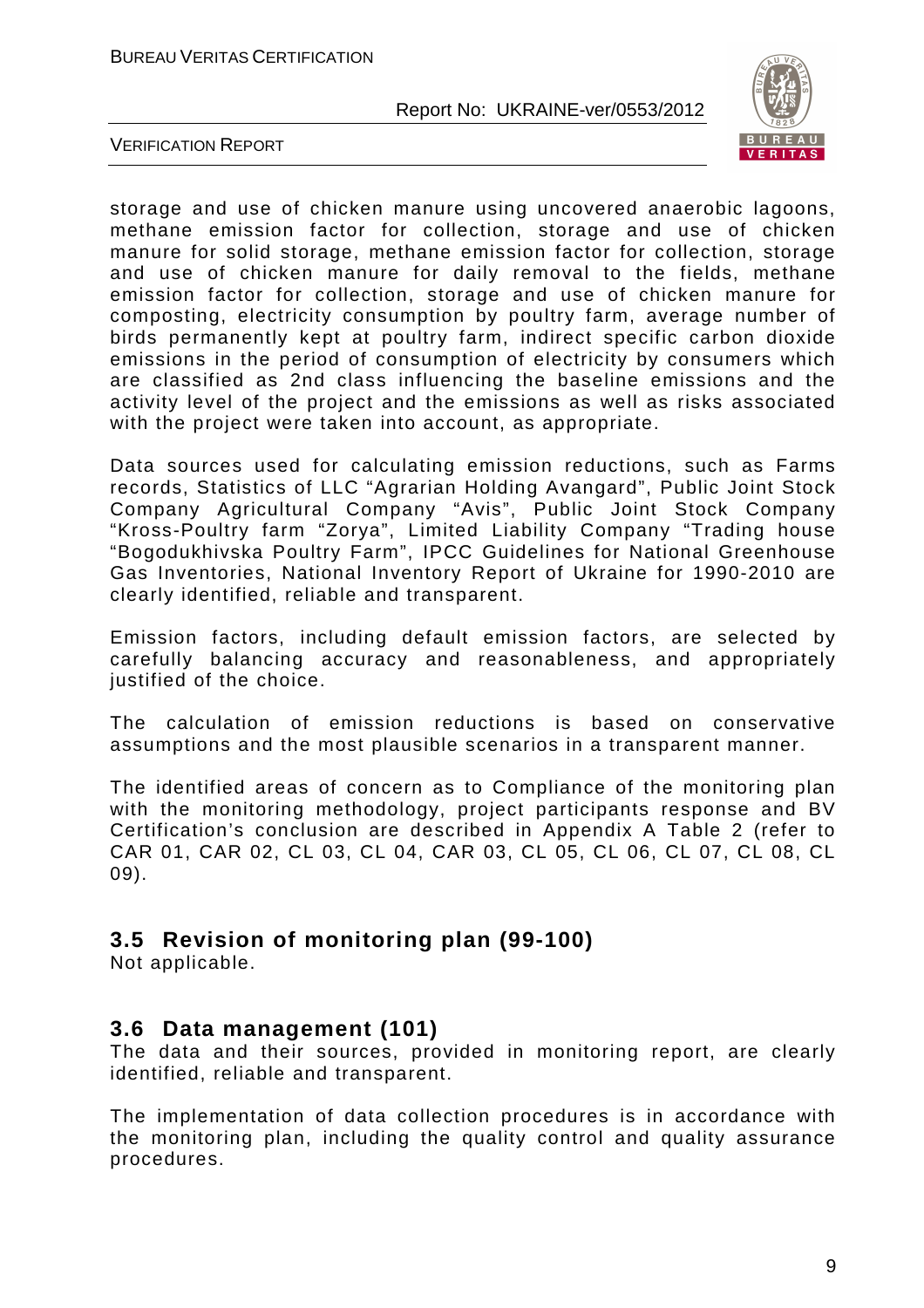

VERIFICATION REPORT

The proposed project involves three functional types of production facilities: egg-laying hen's farm, grow-out farms and breeder farms. Specific electricity consumption on egg-lying hens farms is calculated per unit of production – eggs, and for grow-out farms and breeder farms – per conventional head of bird permanently kept at the farm (taking into account poultry account age and sex-specific structure). In cases when the enterprise involved in the project unites different production facilities, specific electricity consumption is calculated separately for each of them (egg-laying hen's farm, grow-out farms and breeder farms). Such facilities get their specific identification numbers.

All data will be archived electronic and paper. Data acquisition and processing procedure for each parameter monitored:

- Electricity consumption by poultry farm. This parameter is documented in the monthly invoices for the electric energy. The documents are collected every month by the responsible person. The documents obtained are collected by the economics department on a monthly basis. The paper originals are binded into the special folder. Data on the electricity and identification parameter of each individual document are logged into the electronic register that is maintained at the head office of the company. The IT and data storage system containing this information at the head office has back-ups and allows for reliable data storage with virtually no chance of data loss. This log is printed and bound as a reference into the same folder with the original documents. At the same time the responsible person maintains an independent account of the monitoring data. At the end of the month the summarizing report is prepared containing the information on the monthly monitored data. This report is signed by the responsible person and is submitted to the director of the company. At the end of the year the annual summarizing report is prepared for all monitoring parameters containing monthly and annual figures. This report is submitted to the director of the company. These reports are kept in electronic form in the IT system of the company and in paper form with signatures of the responsible persons.
- Average number of birds permanently kept at the poultry farm. Technical reports (in the absence – accounting data and statistical reports) are used in order to confirm the average number of birds permanently kept at the poultry farm. The documents obtained are collected by the economics department on a monthly basis. The paper originals are binded into the special folder. Data on the average number of birds permanently kept at the poultry farm and identification parameter of each individual document are logged into the electronic register that is maintained at the head office of the company. The IT and data storage system containing this information at the head office has back-ups and allows for reliable data storage with virtually no chance of data loss. This log is printed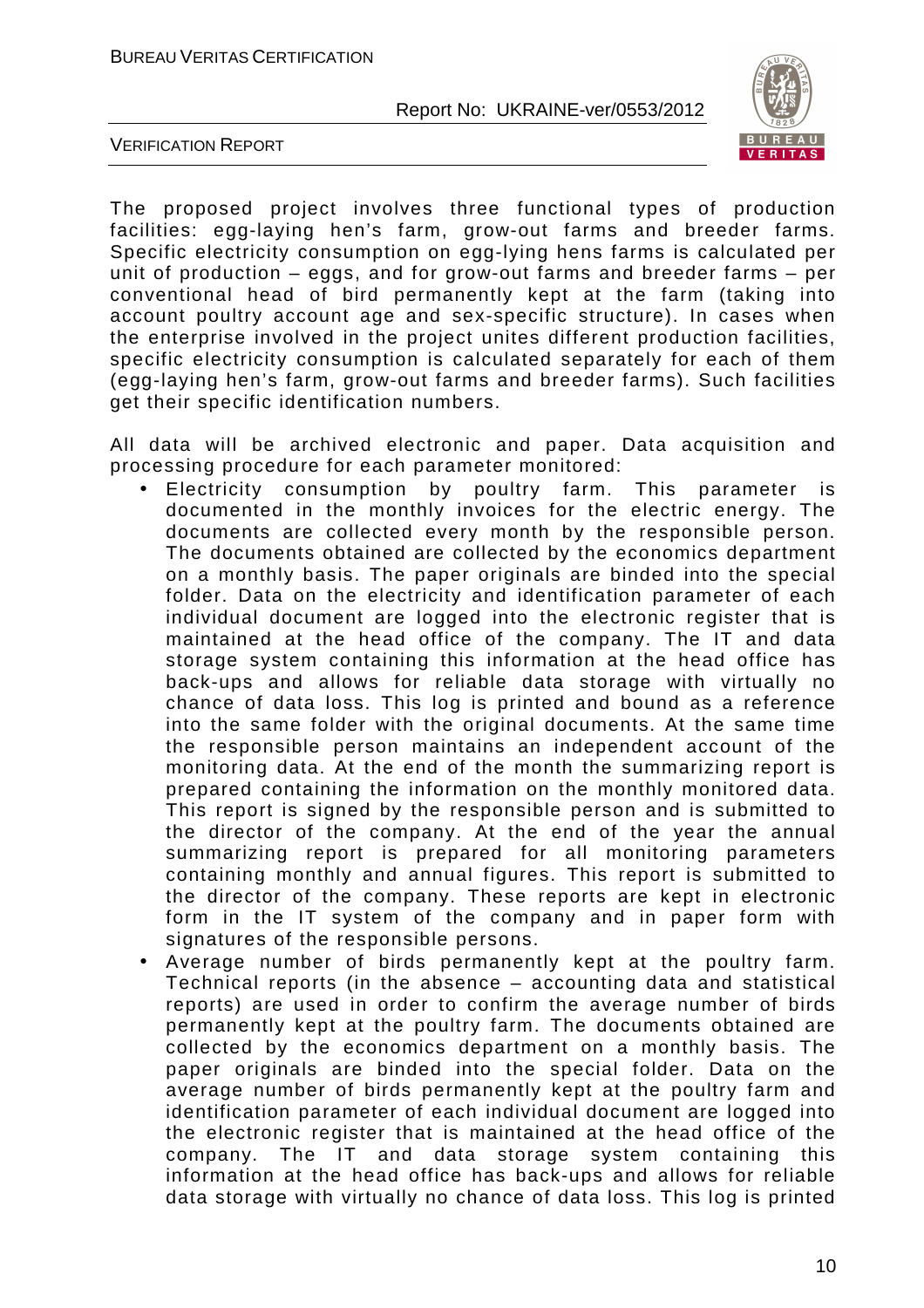

VERIFICATION REPORT

and binded as a reference into the same folder with the original documents. At the same time the responsible maintains an independent account of the monitoring data. At the end of the month the summarizing report is prepared containing the information on the monthly monitored data. This report is signed by the responsible person and is submitted to the director of the company. At the end of the year the annual summarizing report is prepared for all monitoring parameters containing monthly and annual figures. This report is submitted to the director of the company. These reports are kept in electronic form in the IT system of the company and in paper form with signatures of the responsible persons.

• Number of eggs produced at the poultry farm. Technical reports (in the absence – accounting data and statistical reports) are used in order to confirm the number of eggs produced at the poultry farm. The person in charge collects the documents on the number of eggs produced. The documents obtained are collected by the economics department on a monthly basis. The paper originals are binded into the special folder.Data on the number of eggs and identification parameter of each individual document are logged into the electronic register that is maintained at the head office of the company. The IT and data storage system containing this information at the head office has back-ups and allows for reliable data storage with virtually no chance of data loss. This log is printed and binded as a reference into the same folder with the original documents. At the same time the responsible person maintains an independent account of the monitoring data. At the end of the month the summarizing report is prepared containing the information on the monthly monitored data. This report is signed by the responsible person and is submitted to the director of the company. At the end of the year the annual summarizing report is prepared for all monitoring parameters containing monthly and annual figures. This report is submitted to the director of the company. These reports are kept in electronic form in the IT system of the company and in paper form with signatures of the responsible persons.

The function of the monitoring equipment, including its calibration status, is in order.

Measurement equipment calibration was carried out by regional authorized representatives of the State Metrological System of Ukraine.

The evidence and records used for the monitoring are maintained in a traceable manner.

The data collection and management system for the project is in accordance with the monitoring plan.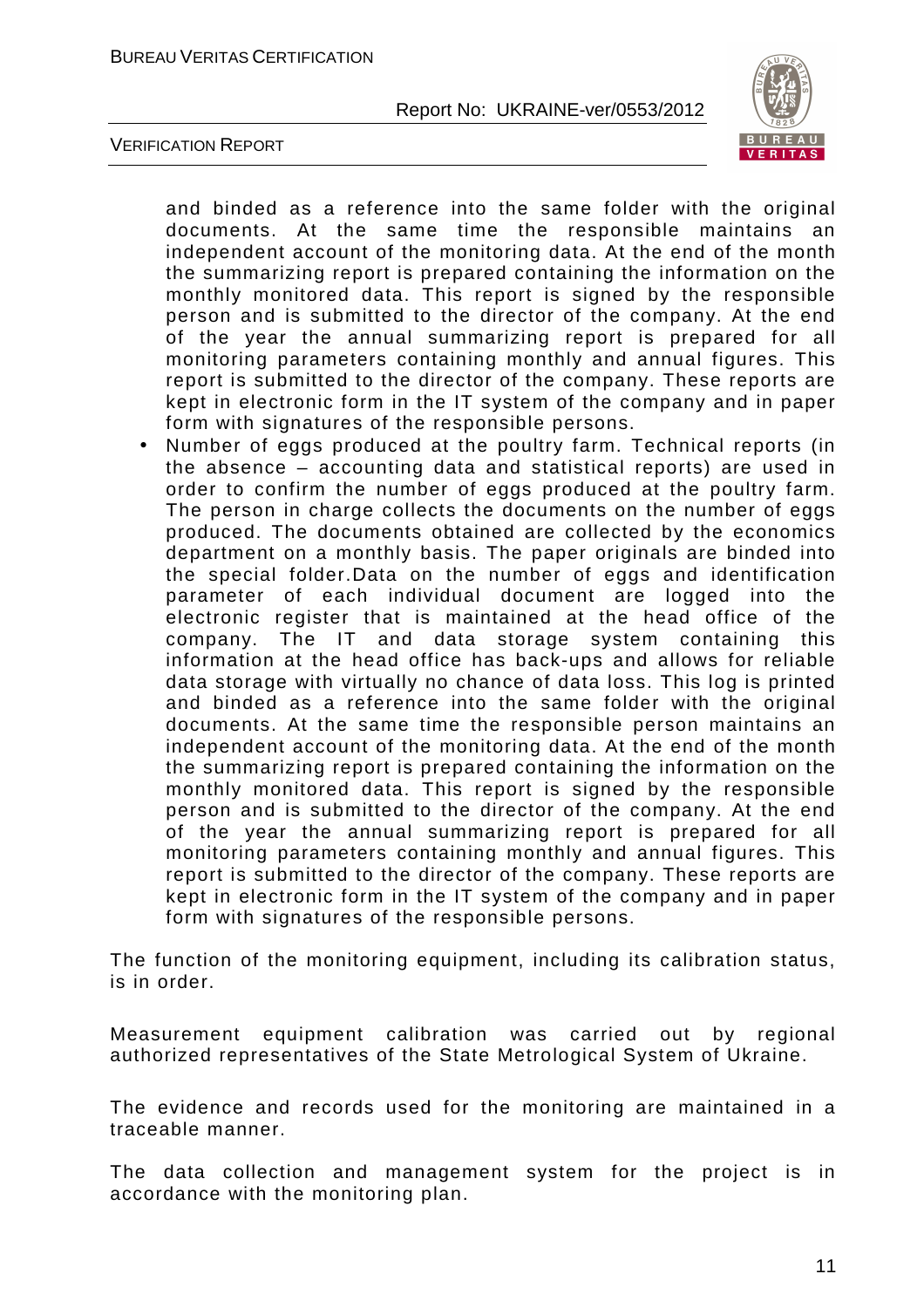

VERIFICATION REPORT

The general project management will be implemented by the Director of LLC "Agrarian Holding Avangard" through supervising and coordinating activities of his subordinates, including executives of each project farm. To determine the GHG emissions within the project (the baseline and project scenarios) internal standard of data reporting were used, which are collected and processed independently of the joint implementation project for commercial purposes of the company, using the rules and procedures for collecting, processing and carrying out the cross-checks. On-site day-to-day management is implemented by the directors of the relevant farms. Chief Energy Officer is responsible for operation and maintaining of the energy equipment, electrical meters and transformers.A specialised technician teams are responsible for preventive measures and maintenance of all technological equipment. The raw reporting documents are collected and compiled on-site. Data are entered into the computer system, and raw documents are transferred to the company archive.

Main responsibilities are divided as follows:

- Production Manager is responsible for acquiring data on the number of eggs produced at the poultry farm for each period, average number of birds permanently kept at the poultry farm for the period and electricity consumption by the farm for the relevant period. Then, he transfers raw documents on these data into the archive and prepares monthly report on the performances indicated;
- Electronic versions of monitoring databasesare sent to the responsible person from the management of LLC "Agricultural Holding Avangard" (Director, or other person designated by the order), which prepares the common base of values of monitoring parameters to be transferred to the consultant for development of joint implementation projects for the calculation of emission reduction and preparation of monitoring reports;
- Production Manager and Accounting department of each farm are responsible for acquiring data in the form of raw documents and reports on monitoring parameters. They transfer raw documents on these data into the archive and prepare monthly reports on the parameters to be monitored.

Documents and reports on the data that are monitored will be archived and stored by the project participants. The following documents will be stored: primary documents for the accounting of monitored parameters in paper form; intermediate reports, orders and other monitoring documents in paper and electronic form; documents on measurement devices in paper and electronic form. These documents and other data monitored and required for determination and verification, as well as any other data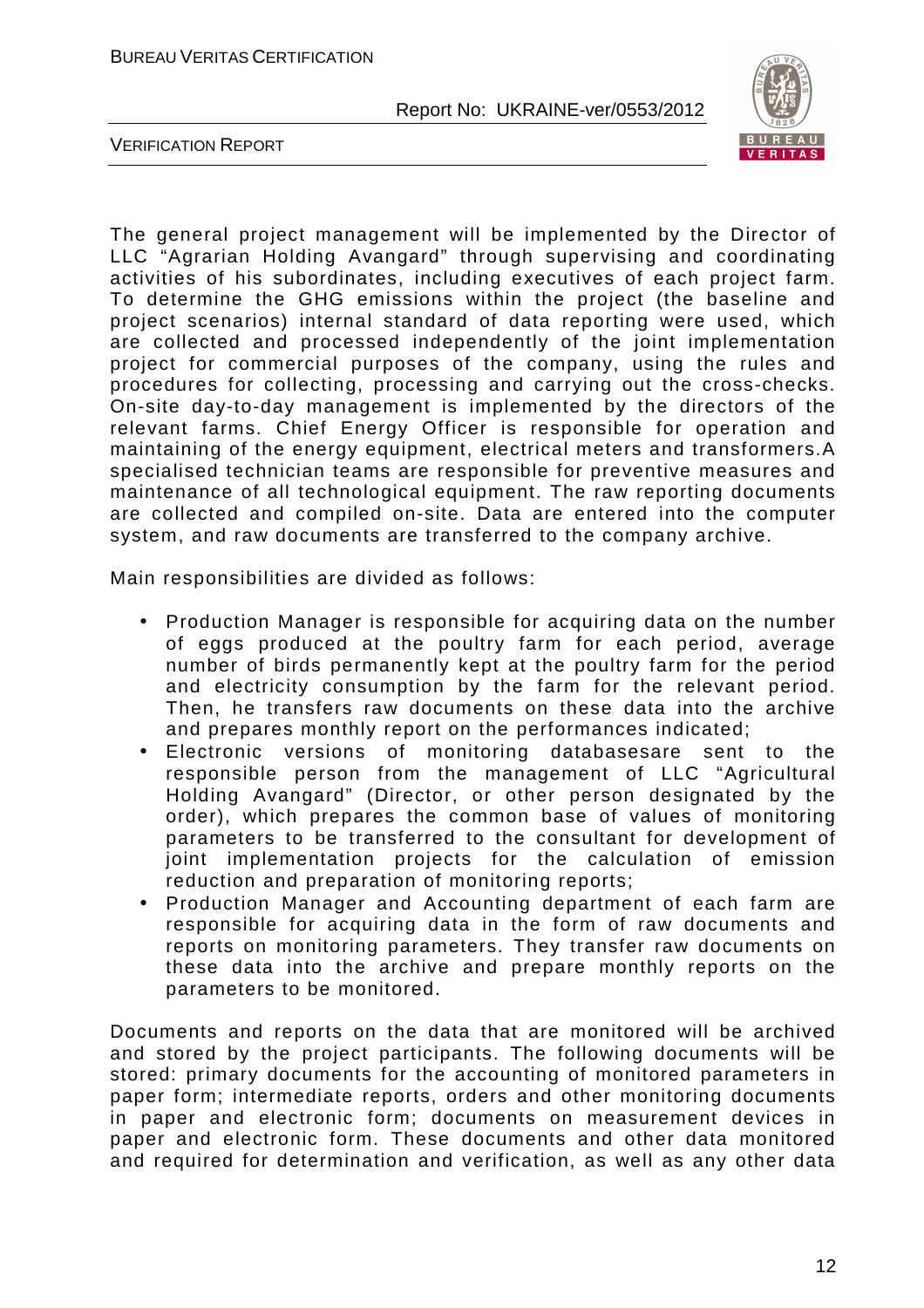

VERIFICATION REPORT

that are relevant to the operation of the project will be kept for at least two years after the last transfer of ERUs.

All exceptional and troubleshooting events are documented by internal notes. As the data monitored to calculate emission reductions are also used in the commercial dealings of the company, significant errors or uncertainties in the data collected are not expected.

In cases if any errors, fraud or inconsistencies will be identified during the monitoring process special commission will be appointed by project host management that will conduct a review of such case and issue an order that must also include provisions for necessary corrective actions to be implemented that will ensure such situations are avoided in future.

The identified areas of concern as to Data management, project participants response and BV Certification's conclusion are described in Appendix A Table 2 (refer to CL 10, CL 11, CL 12, CL 13, CL 14).

# **3.7 Verification regarding programmes of activities (102- 110)**

Not applicable.

## **4 VERIFICATION OPINION**

Bureau Veritas Certification has performed the initial and 1st periodic verification of the project "Implementation of energy efficiency measures in enterprises of "Agrarian Holding Avangard" located in 14 regions of Ukraine, which applies the JI Specific approach. The verification was performed on the basis of UNFCCC criteria and host country criteria and also on the criteria given to provide for consistent project operations, monitoring and reporting.

The verification consisted of the following three phases: i) desk review of monitoring report against the project design and the baseline and monitoring plan; ii) follow-up interviews with project stakeholders; iii) resolution of outstanding issues and the issuance of the final verification report and opinion.

The management of the project is responsible for the preparation of the GHG emissions data on the basis set out within the project Monitoring Plan indicated in the final PDD version, as well as maintenance of records and reporting procedures in accordance with that plan. Project Developer is responsible for calculation and determination of GHG emission reductions from the project and the reported GHG emissions reductions of the project.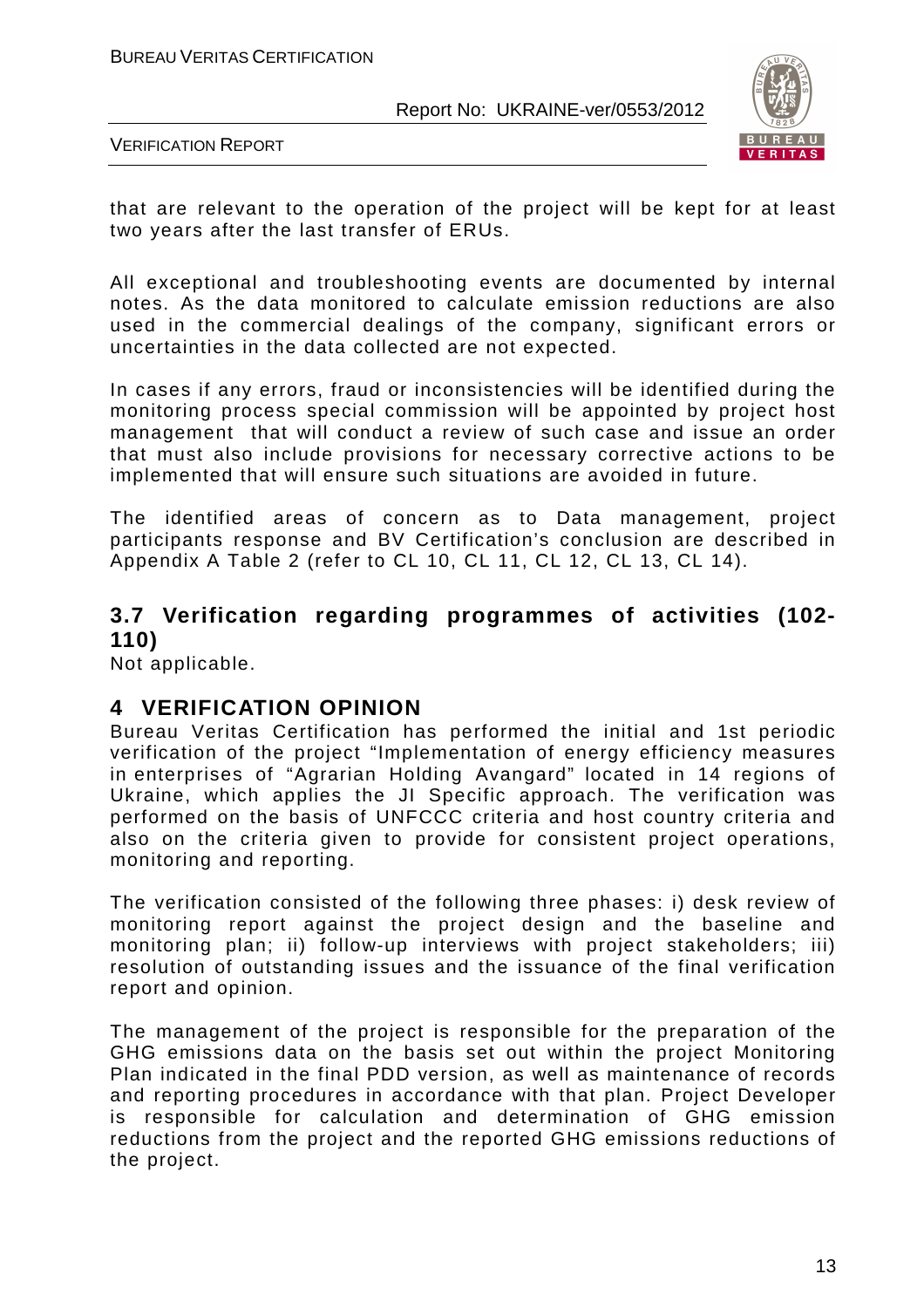

VERIFICATION REPORT

Bureau Veritas Certification verified the Project Monitoring Report version 2.0 for the reporting period as indicated below. Bureau Veritas Certification confirms that the project is implemented as planned and described in approved project design documents. Installed equipment being essential for generating emission reduction runs reliably and is calibrated appropriately. The monitoring system is in place and the project is generating GHG emission reductions.

Bureau Veritas Certification can confirm that the GHG emission reduction is calculated without material misstatements. Our opinion relates to the project's GHG emissions and resulting GHG emissions reductions reported and related to the approved project baseline and monitoring, and its associated documents. Based on the information we have seen and evaluated, we confirm the following statement:

Reporting period: From 01/01/2008 to 30/11/2012

| For the period from 01/01/2008 to 31/12/2008 |  |                                               |  |  |
|----------------------------------------------|--|-----------------------------------------------|--|--|
| <b>Baseline emissions</b>                    |  | $: 773504$ tonnes of $CO2$ equivalent.        |  |  |
| Project emissions                            |  | 98 432 tonnes of CO <sub>2</sub> equivalent.  |  |  |
| <b>Emission Reductions</b>                   |  | : 675 072 tonnes of $CO2$ equivalent.         |  |  |
| For the period from 01/01/2009 to 31/12/2009 |  |                                               |  |  |
| <b>Baseline emissions</b>                    |  | :1 094 581 tonnes of $CO2$ equivalent.        |  |  |
| Project emissions                            |  | 110 016 tonnes of $CO2$ equivalent.           |  |  |
| <b>Emission Reductions</b>                   |  | 984 565 tonnes of CO <sub>2</sub> equivalent. |  |  |
| For the period from 01/01/2010 to 31/12/2010 |  |                                               |  |  |
| <b>Baseline emissions</b>                    |  | :1 446 752 tonnes of $CO2$ equivalent.        |  |  |
| Project emissions                            |  | 126 292 tonnes of $CO2$ equivalent.           |  |  |
| <b>Emission Reductions</b>                   |  | :1 320 460 tonnes of $CO2$ equivalent.        |  |  |
| For the period from 01/01/2011 to 31/12/2011 |  |                                               |  |  |
| <b>Baseline emissions</b>                    |  | :1 568 959 tonnes of $CO2$ equivalent.        |  |  |
| Project emissions                            |  | 128 046 tonnes of CO <sub>2</sub> equivalent. |  |  |
| <b>Emission Reductions</b>                   |  | :1 440 913 tonnes of $CO2$ equivalent.        |  |  |
| For the period from 01/01/2012 to 30/11/2012 |  |                                               |  |  |
| <b>Baseline emissions</b>                    |  | : 479 551 tonnes of $CO2$ equivalent.         |  |  |
| Project emissions                            |  | 87 556 tonnes of CO <sub>2</sub> equivalent.  |  |  |
| <b>Emission Reductions</b>                   |  | $: 391995$ tonnes of $CO2$ equivalent.        |  |  |
|                                              |  |                                               |  |  |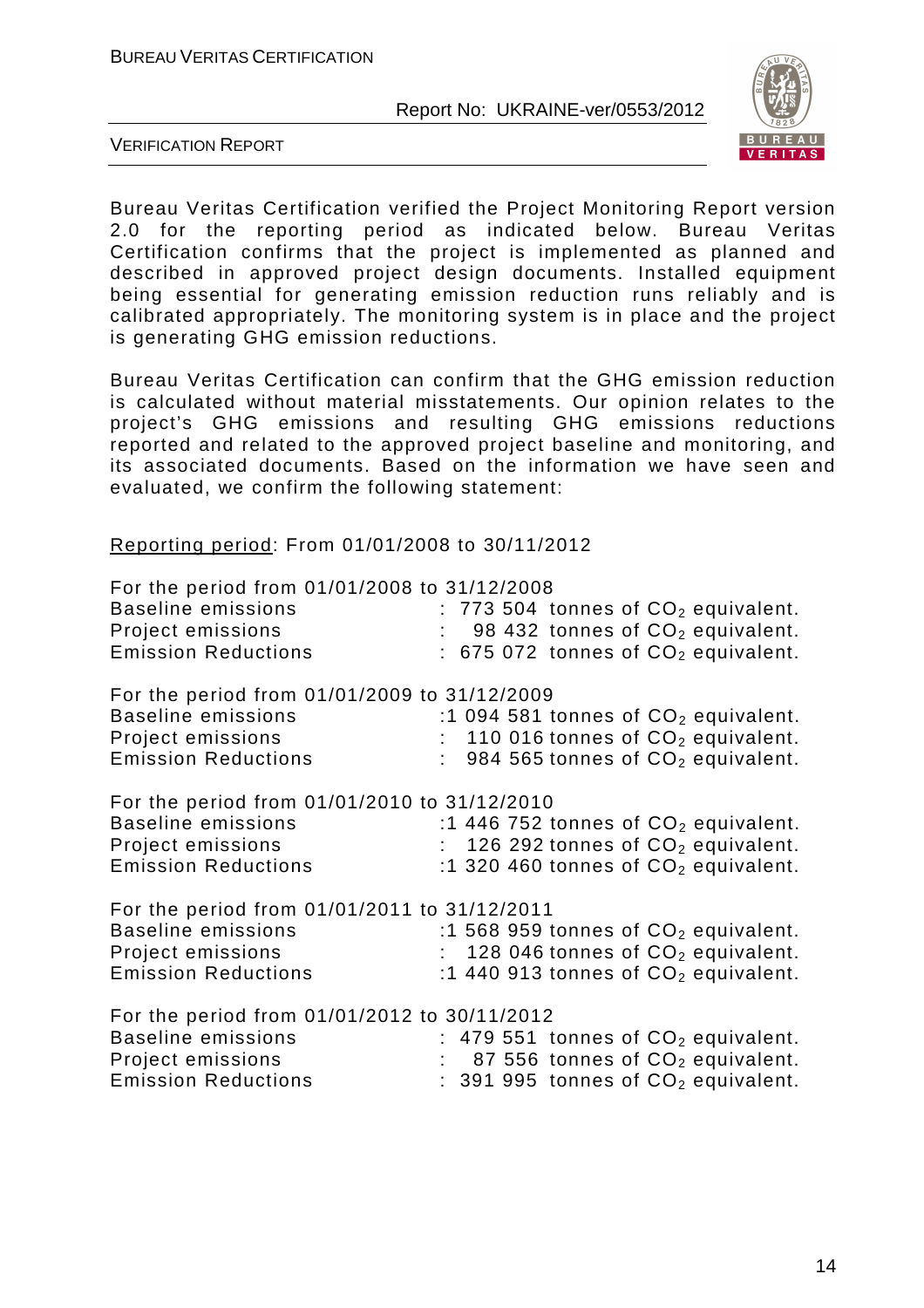

VERIFICATION REPORT

#### Total for the period from 01/01/2008 to 30/11/2012

Emission Reductions  $\qquad \qquad :4\;813\;005$  tonnes of  $\rm CO_2$  equivalent.

Baseline emissions  $\qquad \qquad :5\; 363\; 347$  tonnes of  $\mathsf{CO}_{2}$  equivalent. Project emissions  $\qquad \qquad : \qquad 550\;342 \; \text{tonnes of } \; \text{CO}_2 \; \text{equivalent}.$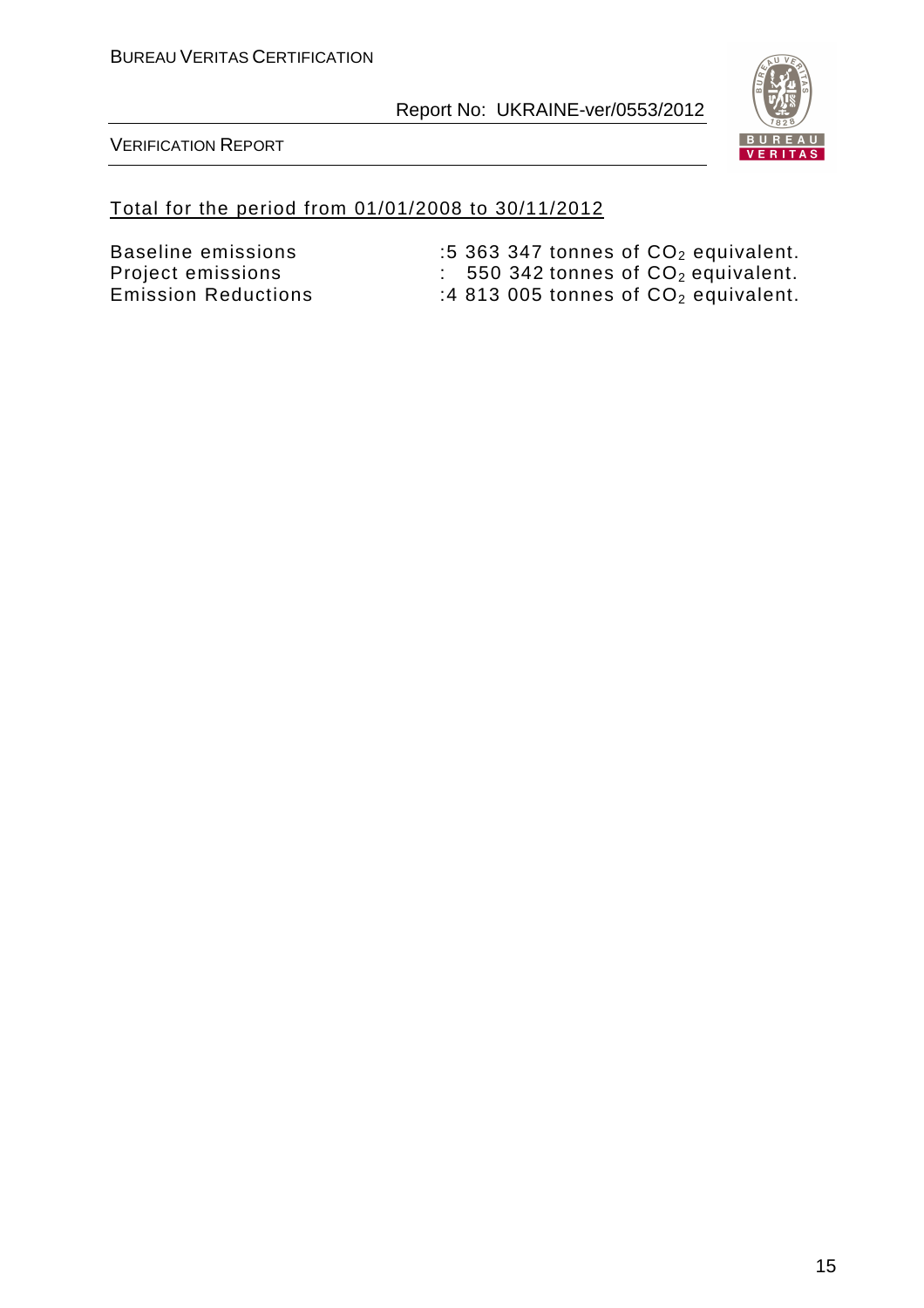

VERIFICATION REPORT

# **5 REFERENCES**

#### **Category 1 Documents:**

Documents provided by "Company "MT-Invest" LTD that relate directly to the GHG components of the project.

- /1/ Monitoring Report, version 1.0, dated 29 November 2012.
- /2/ Monitoring Report, version 2.0, dated 11 December 2012.
- /3/ Project Design Document, version 2.0, dated 01 October 2012.
- /4/ Letter of Approval from State Environmental Investment Agency of Ukraine # 3666/23/7 dated 28/11/2012.
- /5/ Letter of Approval by Ministry of Economic Affairs, Agriculture and Innovation of The Netherlands #2012JI63 dated 28/11/2012.
- $/6/$  Excel spreadsheet of the emission reductions calculation version
- /7/ Determination and Verification Manual, version 01.

#### **Category 2 Documents:**

Background documents related to the design and/or methodologies employed in the design or other reference documents.

| #              | <b>Name of document</b>                                                                                                                                                                                          |
|----------------|------------------------------------------------------------------------------------------------------------------------------------------------------------------------------------------------------------------|
| 1 <sub>1</sub> | Letter of support $N2678/23/7$ of 20.09.2012 the project<br>«Implementation of energy saving measures in the business of<br>«Agricultural Holding Avangard». State Environmental Investment<br>Agency of Ukraine |
| 2.             | Report of 12.01.2009 on average number of birds normally kept at<br>poultry farms in 2008                                                                                                                        |
| 3.             | Report of 15.01.2010 on average number of birds normally kept at<br>poultry farms in 2009                                                                                                                        |
| 4.             | Report of 13.01.2011 on average number of birds normally kept at<br>poultry farms in 2010                                                                                                                        |
| 5.             | Report of 14.01.2012 on average number of birds normally kept at<br>poultry farms in 2011                                                                                                                        |
| 6.             | Report on average number of birds normally kept at poultry farms<br>in 2012 (01.01.2012-30.11.2012)                                                                                                              |
| 7.             | Report of 12.01.2009 on obtained number of eggs in poultry farms<br>in 2008                                                                                                                                      |
| 8.             | Report of 15.01.2010 on the obtained number of eggs in poultry<br>farms in 2009                                                                                                                                  |
| 9.             | Report of 12.01.2011 on obtained number of eggs in poultry farms<br>in 2010                                                                                                                                      |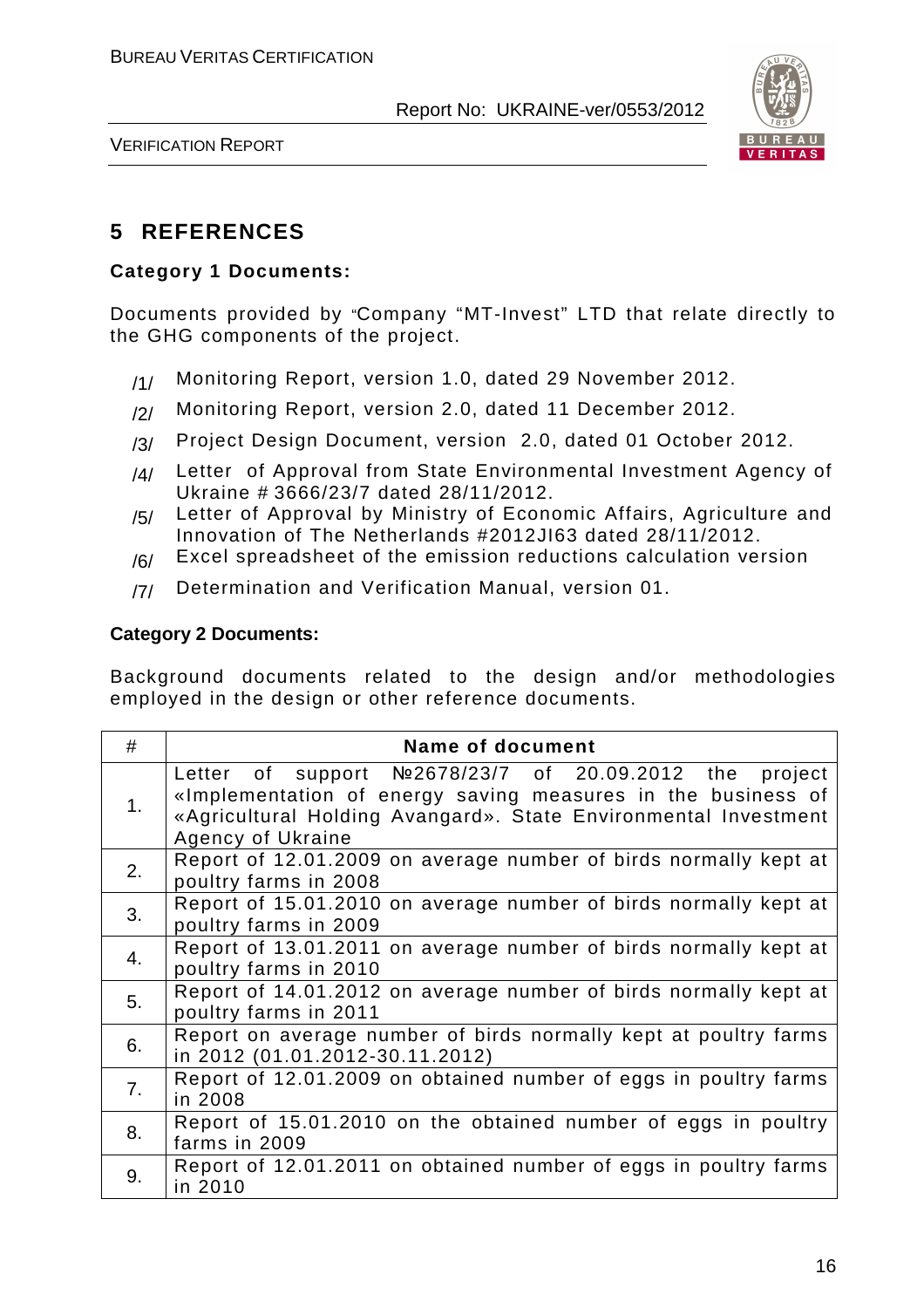

| 10. | Report of 14.01.2012 on obtained number of eggs in poultry farms<br>in 2011                                                                  |
|-----|----------------------------------------------------------------------------------------------------------------------------------------------|
| 11. | Report on obtained<br>number of eggs in 2012<br>$(01.01.2012 -$<br>30.11.2012)                                                               |
| 12. | Report of 12.01.2009<br>electricity consumption by holding<br>on<br>«Avangard» in 2008                                                       |
| 13. | Report of 15.01.2010<br>by holding<br>on electricity consumption<br>«Avangard» in 2009                                                       |
| 14. | Report of 14.01.2011<br>electricity consumption<br>by<br>holding<br>on<br>«Avangard» in 2010                                                 |
| 15. | Report of 12.01.2012<br>on electricity consumption<br>by holding<br>«Avangard» in 2011                                                       |
| 16. | Report on electricity consumption by holding «Avangard» in the<br>first half of 2012 (01.01.2012-30.11.2012)                                 |
| 17. | Order №127 of 12.01.2006 «On establishment of a working group<br>on strategic modernization of enterprises holding Avangard. Ltd.<br>«Cross» |
| 18. | Strategic modernization program production companies holding<br>«Avangard» in "Poultry". Ltd «Cross». 2007                                   |
| 19. | Act readiness of new and rebuilt equipment for operation Nº1 of<br>12.12.2007                                                                |
|     | <b>Agricultural Limited Liability Company «Donetsk birds»</b>                                                                                |
| 20. | Permission №1421586801-78 on pollutants emissions into the<br>atmosphere by stationary sources (26.06.2009-26.06.2014)                       |
| 21. | Permission №07.33 of 22.06.2011 to waste in 2012                                                                                             |
| 22. | Permission №07.32 of 24.06.2010 to waste in 2011                                                                                             |
| 23. | Letter №765 of 10.08.2012 «On the form of statistical reporting 1-<br>VT «waste», 2-TP «Air»                                                 |
| 24. | Protocol № 21 test knowledge of energy                                                                                                       |
| 25. | Protocol Nº 19/12-1 of 13.04.2012 commission meeting to test<br>knowledge on safety                                                          |
| 26. | Certificate of verification of knowledge on health Nº433 Naretya<br>A.M. - Director                                                          |
| 27. | Certificate of verification of knowledge on health №434 Gyrchak<br>V.I. - Chief Power Engineer                                               |
| 28. | Certificate of verification of knowledge on health Nº435 Bunchuk<br>S.V. - Engineer for safety                                               |
| 29. | Certificate of verification of knowledge on health №436 Hordynsky<br>P.A. - Chief Agronomist                                                 |
| 30. | Certificate of verification of knowledge on health №437 Karakai<br>O.V. - Chief Technologist                                                 |
| 31. | Certificate of verification of knowledge on health number 438<br>Hmelyar V.P. - Chief Engineer                                               |
| 32. | Certificate of verification of knowledge on health number 439 Kvas<br>M.V. - Chief Mechanic                                                  |
| 33. | List of electric meters                                                                                                                      |
|     |                                                                                                                                              |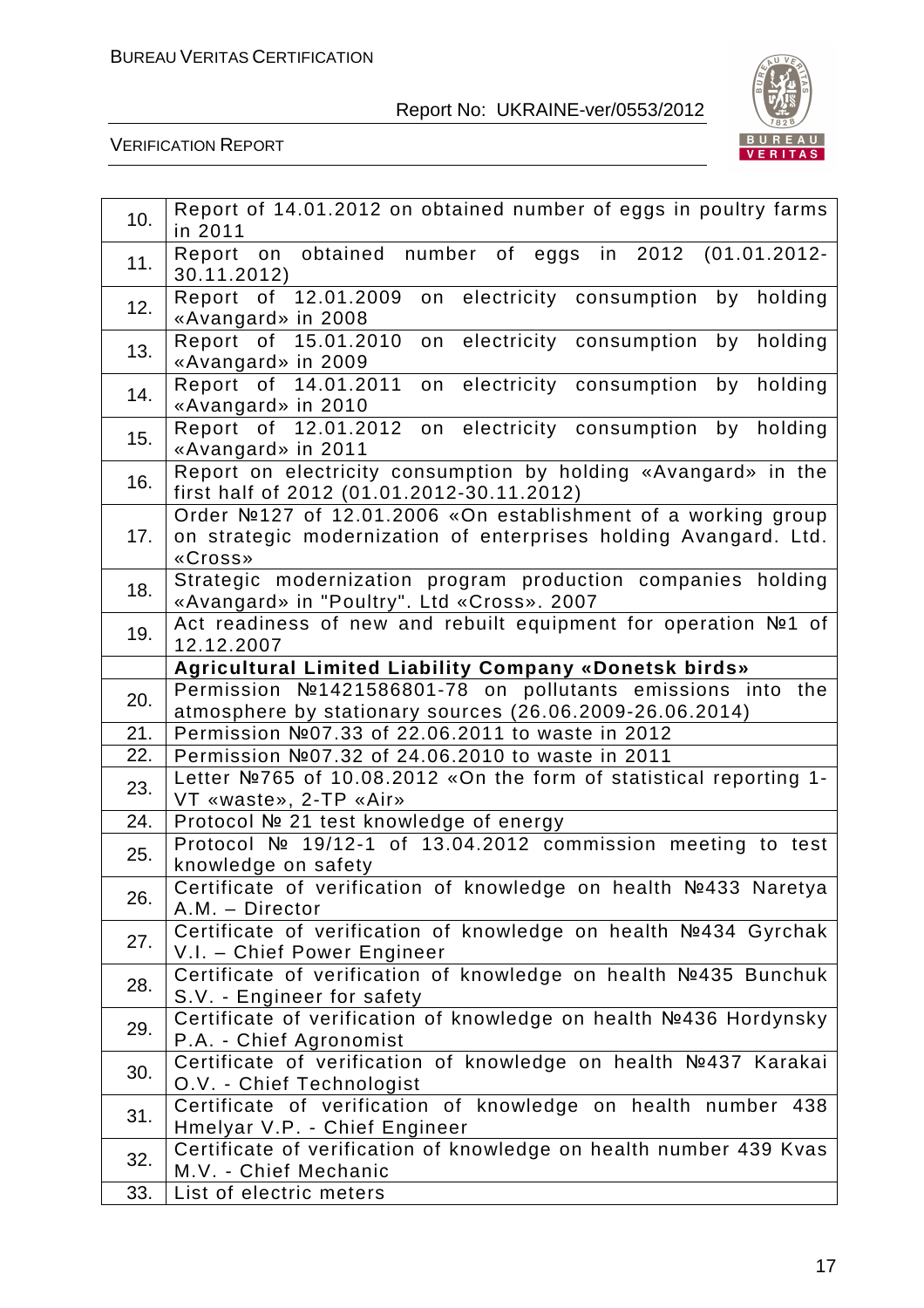

| 34. | Passport. Electricity meter NIK 2301 AK1 №0407385                                                              |
|-----|----------------------------------------------------------------------------------------------------------------|
|     | Subsidiary Poultry farm «Lozuvatska» of Public Joint Stock                                                     |
|     | Company with limited liability «Avangardko investment public                                                   |
|     | limited»                                                                                                       |
|     |                                                                                                                |
| 35. | Permission №1221800000-4 on pollutants emissions into the                                                      |
|     | atmosphere by stationary sources (04.04.2007-05.04.2012)                                                       |
| 36. | Permission №210 of 27.06.2005 to waste in 2006                                                                 |
| 37. | Limits Nº123 on generation and disposal of waste in 2011                                                       |
| 38. | Limits Nº228 on generation and disposal of waste in 2010                                                       |
| 39. | Limits Nº425 on generation and disposal of waste in 2009                                                       |
| 40. | Limits №217 on generation and disposal of waste in 2008                                                        |
| 41. | Limits №193 on generation and disposal of waste in 2007                                                        |
| 42. | Limits №210 on generation and disposal of waste in 2006                                                        |
| 43. | Report on air protection form 2-TP «air» in 2006                                                               |
| 44. | Report on air protection form 2-TP «air» in 2007                                                               |
| 45. | Report on air protection form 2-TP «air» in 2008                                                               |
| 46. | Report on air protection form 2-TP «air» in 2009                                                               |
| 47. | Report on air protection form 2-TP «air» in 2010                                                               |
| 48. | Letter №386 of 13.08.2012 «The form of statistical reporting 1-VT                                              |
|     | «waste» and «Assessing the impact on the environment»                                                          |
| 49. | Protocol №42 of 15.12.2011 Commission meeting on testing of the                                                |
|     | safety                                                                                                         |
| 50. | Protocol №44 of 16.12.2011 Commission meeting on testing of the                                                |
|     | safety                                                                                                         |
| 51. | Protocol №45 of 16.12.2011 Commission meeting on testing of the                                                |
|     | safety                                                                                                         |
| 52. | Protocol №43 of 15.12.2011 Commission meeting on testing of the                                                |
|     | safety                                                                                                         |
| 53. | List of electric meters                                                                                        |
| 54. | Passport. Electricity meter «Energia-9» №47119                                                                 |
| 55. | Passport. Electricity meter NIK 2303 APK1 №0168359                                                             |
|     | <b>Public Joint Stock Company «Poultry farm «Chervony Prapor»</b>                                              |
| 56. | Permission №91567 on pollutants emissions into the atmosphere<br>by stationary sources (29.12.2005-31.12.2006) |
|     | Permission №91567 on pollutants emissions into the atmosphere                                                  |
| 57. | by stationary sources (17.11.2006-30.12.2009)                                                                  |
|     | Permission №4423684404-2 on pollutants emissions into the                                                      |
| 58. | atmosphere by stationary sources (20.03.2009-20.03.2019)                                                       |
| 59. | Permission №18.30 of 27.09.2004 to waste in 2005                                                               |
| 60. | Permission №18.30 of 22.09.2005 to waste in 2006                                                               |
| 61. | Permission №18.30 of 30.10.2006 to waste in 2007                                                               |
| 62. | Permission №18.30 of 18.06.2007 to waste in 2008                                                               |
| 63. | Permission №18.30 of 29.08.2008 to waste in 2009                                                               |
| 64. | Limits №18.30 on generation and disposal of waste in 2005                                                      |
|     |                                                                                                                |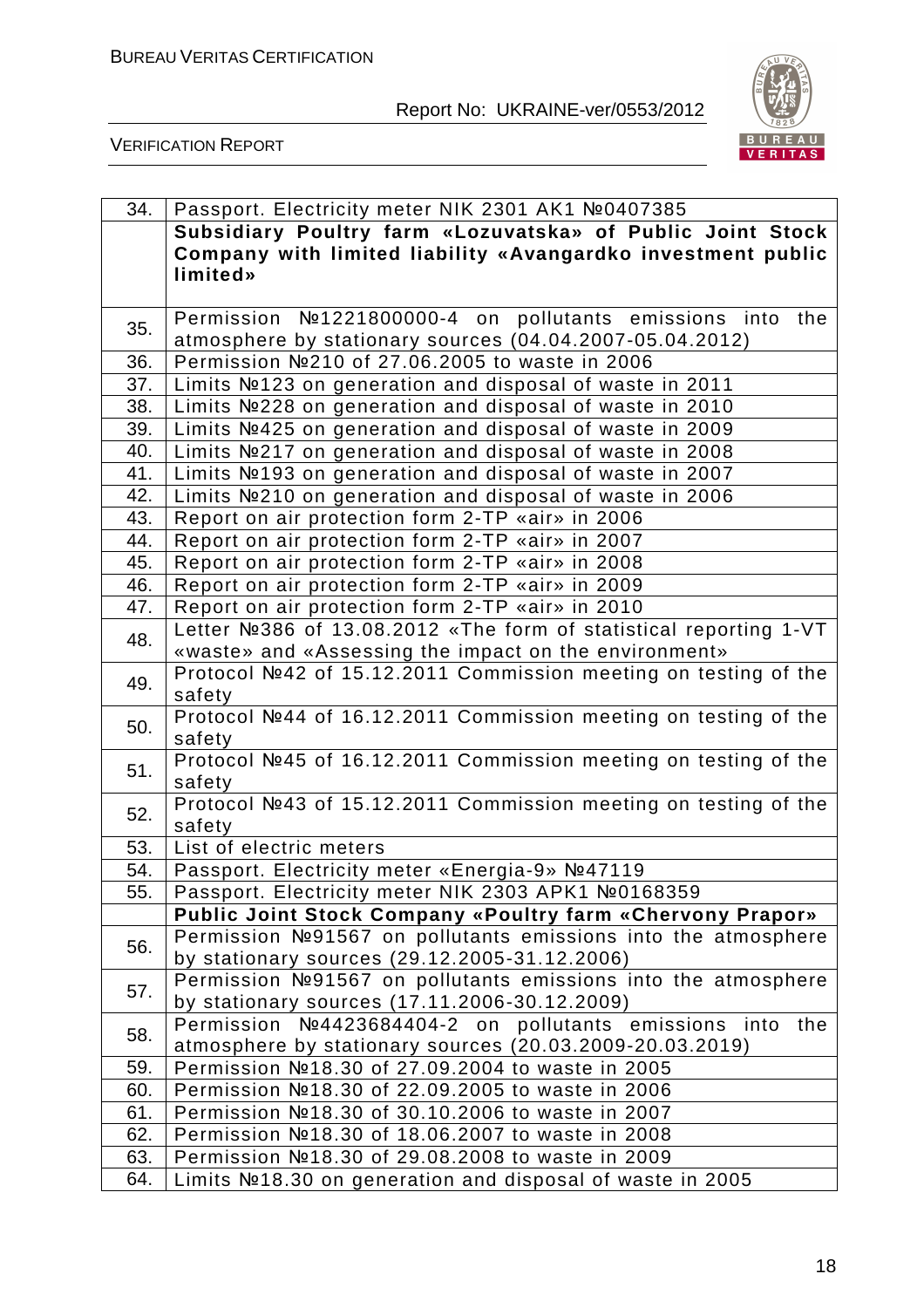

| 65. | Limits Nº18.30 on generation and disposal of waste in 2006                                                                                                   |
|-----|--------------------------------------------------------------------------------------------------------------------------------------------------------------|
| 66. | Limits №18.30 on generation and disposal of waste in 2007                                                                                                    |
| 67. | Limits №18.30 on generation and disposal of waste in 2008                                                                                                    |
| 68. | Limits №18.30 on generation and disposal of waste in 2009                                                                                                    |
| 69. | Limits №18.30 on generation and disposal of waste in 2010                                                                                                    |
| 70. | Limits №18.30 on generation and disposal of waste in 2011                                                                                                    |
| 71. | Report on air protection form 2-TP «air» in 2006                                                                                                             |
| 72. | Report on air protection form 2-TP «air» in 2007                                                                                                             |
| 73. | Report on air protection form 2-TP «air» in 2008                                                                                                             |
| 74. | Report on air protection form 2-TP «air» in 2009                                                                                                             |
| 75. | Report on air protection form 2-TP «air» in 2010                                                                                                             |
| 76. | Protocol №13 of 28.04.2012 Commission meeting on testing of the<br>safety                                                                                    |
| 77. | Protocol №14 of 28.04.2012 Commission meeting on testing of the<br>safety                                                                                    |
| 78. | Protocol of 03.06.2010 Commission meeting on testing of the                                                                                                  |
|     | safety                                                                                                                                                       |
| 79. | List of electric meters                                                                                                                                      |
| 80. | Act / replace / technical verification settlement metering<br>in                                                                                             |
|     | electrical systems above 1000 V                                                                                                                              |
|     | <b>PJSC «Avangard»</b>                                                                                                                                       |
| 81. | List of electric meters                                                                                                                                      |
| 82. | Passport. Electricity meter NIK 2301 AP1 №0799223                                                                                                            |
| 83. | Act of 04.07.2012 technical verification unit of electric energy                                                                                             |
| 84. | Act of 21.03.2012 technical verification unit of electric energy                                                                                             |
|     | Private Joint Stock Company «Chernivetska Poultry farm»                                                                                                      |
| 85. | Permission №7321080501-563 on pollutants emissions into the<br>atmosphere by stationary sources (14.04.2010-14.04.2015)                                      |
| 86. | Permission №7321080501-563a amending Permit №7321080501-<br>563 on pollutants emissions into the atmosphere by stationary<br>sources (27.02.2012-14.04.2015) |
| 87. | Permission №3/40 to waste in 2011                                                                                                                            |
| 88. | Permission №3/21 to waste in 2010                                                                                                                            |
| 89. | Letter Nº08-08/1 of 08.08.2012 «The electric meter commercial<br>account»                                                                                    |
| 90. | Act of 21.07.2011 inspection unit and replacement of electric<br>meter                                                                                       |
|     | <b>Public Joint Stock Company Agricultural Company «Avis»</b>                                                                                                |
| 91. | Permission №6822481801-23 on pollutants emissions into the<br>atmosphere by stationary sources (02.04.2012-09.07.2015)                                       |
| 92. | Permission №6821280401-1 on pollutants emissions into the<br>atmosphere by stationary sources (09.07.2009-09.07.2015)                                        |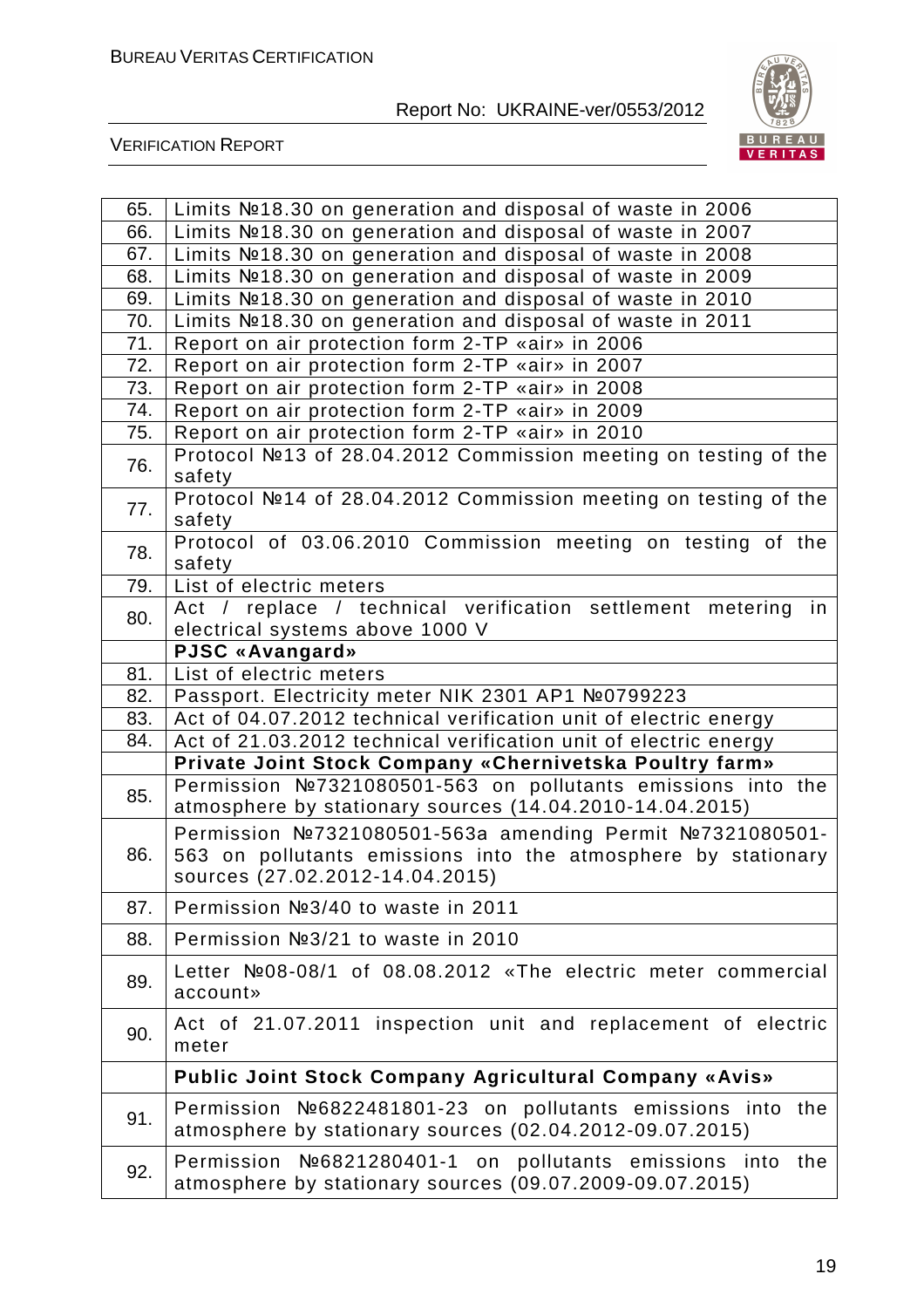

| 93.   | Permission Nº002333 for special use (02.12.2009-02.12.2014)                                                                                                                                                                                                                               |
|-------|-------------------------------------------------------------------------------------------------------------------------------------------------------------------------------------------------------------------------------------------------------------------------------------------|
| 94.   | Permission №6812588 of 16.02.2012 to waste in 2012                                                                                                                                                                                                                                        |
| 95.   | Limits on generation and disposal of waste in 2010                                                                                                                                                                                                                                        |
| 96.   | Report on air protection form 2-TP «air» in 2005                                                                                                                                                                                                                                          |
| 97.   | Report on air protection form 2-TP «air» in 2006                                                                                                                                                                                                                                          |
| 98.   | Report on air protection form 2-TP «air» in 2007                                                                                                                                                                                                                                          |
| 99.   | Report on air protection form 2-TP «air» in 2009                                                                                                                                                                                                                                          |
| 100.  | Report on air protection form 2-TP «air» in 2010                                                                                                                                                                                                                                          |
| 101.  | Report on air protection form 2-TP «air» in 2011                                                                                                                                                                                                                                          |
| 102.  | Form Nº1-VT «Accounting waste» in 2005                                                                                                                                                                                                                                                    |
| 103.  | Form Nº1-VT «Accounting waste» in 2006                                                                                                                                                                                                                                                    |
| 104.  | Form Nº1-VT «Accounting waste» in 2007                                                                                                                                                                                                                                                    |
| 105.  | Form Nº1-VT «Accounting waste» in 2008                                                                                                                                                                                                                                                    |
| 106.  | Form Nº1-VT «Accounting waste» in 2009                                                                                                                                                                                                                                                    |
|       | 107. Form Nº1-VT «Accounting waste» in 2010                                                                                                                                                                                                                                               |
| 108.1 | Form Nº1-VT «Accounting waste» in 2011                                                                                                                                                                                                                                                    |
| 109.  | Working draft for 3 million poultry chicken egg breeds cattle<br>industry (industrial zone cultivation hens egg herd breeds) AT<br>"AVIS" p. Gumentsy Kamenetz-Podolsk district<br>agrofirma<br>Khmelnitsky region. Section 4.0 Impact Assessment (EIA). Ltd.<br>«Construction Alliance»" |
|       | 110. List of electric meters                                                                                                                                                                                                                                                              |
|       | 111. Passport. Electricity meter NIK 2303 APT2T №0057155                                                                                                                                                                                                                                  |
|       | <b>Limited Liability Company «Areal-Snigurivka»</b>                                                                                                                                                                                                                                       |
| 112.  | Permission №4825710100-10 on pollutants emissions into the<br>atmosphere by stationary sources (10.12.2009-10.12.2014)                                                                                                                                                                    |
| 113.  | Permission №20.16/09 of 22.04.2009 to waste in 2009                                                                                                                                                                                                                                       |
| 114.  | Permission №20.16/10 of 02.11.2009 to waste in 2010                                                                                                                                                                                                                                       |
| 115.  | Permission Nº20.16/11 of 12.08.2010 to waste in 2011                                                                                                                                                                                                                                      |
| 116.  | Permission Nº20.16/12 of 10.04.2012 to waste in 2012                                                                                                                                                                                                                                      |
| 117.  | Note 1432 of 19.10.2011 technical inspection<br>Act<br>(replacement)<br>Metering the networks above 1000 V                                                                                                                                                                                |
|       | <b>Public Joint Stock Company «Chornobayivske»</b>                                                                                                                                                                                                                                        |
| 118.  | Permission<br>Nº6510136300-93 on pollutants emissions<br>into<br>the                                                                                                                                                                                                                      |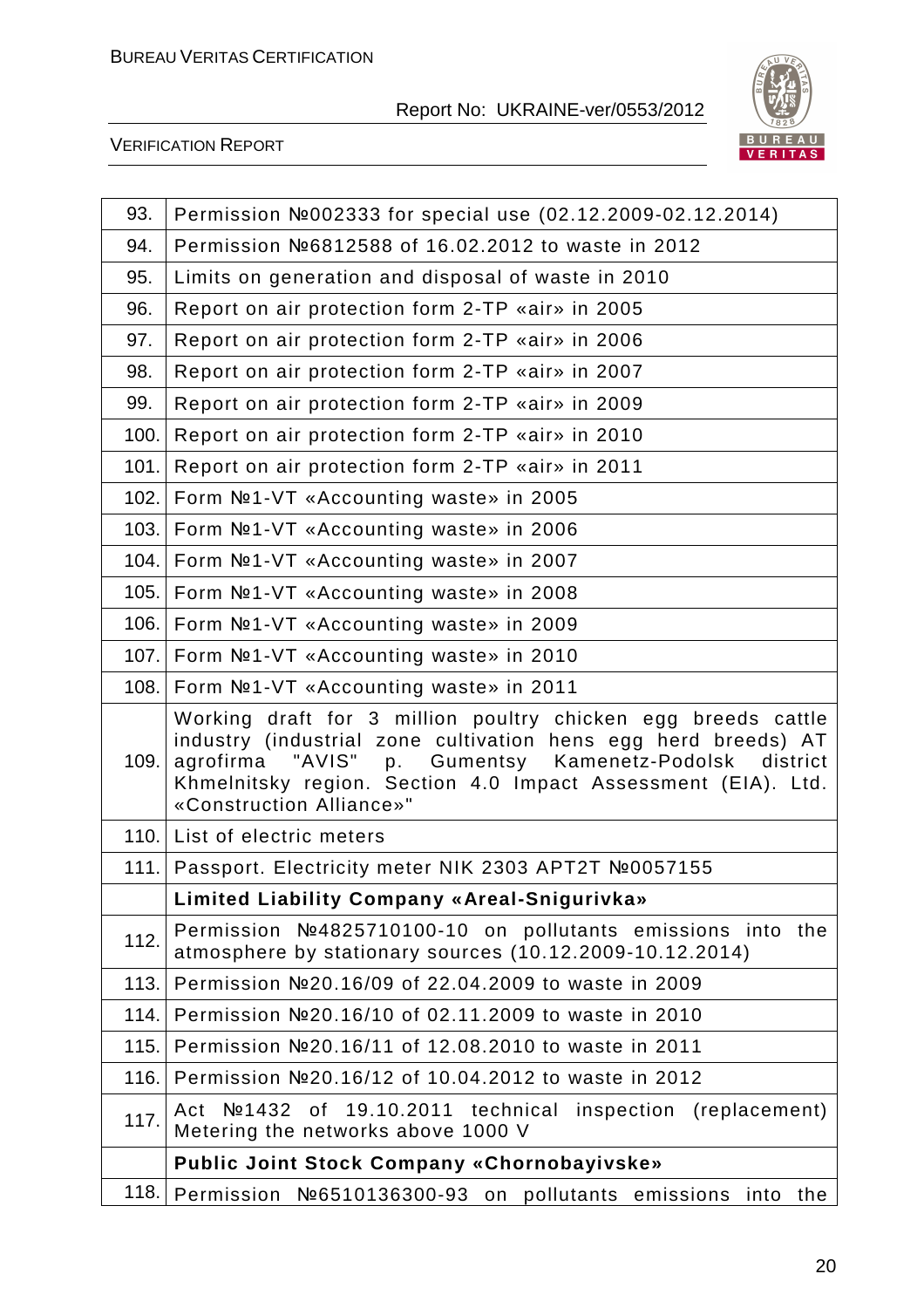

|       | atmosphere by stationary sources (27.04.2010-27.04.2015)                                                                                                                                                                                                                                                             |
|-------|----------------------------------------------------------------------------------------------------------------------------------------------------------------------------------------------------------------------------------------------------------------------------------------------------------------------|
| 119.  | Permission №324 to waste in 2009                                                                                                                                                                                                                                                                                     |
| 120.1 | Permission №298 to waste in 2010                                                                                                                                                                                                                                                                                     |
| 121.  | Permission №07-14/9-2725 to waste in 2011                                                                                                                                                                                                                                                                            |
| 122.  | Permission №07-13/7-5004 of 20.12.2011 to waste in 2012                                                                                                                                                                                                                                                              |
| 123.  | Limits on generation and disposal of waste in 2009                                                                                                                                                                                                                                                                   |
| 124.  | Limits on generation and disposal of waste in 2010                                                                                                                                                                                                                                                                   |
| 125.  | Limits on generation and disposal of waste in 2011                                                                                                                                                                                                                                                                   |
| 126.  | Limits on generation and disposal of waste in 2012                                                                                                                                                                                                                                                                   |
| 127.  | Report on air protection form 2-TP «air» in 2010                                                                                                                                                                                                                                                                     |
| 128.  | Report on air protection form 2-TP «air» in 2011                                                                                                                                                                                                                                                                     |
| 129.  | Waste form Nº1 «waste» in 2011                                                                                                                                                                                                                                                                                       |
| 130.  | List of electric meters                                                                                                                                                                                                                                                                                              |
| 131.  | Passport. Electricity meter NIK 2303 APK1 №0054953                                                                                                                                                                                                                                                                   |
| 132.  | Passport. Electricity meter NIK 2303 APK1 №0105928                                                                                                                                                                                                                                                                   |
| 133.  | Passport. Electricity meter CA4-195 №182026                                                                                                                                                                                                                                                                          |
|       | <b>Limited Liability Company «Slov'yany»</b>                                                                                                                                                                                                                                                                         |
|       |                                                                                                                                                                                                                                                                                                                      |
| 134.  | Impacts on the environment. Reconstruction MTF in breeding<br>poultry per 100000 heads of hens with the prospect of expanding<br>to 150000 heads in the Makariv district of Kiev region. A platform<br>N <sub>2</sub> 1<br>heads<br>poultry<br>at<br>90000<br>of<br>Heifer parent<br>herd.<br>UkrNDlagroproekt. 2001 |
| 135.  | Permission №593-6 of 02.09.2011 to waste in 2012                                                                                                                                                                                                                                                                     |
|       | 136. Report on air protection form 2-TP «air» in 2011                                                                                                                                                                                                                                                                |
| 137.  | Protocol №13 of 06.04.2012 Commission meeting on testing of the<br>safety                                                                                                                                                                                                                                            |
| 138.  | Protocol testing energy meters (TSU6800 №91007)                                                                                                                                                                                                                                                                      |
|       | <b>Limited Liability Company «Makarivsk Birds»</b>                                                                                                                                                                                                                                                                   |
| 139.  | on the environment. Reconstruction of the<br>Impacts<br>existing<br>facilities of the former complex feeding cattle in poultry<br>egg<br>direction for keeping laying hens in Makariv Kiev region. Ltd.<br>«KINFO-ECO». Kyiv. 2011                                                                                   |
| 140.  | Report on air protection form 2-TP «air» in 2010                                                                                                                                                                                                                                                                     |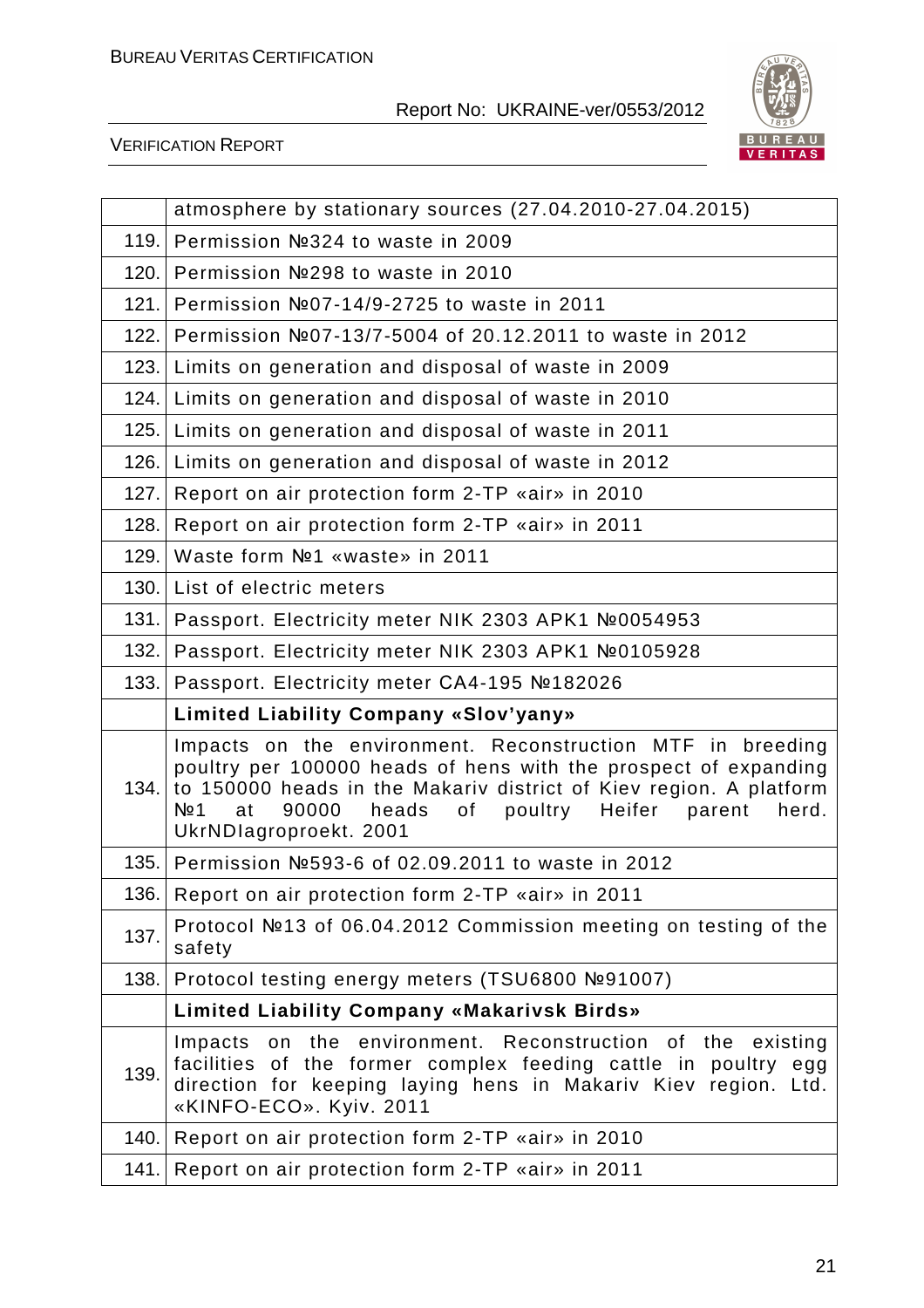

| 142.  | Protocol №58 of 24.11.2011 Commission meeting on testing of the<br>safety                                              |
|-------|------------------------------------------------------------------------------------------------------------------------|
| 143.  | Register of induction on safety                                                                                        |
| 144.  | Register of briefing on fire safety                                                                                    |
| 145.  | Passport. Electricity meter «Alfa A1140» №05019277                                                                     |
|       | <b>Public Joint Stock Company «Kirovskiy»</b>                                                                          |
| 146.  | Permission №8-8 of 08.02.2006 to waste in 2006                                                                         |
| 147.  | Permission №8-2 of 19.06.2007 to waste in 2008                                                                         |
| 148.  | Permission №8-19 of 24.11.2008 to waste in 2009                                                                        |
| 149.  | Permission №8-18 of 29.07.2009 to waste in 2010                                                                        |
| 150.  | Permission №8-31 of 28.10.2010 to waste in 2011                                                                        |
| 151.1 | Permission №8-7 of 08.05.2012 to waste in 2013                                                                         |
| 152.  | Report on air protection form 2-TP «air» in 2011                                                                       |
| 153.  | Report on the inventory of emissions of pollutants. PE CES<br>«Ecobespeka». Kirovograd. 2009                           |
| 154.  | Register №1 training on safety, fire safety, administrative staff,<br>management, engineers and specialists. 2011      |
|       | 155. Register №3 training on safety, fire safety. 2011                                                                 |
| 156.  | Register Nº4 exercises on safety, fire safety and operating<br>instructions. 2011                                      |
| 157.  | Register №5 exercises on safety, fire safety and safety of workers<br>motor park. 2011                                 |
| 158.  | The training program on safety, fire safety, occupational health<br>and safety of workers                              |
| 159.  | Protocol №3 of 28.01.2011 Commission meeting on testing of the<br>safety                                               |
| 160.  | Protocol №109 of 27.06.2012 Commission meeting on testing of<br>the safety                                             |
| 161.  | The act of carrying out work on the control of inspection records                                                      |
|       | Agribusiness Farm LLC «Yuzhnaya-Holding»                                                                               |
| 162.  | Permission Nº110166000/42 on pollutants emissions into the<br>atmosphere by stationary sources (21.07.2008-30.09.2013) |
| 163.  | Permission №1130 of 19.08.2009 to waste in 2010                                                                        |
| 164.  | Permission №1130 of 31.05.2011 to waste in 2012                                                                        |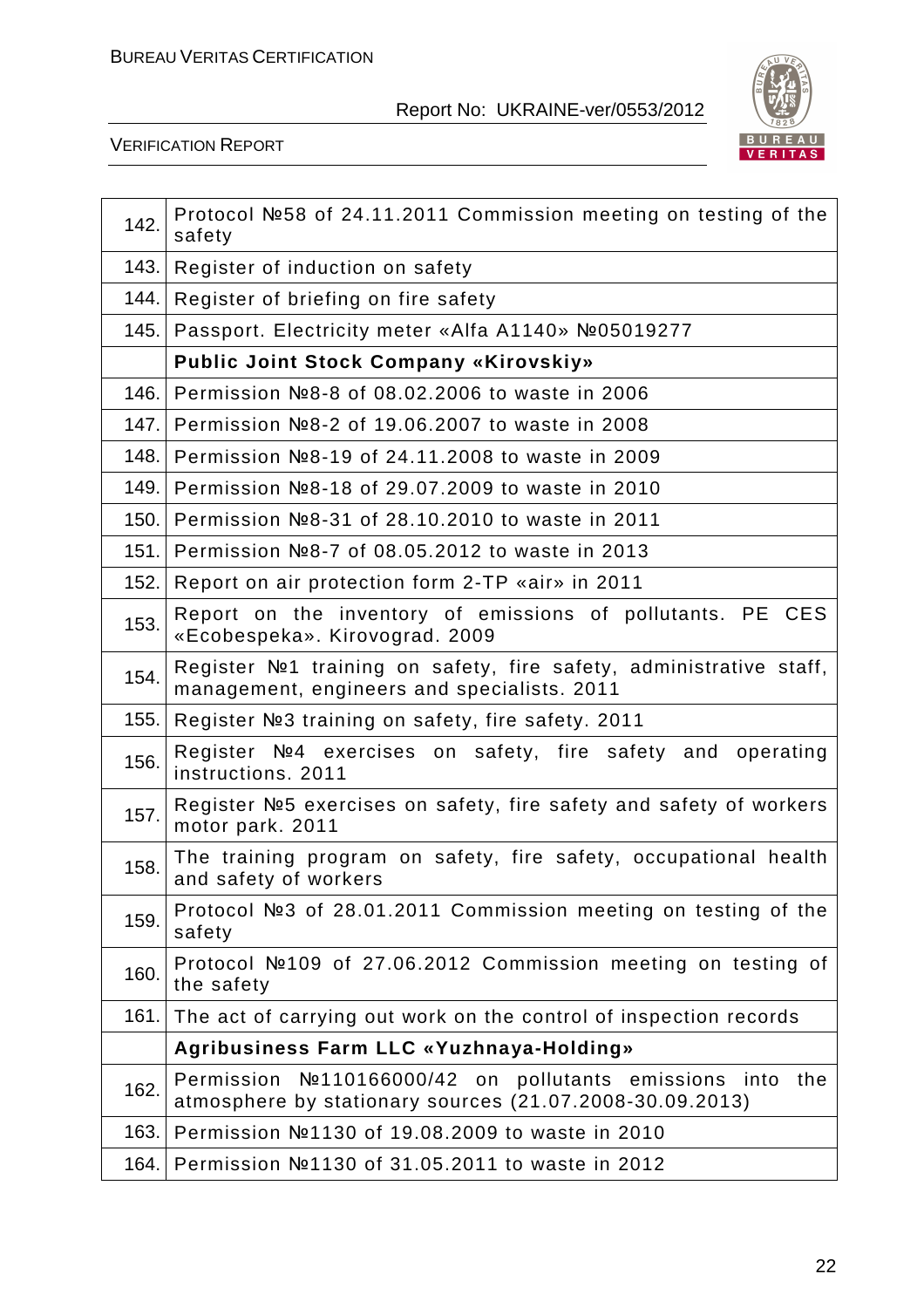

| 165.  | Limits Nº1130 on generation and disposal of waste in 2010                                                               |
|-------|-------------------------------------------------------------------------------------------------------------------------|
| 166.  | Limits Nº1130 on generation and disposal of waste in 2012                                                               |
|       | Limited Liability Company «Poultry farm «Volnovaska»                                                                    |
| 167.  | Permission №1421587201-106 on pollutants emissions into the<br>atmosphere by stationary sources (05.10.2010-05.10.2015) |
| 168.1 | Permission №07.09 of 16.05.2012 to waste in 2013                                                                        |
| 169.  | Report on air protection form 2-TP «air» in 2011                                                                        |
| 170.  | Waste form Nº1 «waste» in 2011                                                                                          |
| 171.1 | Plan of education on health officials from 20.02.2012                                                                   |
| 172.  | Schedule and testing of employees in 2012                                                                               |
| 173.1 | Passport. Electricity meter NIK 2303 APK1 №0006517                                                                      |
|       | <b>Private Research and Production Company «Interbusiness»</b>                                                          |
| 174.  | Permission Nº1420980501-2 on pollutants emissions into the<br>atmosphere by stationary sources (21.06.2010-21.06.2015)  |
| 175.  | Report on air protection form 2-TP «air» in 2011                                                                        |
| 176.  | Protocol №21 of 08.07.2011 Commission meeting on testing of the<br>safety                                               |
| 177.1 | Protocol of the certification commission Nº42-12 of 22.06.2012                                                          |
|       | Subsidiary «Rogatynska Poultry farm» of PJSC «Avangard»                                                                 |
| 178.  | Permission Nº2624480802-1 on pollutants emissions into the<br>atmosphere by stationary sources (03.05.2012-03.05.2017)  |
| 179.  | Permission №149 of 30.12.2011 to waste in 2012                                                                          |
| 180.1 | Limits №149 on generation and disposal of waste in 2012                                                                 |
| 181.  | Report on air protection form 2-TP «air» in 2007                                                                        |
| 182.  | Report on air protection form 2-TP «air» in 2009                                                                        |
| 183.  | Report on air protection form 2-TP «air» in 2011                                                                        |
| 184.  | Protocol №7 of 05.05.2012 Commission meeting on testing of the<br>safety                                                |
| 185.  | Protocol №6 of 13.03.2012 Commission meeting on testing of the<br>safety                                                |
| 186.  | Passport. Electricity meter ZMD410CR44.0007.C2 №94679272                                                                |
| 187.  | Passport. Electricity meter ZMD410CR44.0007.C2 №94706079                                                                |
|       | Public Joint Stock Company «Poultry farm «Pershe Travnya»                                                               |
|       |                                                                                                                         |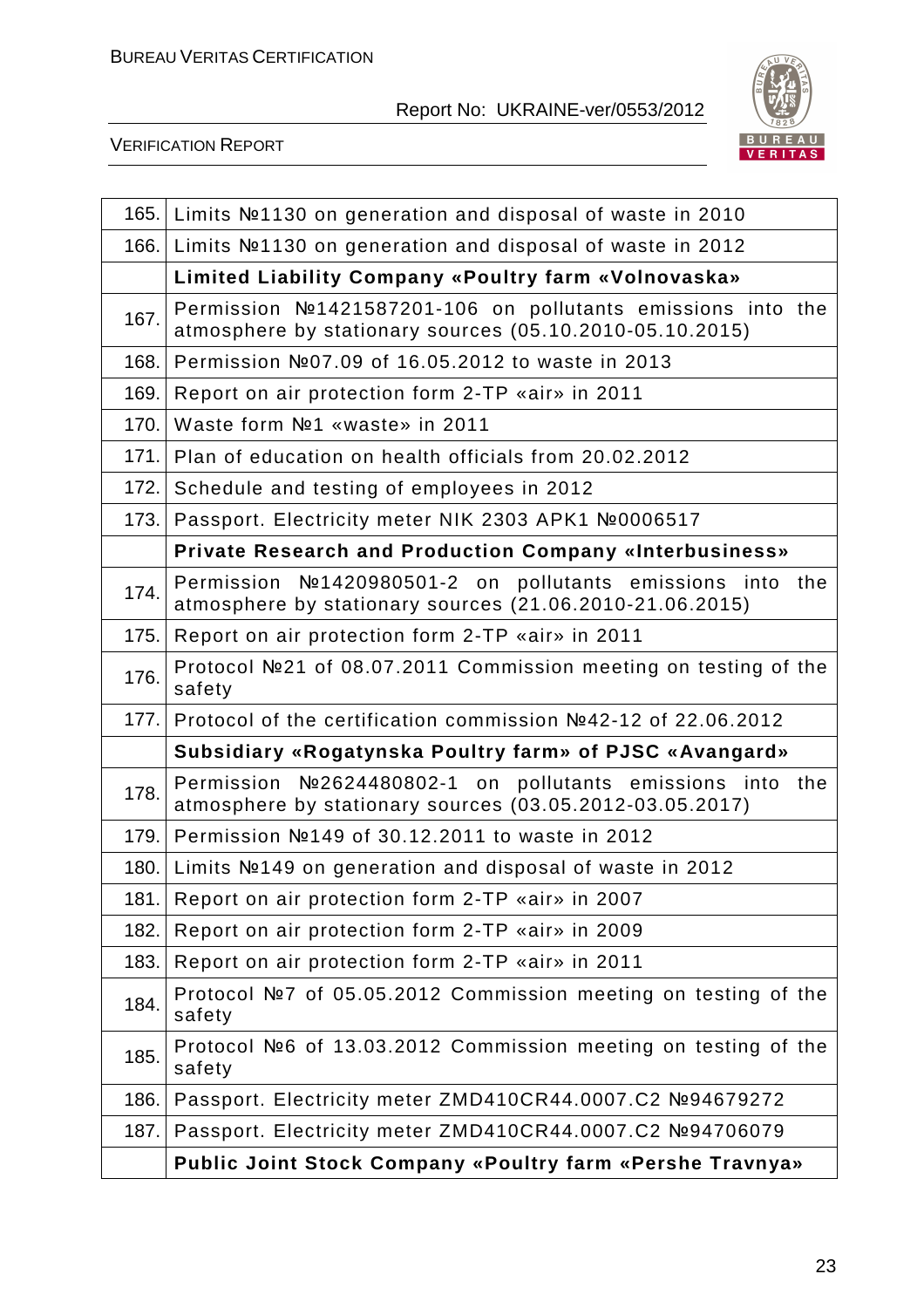

|      | 188. List of electric meters                                                                                                                                                                                                                                                        |
|------|-------------------------------------------------------------------------------------------------------------------------------------------------------------------------------------------------------------------------------------------------------------------------------------|
| 189. | Passport. Electricity meter ACE6000 №55055569                                                                                                                                                                                                                                       |
|      | Limited Liability Company «Trading house «Bogodukhivska<br><b>Poultry Farm»</b>                                                                                                                                                                                                     |
| 190. | Permission №6322081001-79 on pollutants emissions into the<br>atmosphere by stationary sources (28.04.2009-28.04.2014)                                                                                                                                                              |
| 191. | Permission №1672 of 15.05.2006 to waste in 2006                                                                                                                                                                                                                                     |
| 192. | Permission №214 of 05.07.2006 to waste in 2007                                                                                                                                                                                                                                      |
| 193. | Permission №214 of 05.05.2008 to waste in 2008                                                                                                                                                                                                                                      |
| 194. | Permission №1480 of 25.03.2009 to waste in 2009                                                                                                                                                                                                                                     |
| 195. | Permission №413 of 20.08.2009 to waste in 2010                                                                                                                                                                                                                                      |
| 196. | Permission №1120 of 26.12.2011 to waste in 2012                                                                                                                                                                                                                                     |
|      | 197. Limits on generation and disposal of waste in 2008                                                                                                                                                                                                                             |
| 198. | Limits on generation and disposal of waste in 2009                                                                                                                                                                                                                                  |
|      | 199. Limits on generation and disposal of waste in 2010                                                                                                                                                                                                                             |
|      | 200. Limits on generation and disposal of waste in 2012                                                                                                                                                                                                                             |
|      | Impact Assessment (EIA). Delimitation of land for the service of<br>production and administrative areas Bohodukhivska household<br>201. farms in Protopopovskoho village council (overseas<br>locality)<br>Dergachivslyi district, Kharkiv region. NTPK «Ekoschyt» Kharkiv.<br>2009 |
| 202. | Protocol Nº584 of 16.12.2011 Commission meeting on testing of<br>the safety                                                                                                                                                                                                         |
| 203. | Protocol №16 of 25.05.2012 Commission meeting on testing of the<br>safety                                                                                                                                                                                                           |
| 204. | Passport. Electricity meter EPQS 122.09.04 №296478                                                                                                                                                                                                                                  |
|      | Public Joint Stock Company «Kross- Poultry farm «Zorya»                                                                                                                                                                                                                             |
| 205. | Permission №6325183009-206 on pollutants emissions into the<br>atmosphere by stationary sources (22.09.2010-22.09.2015)                                                                                                                                                             |
| 206. | Report on air protection form 2-TP «air» in 2011                                                                                                                                                                                                                                    |
| 207. | Permission №421 of 21.07.2011 to waste in 2012                                                                                                                                                                                                                                      |
| 208. | Limits on generation and disposal of waste in 2012                                                                                                                                                                                                                                  |
| 209. | Waste form Nº1 «waste» in 2011                                                                                                                                                                                                                                                      |
| 210. | Contract №114 of 01.10.2001 on the provision of water supply and<br>drainage                                                                                                                                                                                                        |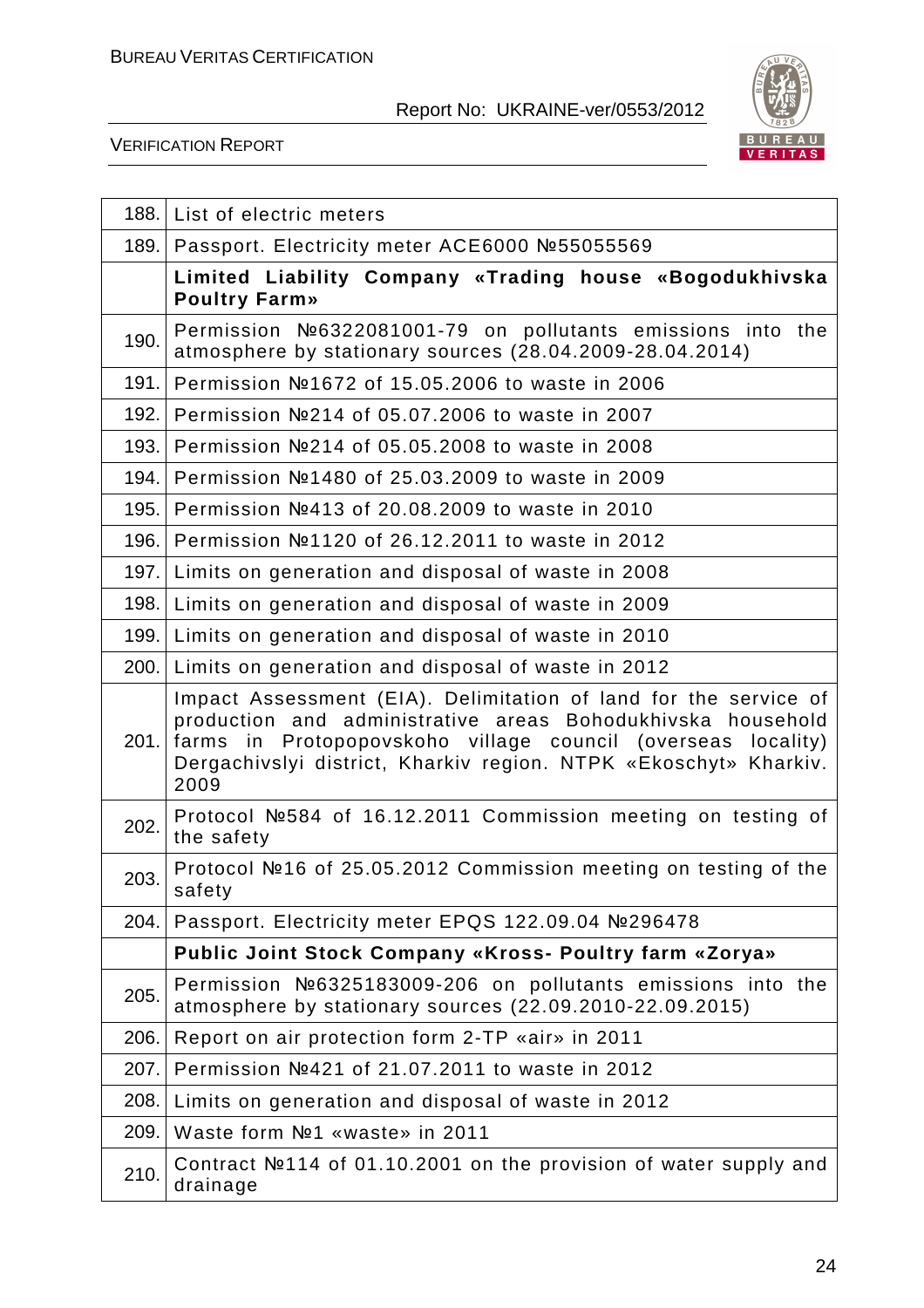

| Protocol №1 of 06.07.2011 Commission meeting on testing of the<br>$211.$ safety |
|---------------------------------------------------------------------------------|
| 212.   Protocol №1 of 23.07.2011 Commission of Fire Safety                      |
| 213. Certificate №565 Yokysh Svetlana - engineer for safety                     |
| 214. List of electric meters                                                    |
| 215. Passport. Electricity meter NIK 2303 APT2T №0026549                        |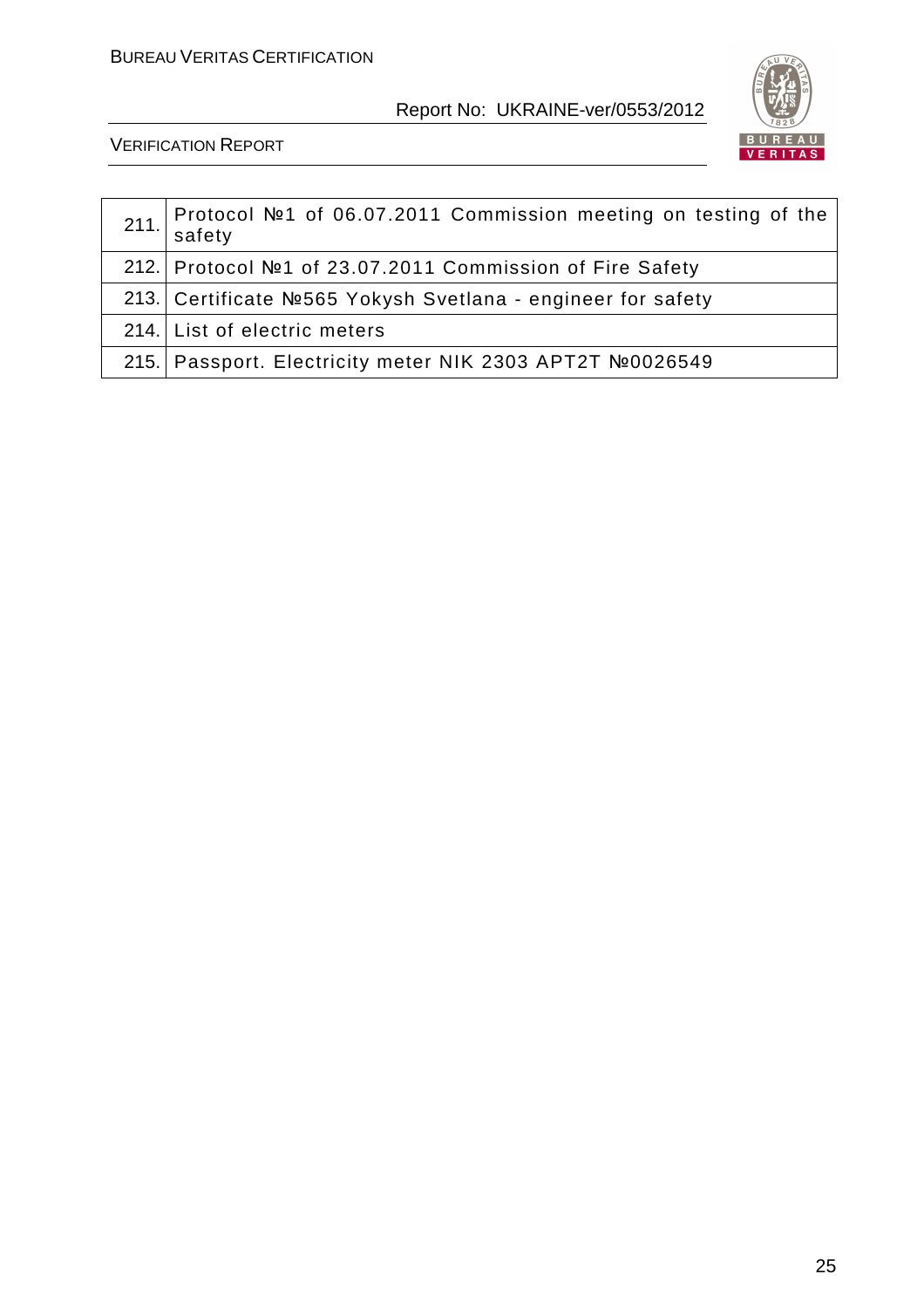

VERIFICATION REPORT

#### **Persons interviewed:**

List persons interviewed during the verification or persons that contributed with other information that are not included in the documents listed above.

- 1. Sydoruk B.R. Director of Public Joint Stock Company "Avangard"
- 2. Kobzey M.A Chief Power Engineer of Public Joint Stock Company "Avangard"
- 3. Kobzey M.A Chief Engineer (part time) of Public Joint Stock Company "Avangard"
- 4. Polot V.B. Chief Technologist of Public Joint Stock Company "Avangard"
- 5. Riznichuk O.I. Ecologist of Public Joint Stock Company "Avangard"
- 6. Tymofiev Yu.M. Director of Public Joint Stock Company Agricultural Company "Avis"
- 7. Mosoryk O.S. Chief Engineer of Public Joint Stock Company Agricultural Company "Avis"
- 8. Horash R.A. Chief Power Engineer of Public Joint Stock Company Agricultural Company "Avis"
- 9. Guy A.I. Chief Technologist of Public Joint Stock Company Agricultural Company "Avis"
- 10. Pukas V.I. Chief mechanic of Public Joint Stock Company Agricultural Company "Avis"
- 11. Goncharenko N.A. Director of Public Joint Stock Company "Kross-Poultry farm "Zorya"
- 12. Mamchenko V.Ya. Chief Power Engineer of Public Joint Stock Company "Kross-Poultry farm "Zorya"
- 13. Tridyd A.G. Chief Technologist of Public Joint Stock Company "Kross-Poultry farm "Zorya"
- 14. Goncharenko N.A. Director of Limited Liability Company "Trading house "Bogodukhivska Poultry Farm"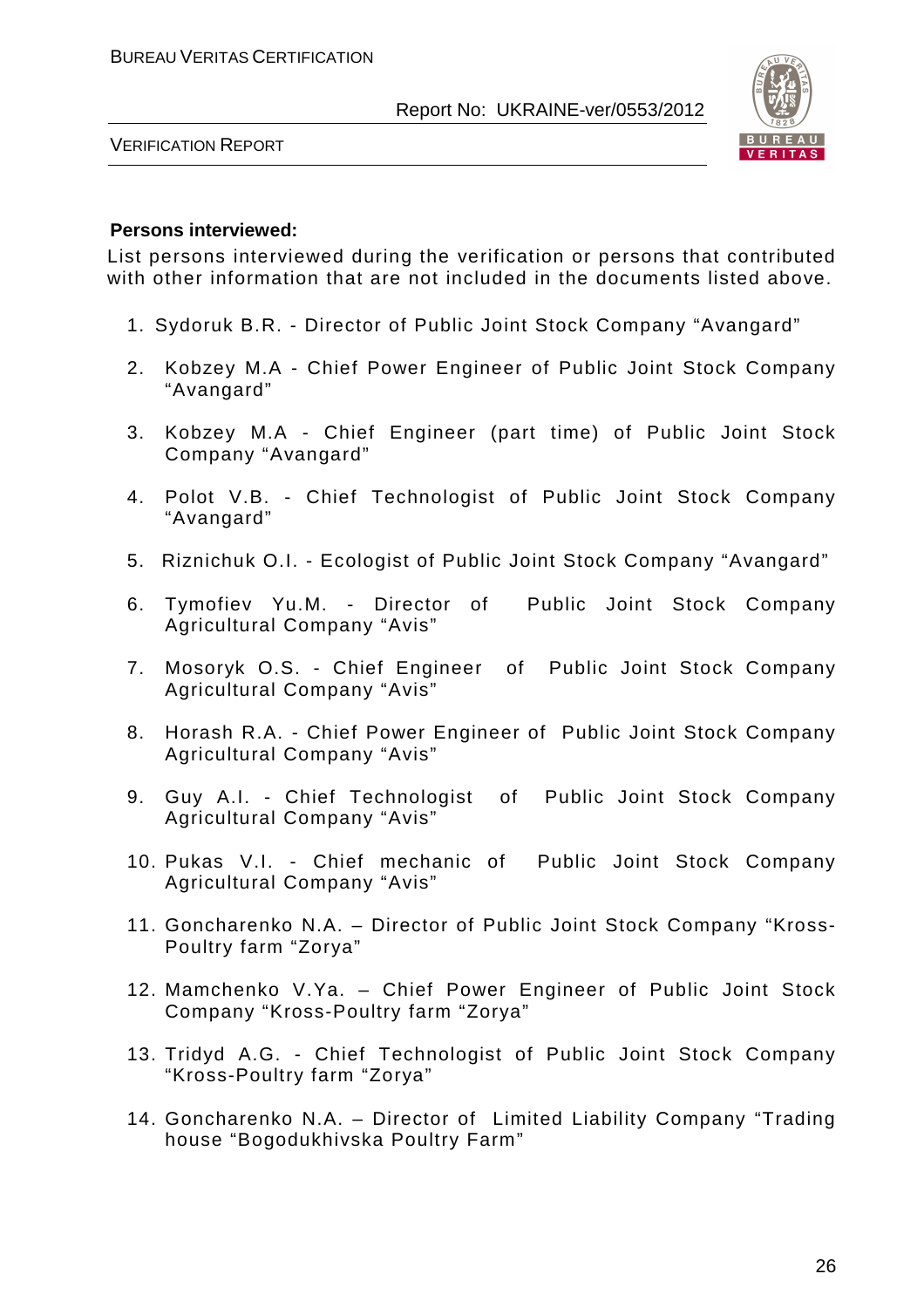

- 15. Pokolodniy V.S. Chief Power Engineer of Limited Liability Company "Trading house "Bogodukhivska Poultry Farm"
- 16. Biyaliaev O.V. Chief Technologist of Limited Liability Company "Trading house "Bogodukhivska Poultry Farm"
- 17. Vasylieva N.V. Environmental project manager of "Company "MT-Invest" LTD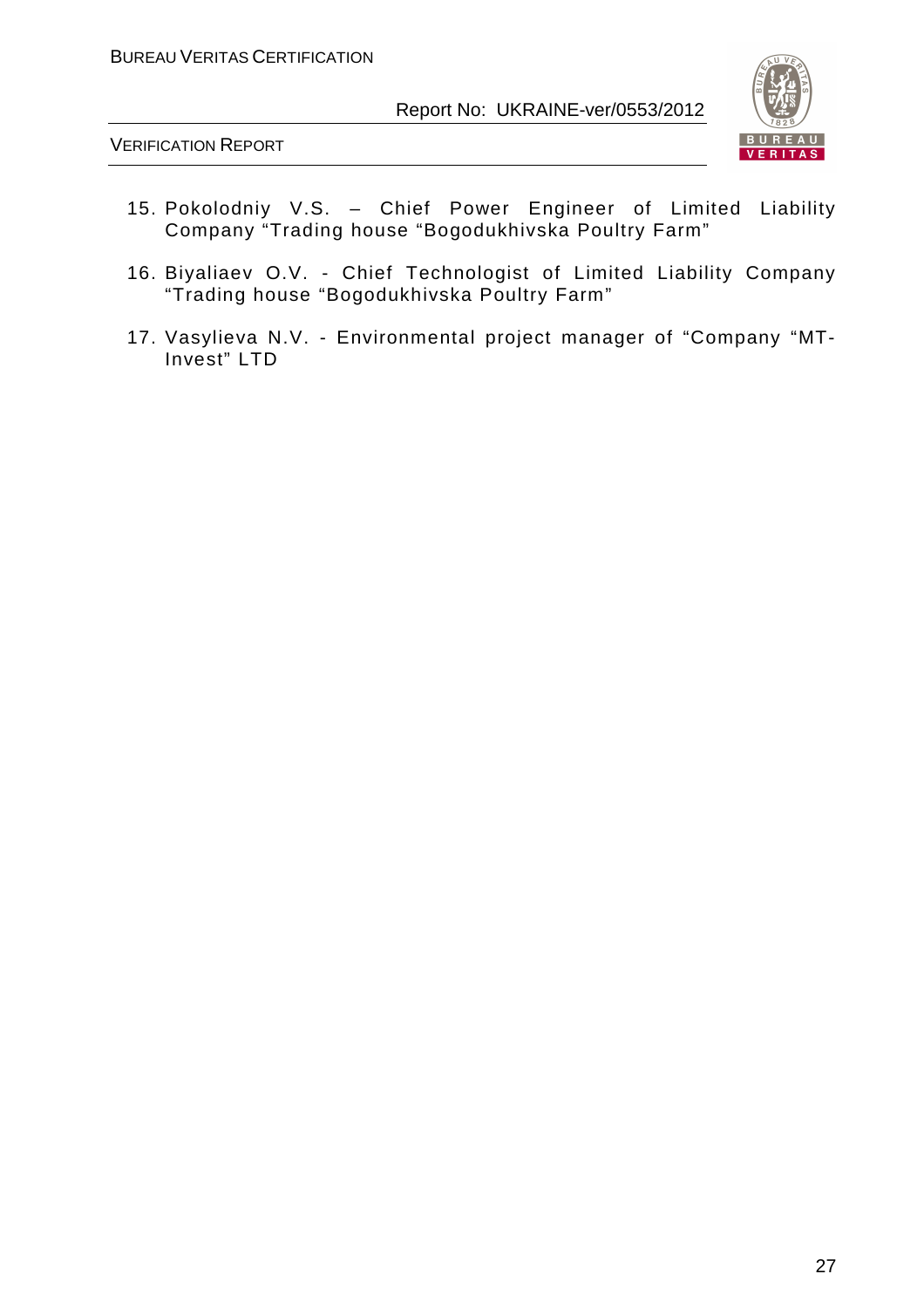

#### VERIFICATION REPORT

# APPENDIX A: VERIFICATION PROTOCOL

#### **BUREAU VERITAS CERTIFICATION HOLDING SAS**

#### **Check list for verification, according to the JOINT IMPLEMENTATION DETERMINATION AND VERIFICATION MANUAL (Version 01)**

| <b>DVM</b><br>Paragraph       | <b>Check Item</b>                                                                                                                                                                                                                                                              | <b>Initial finding</b>                                                                                                                                                                                            | <b>Draft</b><br><b>Conclusion</b> | <b>Final</b><br><b>Conclusion</b> |
|-------------------------------|--------------------------------------------------------------------------------------------------------------------------------------------------------------------------------------------------------------------------------------------------------------------------------|-------------------------------------------------------------------------------------------------------------------------------------------------------------------------------------------------------------------|-----------------------------------|-----------------------------------|
|                               | <b>Project approvals by Parties involved</b>                                                                                                                                                                                                                                   |                                                                                                                                                                                                                   |                                   |                                   |
| 90                            | Has the DFPs of at least one Party involved,<br>other than the host Party, issued a written<br>project approval when submitting the first<br>verification report to the secretariat for<br>publication in accordance with paragraph 38 of<br>the JI guidelines, at the latest? | DFP of The Netherlands have issued written project approval<br>(LoA) when submitting the first verification report to the<br>secretariat for publication in accordance with paragraph 38<br>of the JI guidelines. | OK.                               | <b>OK</b>                         |
| 91                            | Are all the written project approvals by Parties<br>involved unconditional?                                                                                                                                                                                                    | Yes, all the written project approvals by Parties involved are<br>unconditional.                                                                                                                                  | <b>OK</b>                         | <b>OK</b>                         |
| <b>Project implementation</b> |                                                                                                                                                                                                                                                                                |                                                                                                                                                                                                                   |                                   |                                   |
| 92                            | Has the project been implemented in<br>accordance with the PDD regarding which the<br>determination has been deemed final and is so<br>listed on the UNFCCC JI website?                                                                                                        | The implementation plan is fully consistent with the<br>registered PDD version 2.0 dated 01/10/2012 available<br>through UNFCCC web-page.                                                                         |                                   |                                   |
|                               |                                                                                                                                                                                                                                                                                | CL 01. Please, clarify why section A.2. is empty?                                                                                                                                                                 | CL 01                             | OK                                |
| 93                            | What is the status of operation of the project<br>during the monitoring period?                                                                                                                                                                                                | Monitoring report indicated the current status of the project<br>activity implementation. Based on provided materials, there<br>is known that all project equipments were operational in the<br>reporting period. |                                   |                                   |
|                               |                                                                                                                                                                                                                                                                                | <b>CL 02.</b> Please, explain at which stage of the implementation<br>the project was in 2012. Were all the planned activitites                                                                                   | CL 02                             | OK                                |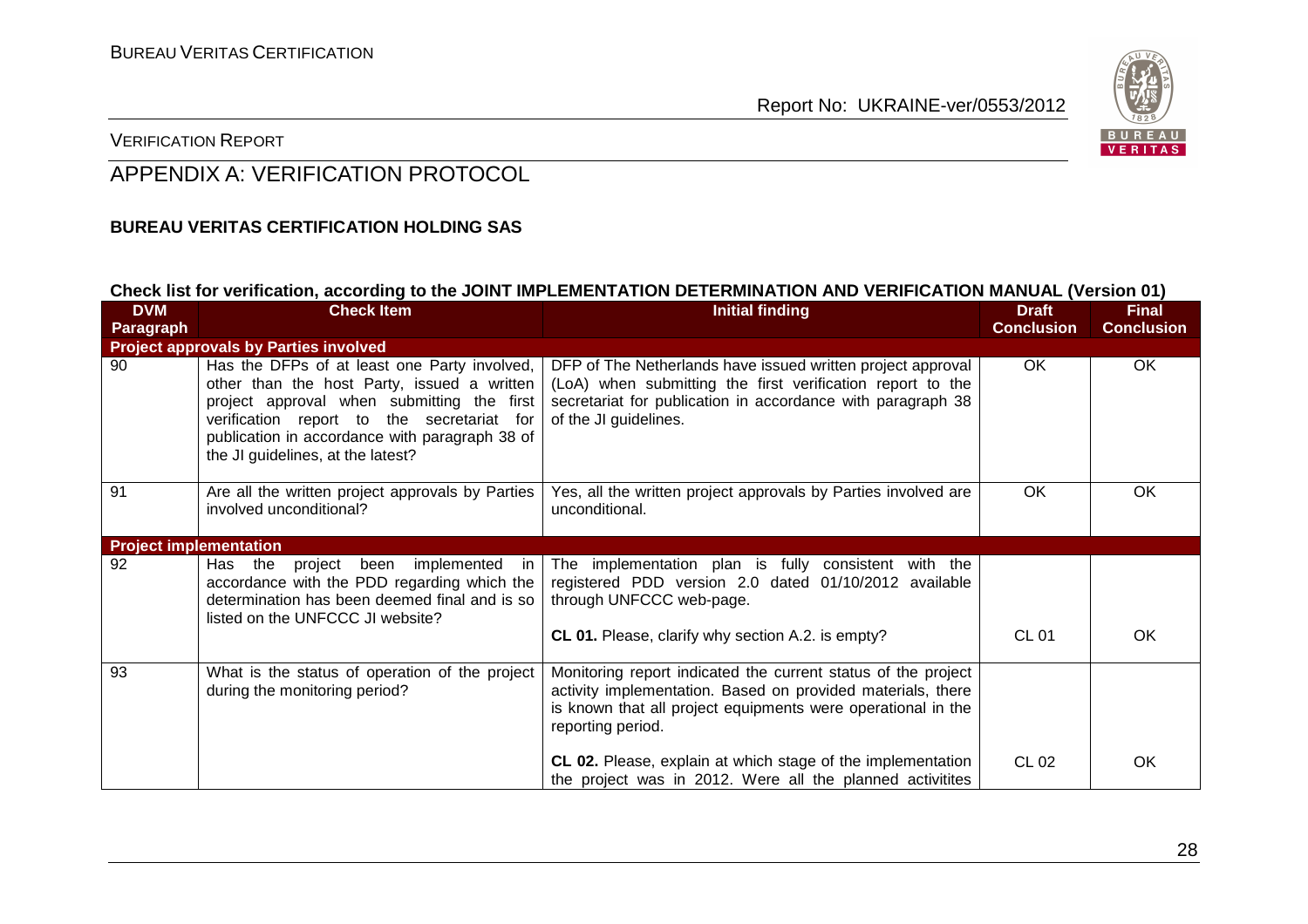

VERITAS

**OK** 

OK

**OK** 

#### **DVM Paragraph Check Item Initial finding Draft ConclusionFinal Conclusion** implemented and the installed equipment operational? **Compliance with monitoring plan** 94 Did the monitoring occur in accordance with the monitoring plan included in the PDD regarding which the determination has been deemed final and is so listed on the UNFCCC JI website? Yes, monitoring occurs in accordance with the monitoring plan included in the PDD regarding which the determination has been deemed final and verified changes and is so listed on the UNFCCC JI website. **CAR 01.** Monitoring report is dated 29/11/2012 which is earlier than the end of the monitoring period 30/11/2012. **CAR 02.** Please add clarification to the MR that in 2012 only 11 month are monitored, not the entire year. **CL 03.** In PDD tables D.1.1.1. and D.1.1.3. slightly different period of data collection is indicated used in calculation methodology than in the tables 9 and 10 of the MR. Please, explain these deviations from the determined PDD. CAR 01 CAR 02 CL 03 95 (a) For calculating the emission reductions or enhancements of net removals, were key factors, e.g. those listed in 23 (b) (i)-(vii) above, influencing the baseline emissions or net removals and the activity level of the project and the emissions or removals as well as risks associated with the project taken into account, as appropriate? All key factors influencing the baseline emissions or net removals and the activity level of the project and the emissions or removals as well as risks associated with the project were taken into account, as appropriate for calculating the emission reductions or enhancements of net removals. **CL 04.** In the PDD parameters  $B_{0,Ch}$  and  $VS_{Ch}$  are sourced from National Inventory Report for 1990-2009, while in the monitoring report they are sourced from National Inventory Report for 1990-2010. Please, explain these deviations from the monitoring plan. CL 04 OK 95 (b) Are data sources used for calculating emission Data sources used for calculating emission reductions, such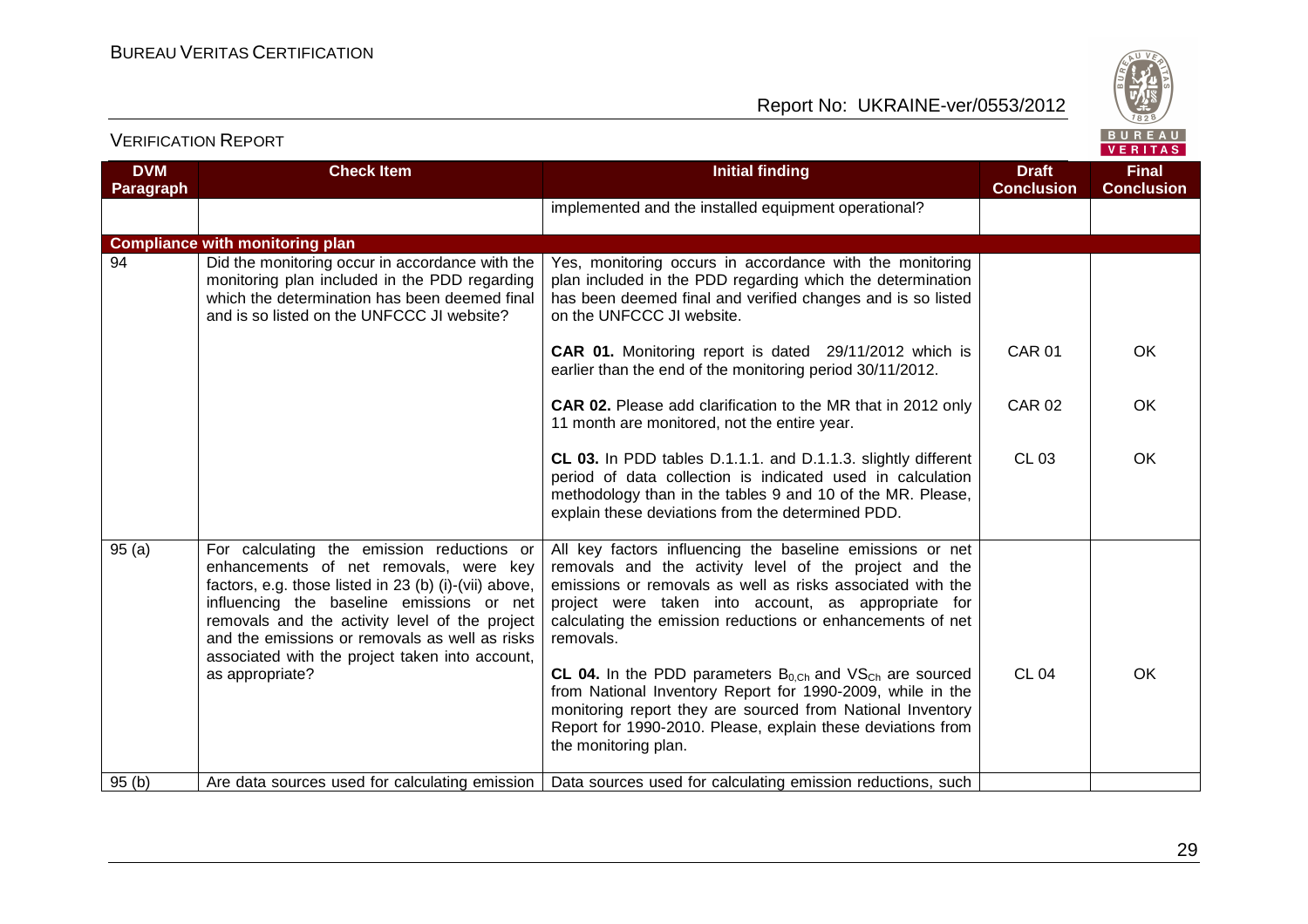



| <b>Check Item</b>                                                                                                                                                                                                                                                 | <b>Initial finding</b>                                                                                                                                                                                                                                                                                                                                                                                                                     | <b>Draft</b>  | <b>Final</b><br><b>Conclusion</b> |
|-------------------------------------------------------------------------------------------------------------------------------------------------------------------------------------------------------------------------------------------------------------------|--------------------------------------------------------------------------------------------------------------------------------------------------------------------------------------------------------------------------------------------------------------------------------------------------------------------------------------------------------------------------------------------------------------------------------------------|---------------|-----------------------------------|
| reductions or enhancements of net removals<br>clearly identified, reliable and transparent?                                                                                                                                                                       | as Farms records, Statistics of LLC "Agrarian Holding<br>Avangard", Public Joint Stock Company Agricultural<br>Company "Avis", Public Joint Stock Company "Kross-Poultry<br>farm "Zorya", Limited Liability Company "Trading house<br>"Bogodukhivska Poultry Farm", IPCC Guidelines for National<br>Greenhouse Gas Inventories, National Inventory Report of<br>Ukraine for 1990-2010 are clearly identified, reliable and<br>transparent. |               |                                   |
|                                                                                                                                                                                                                                                                   | <b>CAR 03.</b> Please provide reference to IPCC 2006 in English<br>in the English version of the MR.                                                                                                                                                                                                                                                                                                                                       | <b>CAR 03</b> | OK                                |
| Are emission factors, including default emission<br>factors, if used for calculating the emission<br>reductions or enhancements of net removals,<br>selected by carefully balancing accuracy and<br>reasonableness, and appropriately justified of<br>the choice? | Emission factors, including default emission factors are<br>presented in Section B.2.1 of the MR. Values of the<br>maximum potential of methane generation from manure and<br>amount of volatile solids generated from manure are set<br>according to the valid "National inventory report of Ukraine<br>for 1990 - 2010".                                                                                                                 |               |                                   |
|                                                                                                                                                                                                                                                                   | CL 05. Please, explain, why page 17 is empty?                                                                                                                                                                                                                                                                                                                                                                                              | <b>CL 05</b>  | OK.                               |
| Is the calculation of emission reductions or<br>enhancements of net removals based on<br>conservative assumptions and the most<br>plausible scenarios in a transparent manner?                                                                                    | The calculation of emission reductions is based on<br>conservative assumptions and the most plausible scenarios<br>in a transparent manner.<br>CL 06. Please, explain why electricity consumption in the 11<br>month of the 2012 at all factories was reduced in 2 times<br>compared to 2011? (table 12).                                                                                                                                  | <b>CL 06</b>  | OK                                |
|                                                                                                                                                                                                                                                                   |                                                                                                                                                                                                                                                                                                                                                                                                                                            |               | <b>Conclusion</b>                 |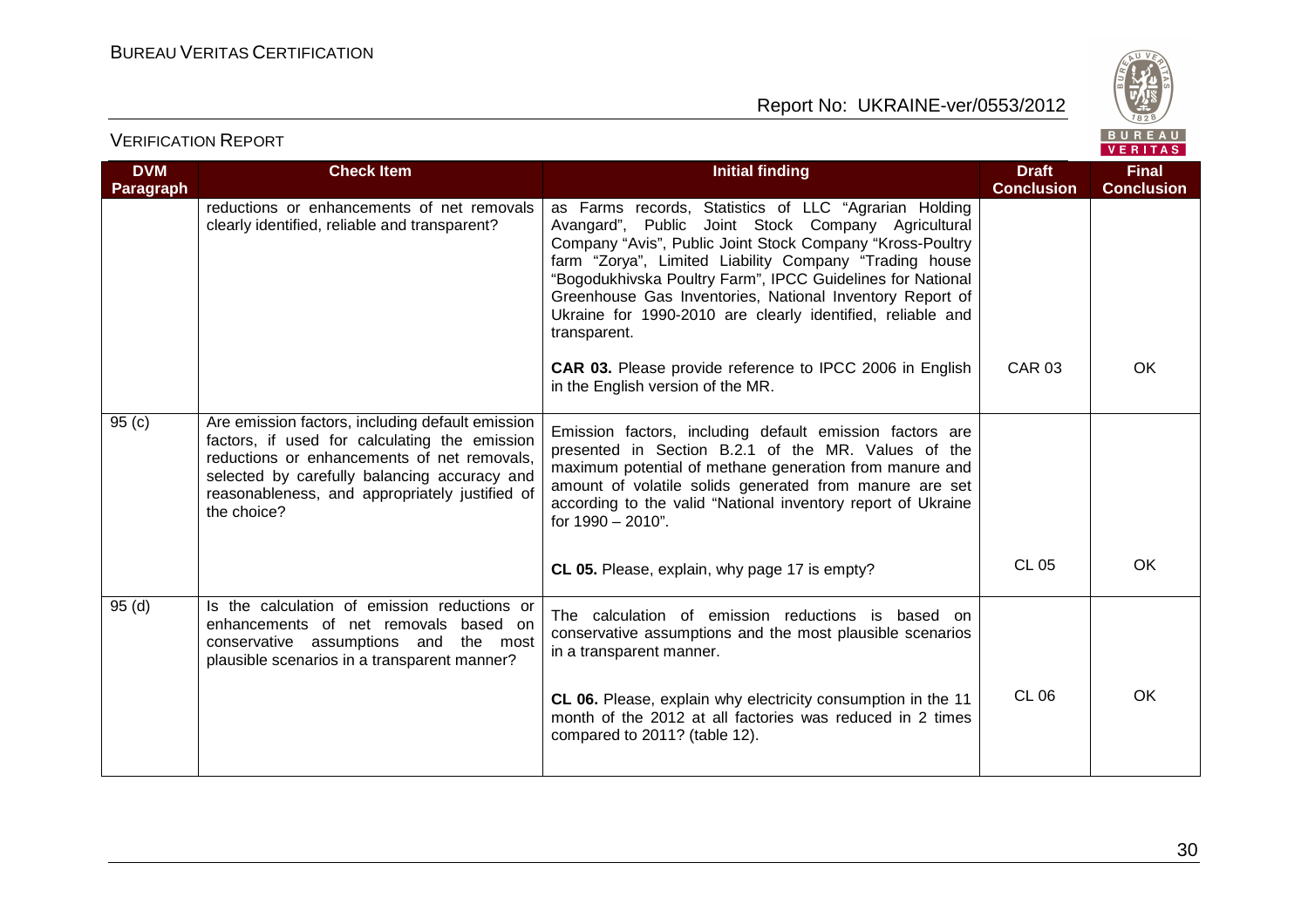

|                                |                                                                                                                                                                                                                                                                                                                            |                                                                                                                                                                                                                                                                                                     |                                   | VERITAS                           |
|--------------------------------|----------------------------------------------------------------------------------------------------------------------------------------------------------------------------------------------------------------------------------------------------------------------------------------------------------------------------|-----------------------------------------------------------------------------------------------------------------------------------------------------------------------------------------------------------------------------------------------------------------------------------------------------|-----------------------------------|-----------------------------------|
| <b>DVM</b><br><b>Paragraph</b> | <b>Check Item</b>                                                                                                                                                                                                                                                                                                          | <b>Initial finding</b>                                                                                                                                                                                                                                                                              | <b>Draft</b><br><b>Conclusion</b> | <b>Final</b><br><b>Conclusion</b> |
|                                |                                                                                                                                                                                                                                                                                                                            | CL 07. Please, explain why actual average quantity of<br>poultry heads of continuous handling (table 13) at the<br>factories in the 11 month of the 2012 at all factories is fully<br>correspondent to project values in the PDD (sheet<br>«Chicken» in the Excel file to PDD) for the entire 2012? | <b>CL 07</b>                      | OK                                |
|                                |                                                                                                                                                                                                                                                                                                                            | CL 08. Please, explain why actual quantity of eggs produced<br>(table 14) at the factories in the 11 month of the 2012 at all<br>factories is fully correspondent to project values in the PDD<br>(sheet «Egg Production» in the Excel file to PDD) for the<br>entire 2012?                         | <b>CL 08</b>                      | <b>OK</b>                         |
|                                |                                                                                                                                                                                                                                                                                                                            | CL 09. Please, add Excel calculation file to the monitoring<br>report.                                                                                                                                                                                                                              | <b>CL 09</b>                      | OK                                |
|                                | Applicable to JI SSC projects only                                                                                                                                                                                                                                                                                         |                                                                                                                                                                                                                                                                                                     |                                   |                                   |
| 96                             | Is the relevant threshold to be classified as JI<br>SSC project not exceeded during the<br>monitoring period on an annual average basis?<br>If the threshold is exceeded, is the maximum<br>emission reduction level estimated in the PDD<br>for the JI SSC project or the bundle for the<br>monitoring period determined? | N/a                                                                                                                                                                                                                                                                                                 | N/a                               | N/a                               |
|                                | Applicable to bundled JI SSC projects only                                                                                                                                                                                                                                                                                 |                                                                                                                                                                                                                                                                                                     |                                   |                                   |
| 97(a)                          | Has the composition of the bundle not changed<br>from that is stated in F-JI-SSCBUNDLE?                                                                                                                                                                                                                                    | N/a                                                                                                                                                                                                                                                                                                 | N/a                               | N/a                               |
| 97(b)                          | If the determination was conducted on the<br>basis of an overall monitoring plan, have the<br>project participants submitted a common                                                                                                                                                                                      | N/a                                                                                                                                                                                                                                                                                                 | N/a                               | N/a                               |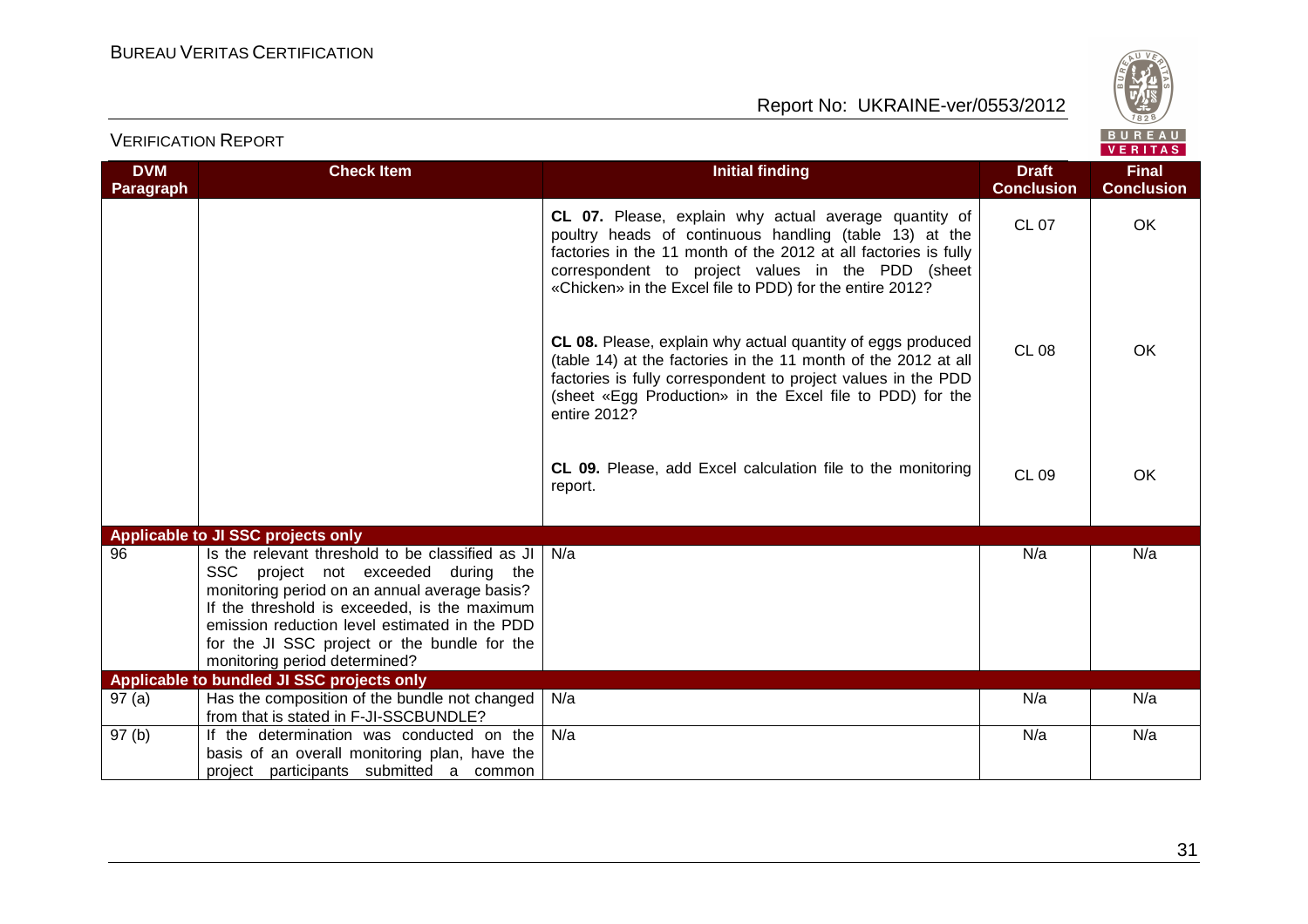

| <b>VERIFICATION REPORT</b>     |                                                                                                                                                                                                                                                                                                                                            |                                                                                                                                                                                                                                                                                                                                                                                            |                                   | BUREAU<br><b>VERITAS</b>          |
|--------------------------------|--------------------------------------------------------------------------------------------------------------------------------------------------------------------------------------------------------------------------------------------------------------------------------------------------------------------------------------------|--------------------------------------------------------------------------------------------------------------------------------------------------------------------------------------------------------------------------------------------------------------------------------------------------------------------------------------------------------------------------------------------|-----------------------------------|-----------------------------------|
| <b>DVM</b><br><b>Paragraph</b> | <b>Check Item</b>                                                                                                                                                                                                                                                                                                                          | <b>Initial finding</b>                                                                                                                                                                                                                                                                                                                                                                     | <b>Draft</b><br><b>Conclusion</b> | <b>Final</b><br><b>Conclusion</b> |
|                                | monitoring report?                                                                                                                                                                                                                                                                                                                         |                                                                                                                                                                                                                                                                                                                                                                                            |                                   |                                   |
| 98                             | If the monitoring is based on a monitoring plan<br>that provides for overlapping monitoring<br>periods, are the monitoring periods per<br>component of the project clearly specified in<br>the monitoring report?<br>Do the monitoring periods not overlap with<br>those for which verifications were already<br>deemed final in the past? | N/a                                                                                                                                                                                                                                                                                                                                                                                        | N/a                               | N/a                               |
|                                | <b>Revision of monitoring plan</b>                                                                                                                                                                                                                                                                                                         |                                                                                                                                                                                                                                                                                                                                                                                            |                                   |                                   |
|                                | Applicable only if monitoring plan is revised by project participant                                                                                                                                                                                                                                                                       |                                                                                                                                                                                                                                                                                                                                                                                            |                                   |                                   |
| 99(a)                          | Did the project participants provide an<br>appropriate justification for the proposed<br>revision?                                                                                                                                                                                                                                         | N/a                                                                                                                                                                                                                                                                                                                                                                                        | N/a                               | N/a                               |
| 99(b)                          | Does the proposed revision improve the<br>accuracy and/or applicability of information<br>collected compared to the original monitoring<br>plan without changing conformity with the<br>relevant rules and regulations for the<br>establishment of monitoring plans?                                                                       | N/a                                                                                                                                                                                                                                                                                                                                                                                        | N/a                               | N/a                               |
| Data management                |                                                                                                                                                                                                                                                                                                                                            |                                                                                                                                                                                                                                                                                                                                                                                            |                                   |                                   |
| 101 $(a)$                      | Is the implementation of data collection<br>procedures in accordance with the monitoring<br>plan, including the quality control and quality<br>assurance procedures?                                                                                                                                                                       | All data necessary for the $CO2$ emission reductions<br>calculation is collected. The scheme of data flow and a<br>description of reporting procedures introduced in Monitoring<br>report.<br>The implementation of data collection procedures are in<br>accordance with the monitoring plan included in the<br>determined PDD.<br>Position and roles of person in the GHG data management | OK                                | OK                                |
|                                |                                                                                                                                                                                                                                                                                                                                            | process are defined in the monitoring report and are                                                                                                                                                                                                                                                                                                                                       |                                   |                                   |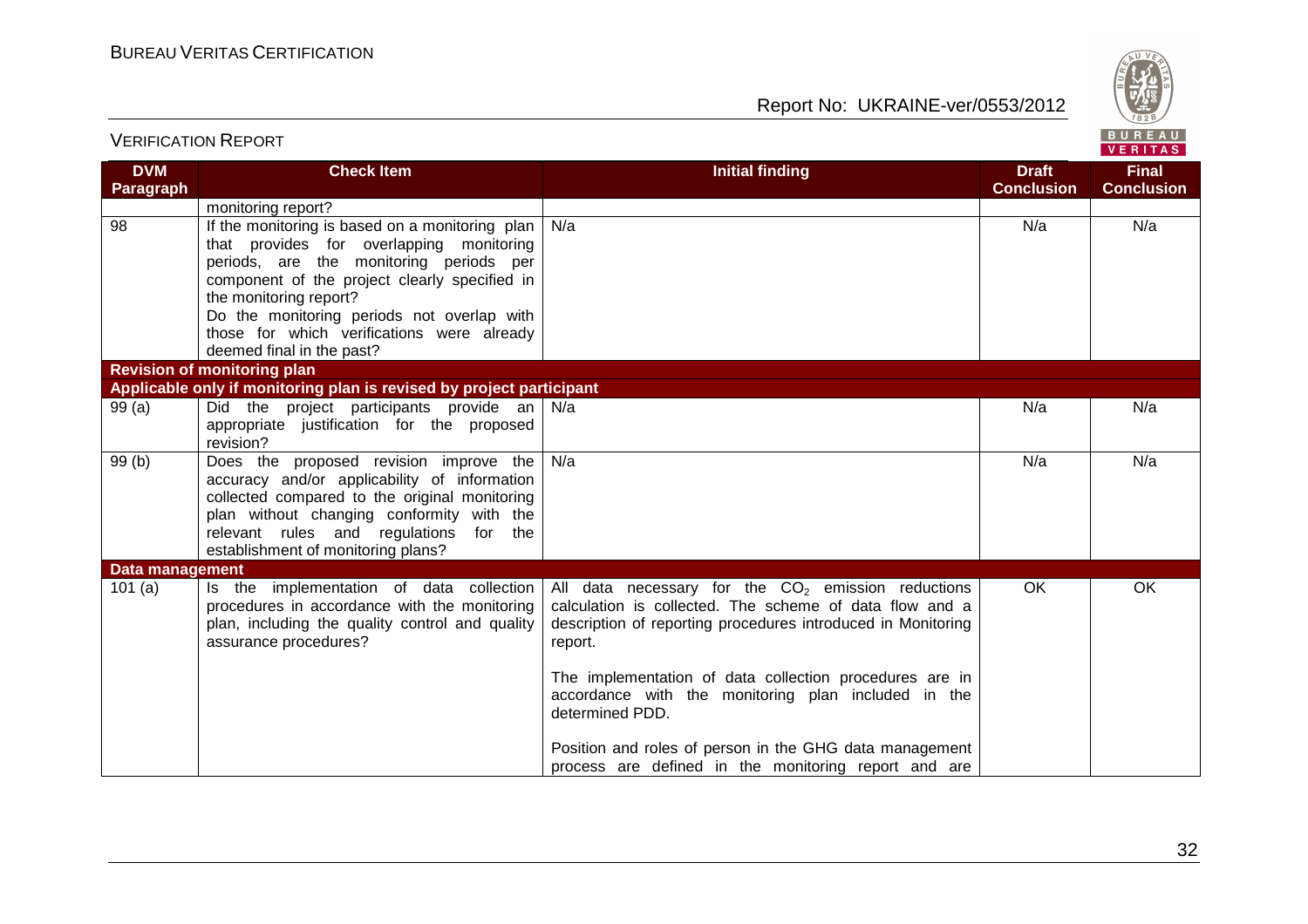

| <b>Check Item</b>                                                                              | <b>Initial finding</b>                                                                                                                                                                                                                                           | <b>Draft</b>                                                                                                                                                                                                                                                                                                                   | <b>Final</b>            |
|------------------------------------------------------------------------------------------------|------------------------------------------------------------------------------------------------------------------------------------------------------------------------------------------------------------------------------------------------------------------|--------------------------------------------------------------------------------------------------------------------------------------------------------------------------------------------------------------------------------------------------------------------------------------------------------------------------------|-------------------------|
|                                                                                                |                                                                                                                                                                                                                                                                  |                                                                                                                                                                                                                                                                                                                                | <b>Conclusion</b>       |
|                                                                                                |                                                                                                                                                                                                                                                                  |                                                                                                                                                                                                                                                                                                                                |                         |
| Is the function of the monitoring equipment,<br>including its calibration status, is in order? | All monitoring equipments have calibration. It is calibrated<br>with periodic frequency (passport states the calibration<br>frequency for every device) according to the national<br>regulations.<br>During site visit verifiers received and reviewed passports |                                                                                                                                                                                                                                                                                                                                | OK                      |
|                                                                                                | equipments.                                                                                                                                                                                                                                                      |                                                                                                                                                                                                                                                                                                                                |                         |
| Are the evidence and records used for the<br>monitoring maintained in a traceable manner?      | The evidence and records used for the monitoring are<br>maintained on site of some devices and in responsible<br>departments in a traceable manner.                                                                                                              |                                                                                                                                                                                                                                                                                                                                |                         |
|                                                                                                | CL 10. Please, provide evidence of the quantity of poultry<br>heads for the 11 month of 2012.                                                                                                                                                                    | <b>CL 10</b>                                                                                                                                                                                                                                                                                                                   | OK                      |
|                                                                                                | CL 11. Please, provide evidence of the quantity of egg<br>produced for the 11 month of 2012.                                                                                                                                                                     | <b>CL 11</b>                                                                                                                                                                                                                                                                                                                   | OK                      |
|                                                                                                | CL 12. Please, provide evidence of electricity consumption<br>for the 11 month of 2012.                                                                                                                                                                          | <b>CL 12</b>                                                                                                                                                                                                                                                                                                                   | OK                      |
|                                                                                                | CL 13. In the Report of electricity consumption by the<br>factories of Avangard Holding of Poultry division in 2011<br>dated 12/01/2012 are different values for 2011 that in the<br>table 12 of the monitoring report. Please, explain this.                    | <b>CL 13</b>                                                                                                                                                                                                                                                                                                                   | OK                      |
| Is the data collection and management system                                                   | The data collection and management system for the project                                                                                                                                                                                                        |                                                                                                                                                                                                                                                                                                                                |                         |
|                                                                                                |                                                                                                                                                                                                                                                                  |                                                                                                                                                                                                                                                                                                                                |                         |
|                                                                                                |                                                                                                                                                                                                                                                                  |                                                                                                                                                                                                                                                                                                                                |                         |
|                                                                                                |                                                                                                                                                                                                                                                                  |                                                                                                                                                                                                                                                                                                                                |                         |
|                                                                                                | for the project in accordance with the<br>monitoring plan?                                                                                                                                                                                                       | implemented on-site.<br>and/or certificates on calibration of all measurement<br>is in accordance with the approved monitoring plan.<br>Implementation of monitoring system was checked through<br>site visit, and concluded that monitoring system is completely<br>in accordance with the monitoring plan. This fact is also | <b>Conclusion</b><br>OK |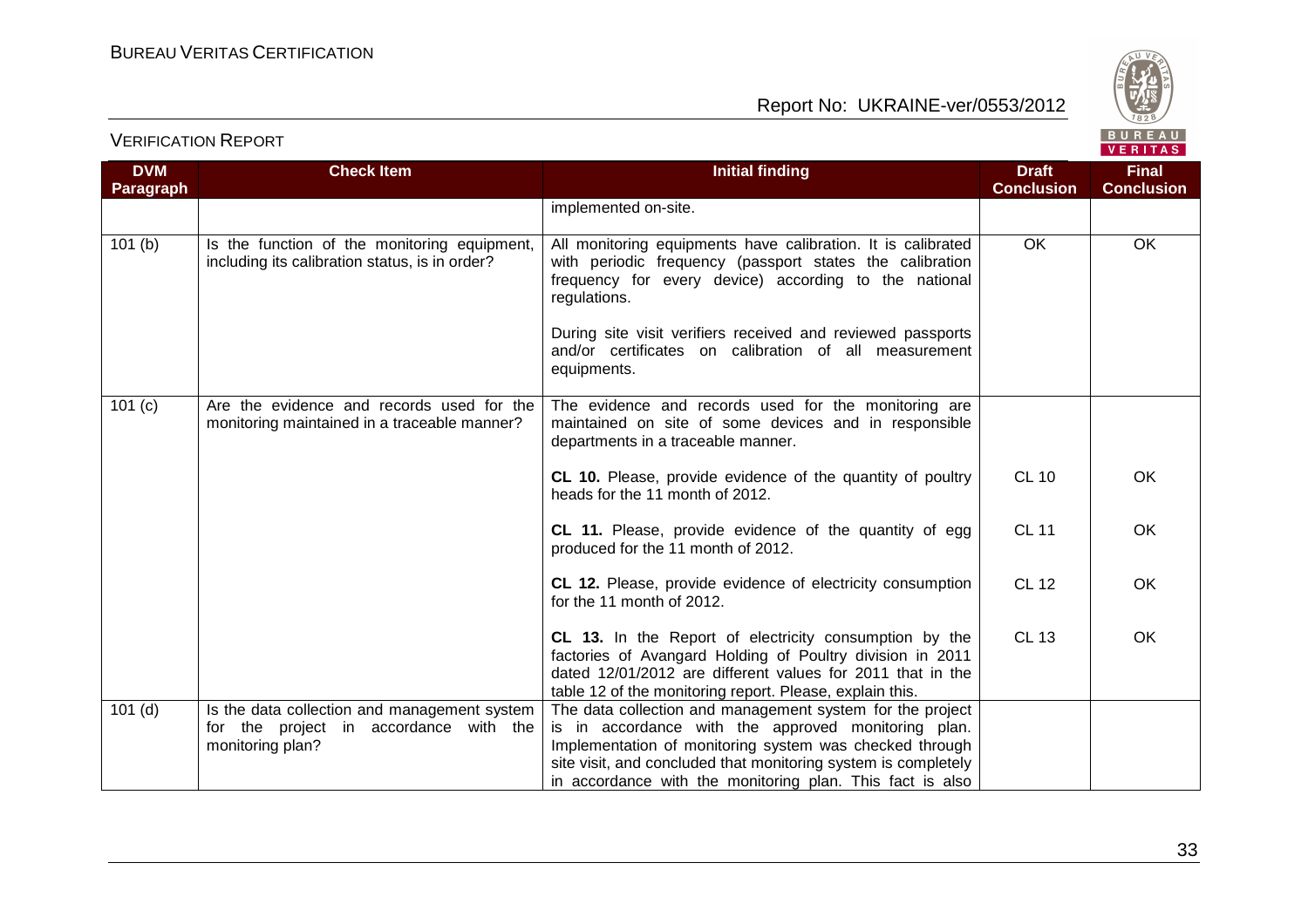

| <b>DVM</b>       | <b>Check Item</b>                                                                                                                                                                                                                                                                                                                                                                                                                                                        | <b>Initial finding</b>                                                                                                              | <b>Draft</b>      | <b>Final</b>      |
|------------------|--------------------------------------------------------------------------------------------------------------------------------------------------------------------------------------------------------------------------------------------------------------------------------------------------------------------------------------------------------------------------------------------------------------------------------------------------------------------------|-------------------------------------------------------------------------------------------------------------------------------------|-------------------|-------------------|
| <b>Paragraph</b> |                                                                                                                                                                                                                                                                                                                                                                                                                                                                          |                                                                                                                                     | <b>Conclusion</b> | <b>Conclusion</b> |
|                  |                                                                                                                                                                                                                                                                                                                                                                                                                                                                          | confirmed by the documents.                                                                                                         |                   |                   |
|                  |                                                                                                                                                                                                                                                                                                                                                                                                                                                                          | CL 14. Please, provide the document proving that the data<br>will be archived during project lifetime and 2 years after its<br>end. | <b>CL 14</b>      | <b>OK</b>         |
|                  | Verification regarding programs of activities (additional elements for assessment)                                                                                                                                                                                                                                                                                                                                                                                       |                                                                                                                                     |                   |                   |
| 102              | Is any JPA that has not been added to the JI<br>PoA not verified?                                                                                                                                                                                                                                                                                                                                                                                                        | N/A                                                                                                                                 | N/A               | N/A               |
| 103              | Is the verification based on the monitoring<br>reports of all JPAs to be verified?                                                                                                                                                                                                                                                                                                                                                                                       | N/A                                                                                                                                 | N/A               | N/A               |
| 103              | Does the verification ensure the accuracy and<br>conservativeness of the emission reductions or<br>enhancements of removals generated by each<br>JPA?                                                                                                                                                                                                                                                                                                                    | N/A                                                                                                                                 | N/A               | N/A               |
| 104              | Does the monitoring period not overlap with<br>previous monitoring periods?                                                                                                                                                                                                                                                                                                                                                                                              | N/A                                                                                                                                 | N/A               | N/A               |
| 105              | If the AIE learns of an erroneously included<br>JPA, has the AIE informed the JISC of its<br>findings in writing?                                                                                                                                                                                                                                                                                                                                                        | N/A                                                                                                                                 | N/A               | N/A               |
|                  |                                                                                                                                                                                                                                                                                                                                                                                                                                                                          | Applicable to sample-based approach only                                                                                            |                   |                   |
| 106              | Does the sampling plan prepared by the AIE:<br>(a) Describe its sample selection, taking into<br>account that:<br>(i) For each verification that uses a sample-<br>based approach, the sample selection shall<br>be sufficiently representative of the JPAs in<br>the JI PoA such extrapolation to all JPAs<br>identified for that verification is reasonable,<br>taking into account differences among the<br>characteristics of JPAs, such as:<br>- The types of JPAs; | N/A                                                                                                                                 | N/A               | N/A               |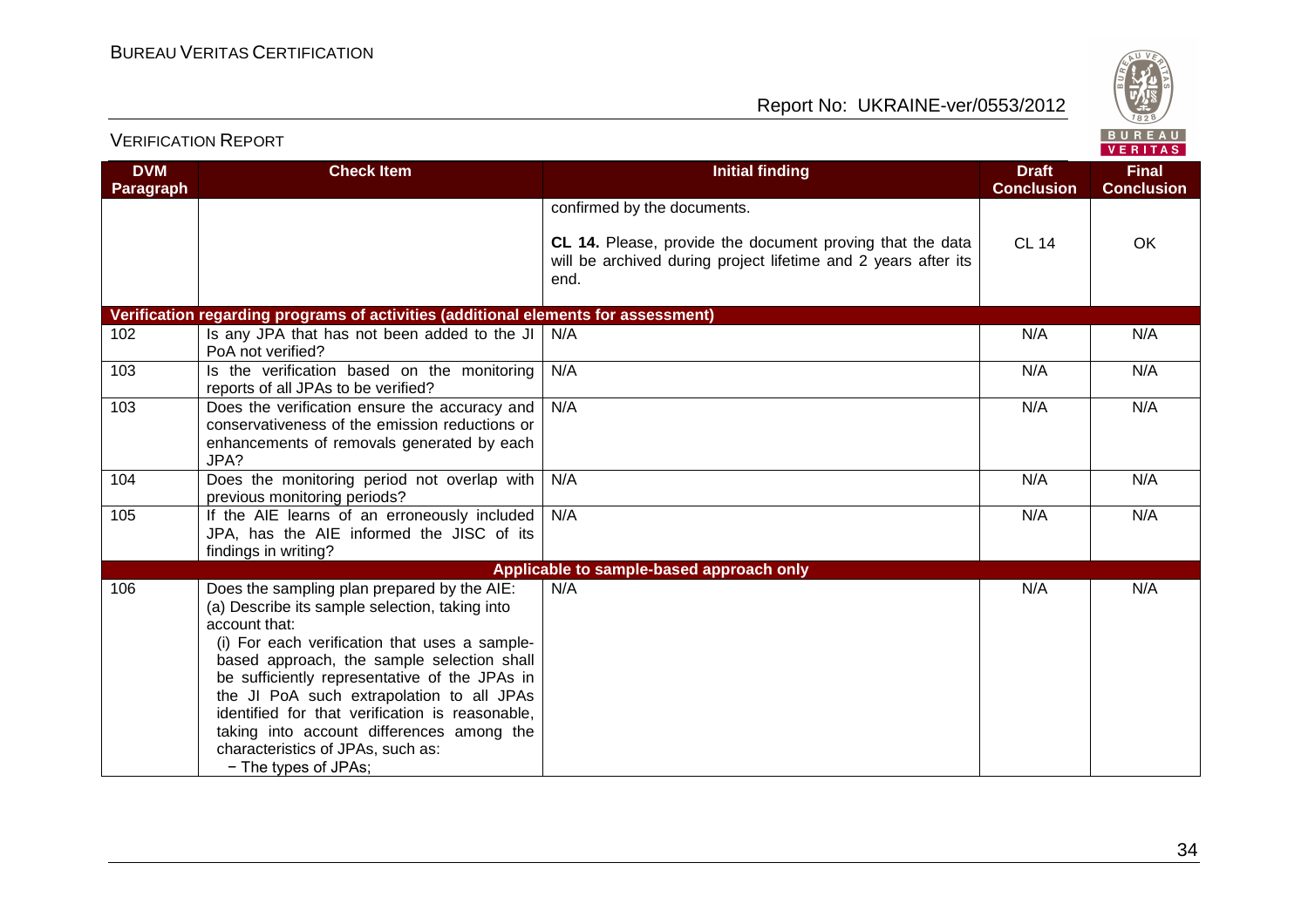

| <b>VERIFICATION REPORT</b> |                                                                                                                                                                                                                                                                                                                                                                                                                          |                        |                                   | BUREAU<br><b>VERITAS</b>          |
|----------------------------|--------------------------------------------------------------------------------------------------------------------------------------------------------------------------------------------------------------------------------------------------------------------------------------------------------------------------------------------------------------------------------------------------------------------------|------------------------|-----------------------------------|-----------------------------------|
| <b>DVM</b><br>Paragraph    | <b>Check Item</b>                                                                                                                                                                                                                                                                                                                                                                                                        | <b>Initial finding</b> | <b>Draft</b><br><b>Conclusion</b> | <b>Final</b><br><b>Conclusion</b> |
|                            | - The complexity of the applicable<br>technologies and/or measures used;<br>- The geographical location of each JPA;<br>- The amounts of expected emission<br>reductions of the JPAs being verified;<br>- The number of JPAs for which emission<br>reductions are being verified;<br>- The length of monitoring periods of the<br>JPAs being verified; and<br>- The samples selected for prior<br>verifications, if any? |                        |                                   |                                   |
| 107                        | Is the sampling plan ready for publication<br>through the secretariat along with the<br>verification<br>supporting<br>report<br>and<br>documentation?                                                                                                                                                                                                                                                                    | N/A                    | N/A                               | N/A                               |
| 108                        | Has the AIE made site inspections of at least<br>the square root of the number of total JPAs,<br>rounded to the upper whole number? If the AIE<br>makes no site inspections or fewer site<br>inspections than the square root of the number<br>of total JPAs, rounded to the upper whole<br>number, then does the AIE provide a<br>reasonable explanation and justification?                                             | N/A                    | N/A                               | N/A                               |
| 109                        | Is the sampling plan available for submission to<br>the secretariat for the JISC.s ex ante<br>assessment? (Optional)                                                                                                                                                                                                                                                                                                     | N/A                    | N/A                               | N/A                               |
| 110                        | If the AIE learns of a fraudulently included JPA,<br>a fraudulently monitored JPA or an inflated<br>number of emission reductions claimed in a JI<br>PoA, has the AIE informed the JISC of the<br>fraud in writing?                                                                                                                                                                                                      | N/A                    | N/A                               | N/A                               |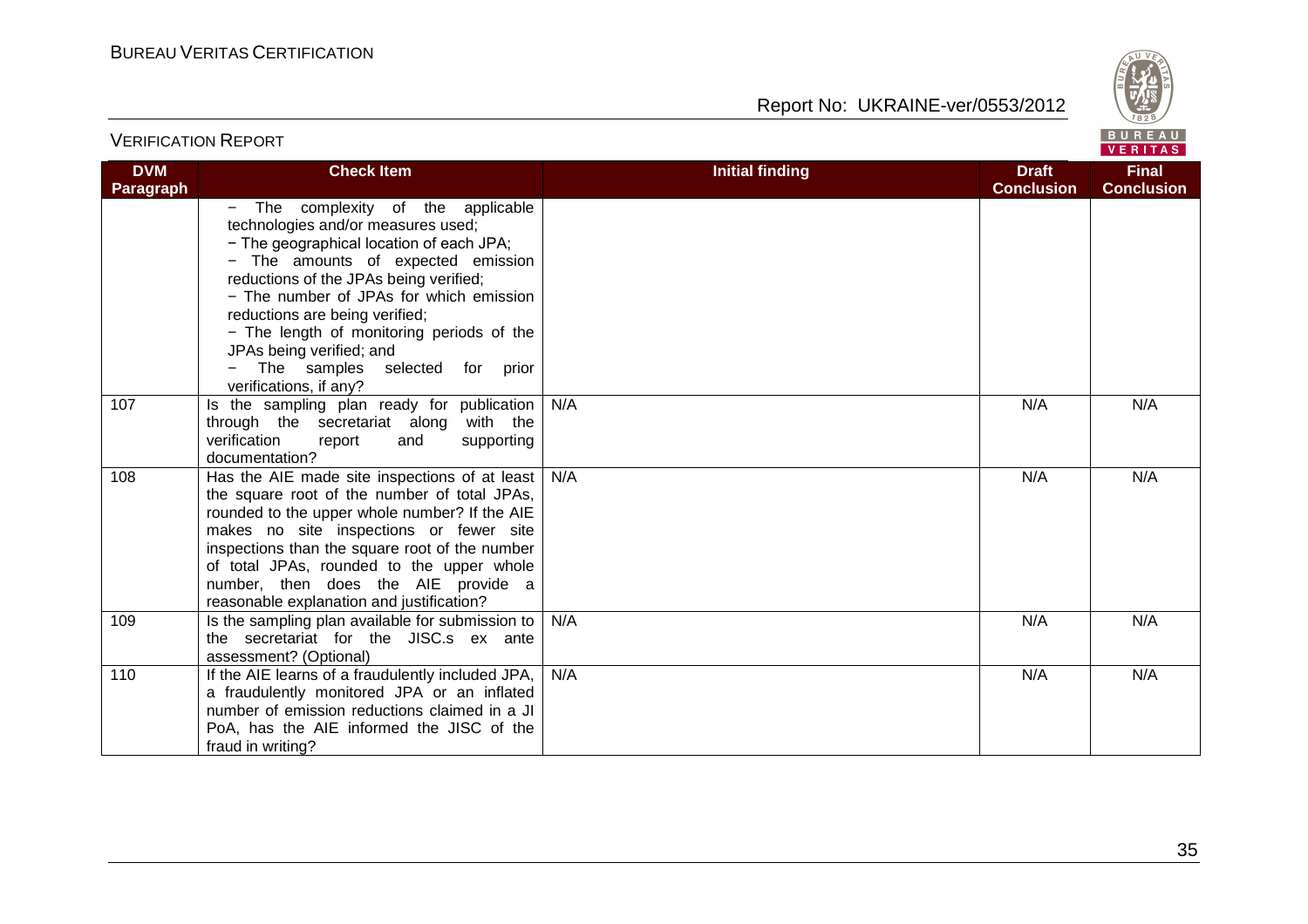

# VERIFICATION REPORT

#### **Table 2 Resolution of Corrective Action and Clarification Requests**

| Draft report clarifications and corrective action<br>requests by validation team                                                                                                                                                                                                     | Ref. to<br>checklist<br>question<br>in table 1 | Summary of project participant response                                                                                                                                                                                                                                                                      | <b>Verification team conclusion</b>                                  |
|--------------------------------------------------------------------------------------------------------------------------------------------------------------------------------------------------------------------------------------------------------------------------------------|------------------------------------------------|--------------------------------------------------------------------------------------------------------------------------------------------------------------------------------------------------------------------------------------------------------------------------------------------------------------|----------------------------------------------------------------------|
| CL 01. Please, clarify why section A.2. is empty?                                                                                                                                                                                                                                    | 92                                             | Section A.2 was filled in the MR version 2.0.                                                                                                                                                                                                                                                                | CL 01<br>is<br>closed due<br>to<br>the<br>amendments made in the MR. |
| CL 02. Please, explain at which stage of the<br>implementation the project was in 2012. Were all the<br>planned activitites implemented and the installed<br>equipment operational?                                                                                                  | 93                                             | The planned activities in accordance with<br>for<br>production<br>Strategic<br>program<br>modernization of the factories of the Avangard<br>Holding<br>"Poultry"<br>of<br>division<br>were<br>implemented completely.                                                                                        | Based on the information received,<br>CL 02 is closed.               |
| <b>CAR 01.</b> Monitoring report is dated 29/11/2012 which<br>is earlier than the end of the monitoring period<br>30/11/2012.                                                                                                                                                        | 94                                             | Date of the monitoring report was changed in<br>the MR version 2.0 dated 11/12/2012.                                                                                                                                                                                                                         | CAR 01 is closed due to<br>the<br>amendments made in the MR.         |
| CAR 02. Please add clarification to the MR that in<br>2012 only 11 month are monitored, not the entire year.                                                                                                                                                                         | 94                                             | Clarification that data in the tables are for 11<br>month of 2012 was added to MR version 2.0.                                                                                                                                                                                                               | CAR 02 is closed due to<br>the<br>amendments made in the MR.         |
| CL 03. In PDD tables D.1.1.1. and D.1.1.3. slightly<br>different period of data collection is indicated used in<br>calculation methodology than in the tables 9 and 10 of<br>the MR. Please, explain these deviations from the<br>determined PDD.                                    | 94                                             | Tables 9 and 10 contain summed values for<br>the corresponding years, obtained by the<br>enterprises through continuous data collection<br>monthly<br>sum<br>Calculation<br>with<br>ups.<br>methodology of the monitoring plan allows<br>calculating emissions for period of any length.                     | Based on the information received,<br>CL 03 is closed.               |
| CL 04. In the PDD parameters $B_{0,Ch}$ and $VS_{Ch}$ are<br>sourced from National Inventory Report for 1990-2009,<br>while in the monitoring report they are sourced from<br>National Inventory Report for 1990-2010. Please,<br>explain these deviations from the monitoring plan. | 95(a)                                          | In the determined PDD version 2.0 dated<br>1/10/2012 available through UNFCCC web-<br>page:<br>http://ji.unfccc.int/JIITLProject/DB/HA1X6JK9<br>D05SOF24FLOPFR3ZXT6l91/details data are<br>sourced from National Inventory for 1990-<br>2010. There are no deviations from the<br>monitoring plan in the MR. | Based on the information received,<br>CL 04 is closed.               |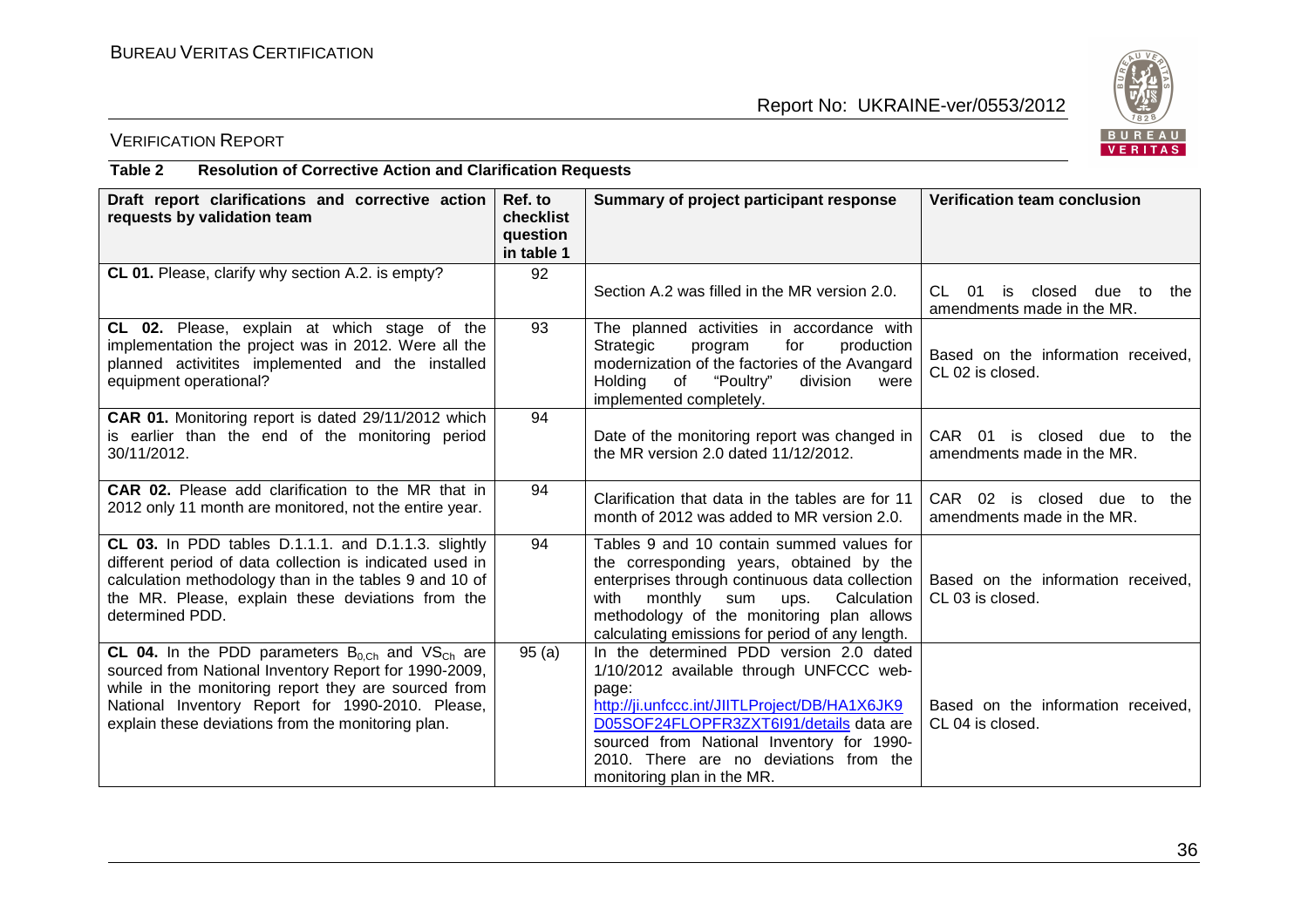

| <b>VERIFICATION REPORT</b>                                                                                                                                                                                                                                                                             |       |                                                                                                                                                                                                                                                                                                                            | <b>BUREAU</b><br>VERITAS                                                       |
|--------------------------------------------------------------------------------------------------------------------------------------------------------------------------------------------------------------------------------------------------------------------------------------------------------|-------|----------------------------------------------------------------------------------------------------------------------------------------------------------------------------------------------------------------------------------------------------------------------------------------------------------------------------|--------------------------------------------------------------------------------|
| <b>CAR 03.</b> Please provide reference to IPCC 2006 in<br>English in the English version of the MR.                                                                                                                                                                                                   | 95(b) | IPCC 2006 was referenced in accordance<br>with English version of the determined PDD<br>version 2.0 dated 1/10/2012 available through<br><b>UNFCCC</b><br>web-page:<br>http://ji.unfccc.int/JIITLProject/DB/HA1X6JK9<br>D05SOF24FLOPFR3ZXT6l91/details                                                                     | CAR 03 is closed.                                                              |
| CL 05. Please, explain, why page 17 is empty?                                                                                                                                                                                                                                                          | 95(c) | The empty page was deleted from MR version<br>2.0.                                                                                                                                                                                                                                                                         | is<br>closed<br>due<br><b>Issue</b><br>to<br>the<br>amendments made in the MR. |
| CL 06. Please, explain why electricity consumption in<br>the 11 month of the 2012 at all factories was reduced<br>in 2 times compared to 2011? (table 12).                                                                                                                                             | 95(d) | Electricity consumption by the factories was<br>made correspondent to Report on the<br>electricity consumption by the enterprises of<br>the Avangard Holding of "Poultry" division by<br>the factories in 2012 (for the period<br>01/01/2012 till 30/11/2012) in the MR version<br>2.0 and Excel calculation file.         | <b>Issue</b><br>is<br>closed<br>due<br>to<br>the<br>amendments made in the MR. |
| CL 07. Please, explain why actual average quantity of<br>poultry heads of continuous handling (table 13) at the<br>factories in the 11 month of the 2012 at all factories is<br>fully correspondent to project values in the PDD (sheet<br>«Chicken» in the Excel file to PDD) for the entire<br>2012? | 95(d) | Actual average quantity of poultry heads of<br>continuous handling at the factories was<br>made correspondent to Report on the average<br>quantity of poultry heads of continuous<br>handling at the factories in 2012 (for the<br>period 01/01/2012 till 30/11/2012) in the MR<br>version 2.0 and Excel calculation file. | is<br>closed<br><b>Issue</b><br>due<br>to<br>the<br>amendments made in the MR. |
| CL 08. Please, explain why actual quantity of eggs<br>produced (table 14) at the factories in the 11 month of<br>the 2012 at all factories is fully correspondent to<br>project values in the PDD (sheet «Egg Production» in<br>the Excel file to PDD) for the entire 2012?                            | 95(d) | Actual quantity of eggs produced by the<br>factories was made correspondent to Report<br>on the quantity of eggs produced by the<br>factories in 2012 (for the period 01/01/2012<br>till 30/11/2012) in the MR version 2.0 and<br>Excel calculation file.                                                                  | is<br>closed<br>due<br>to<br>the<br><b>Issue</b><br>amendments made in the MR. |
| CL 09. Please, add Excel calculation file to the<br>monitoring report.                                                                                                                                                                                                                                 | 95(d) | Excel calculation file to the monitoring report<br>was provided.                                                                                                                                                                                                                                                           | Excel calculation file received, CL 09<br>is closed.                           |